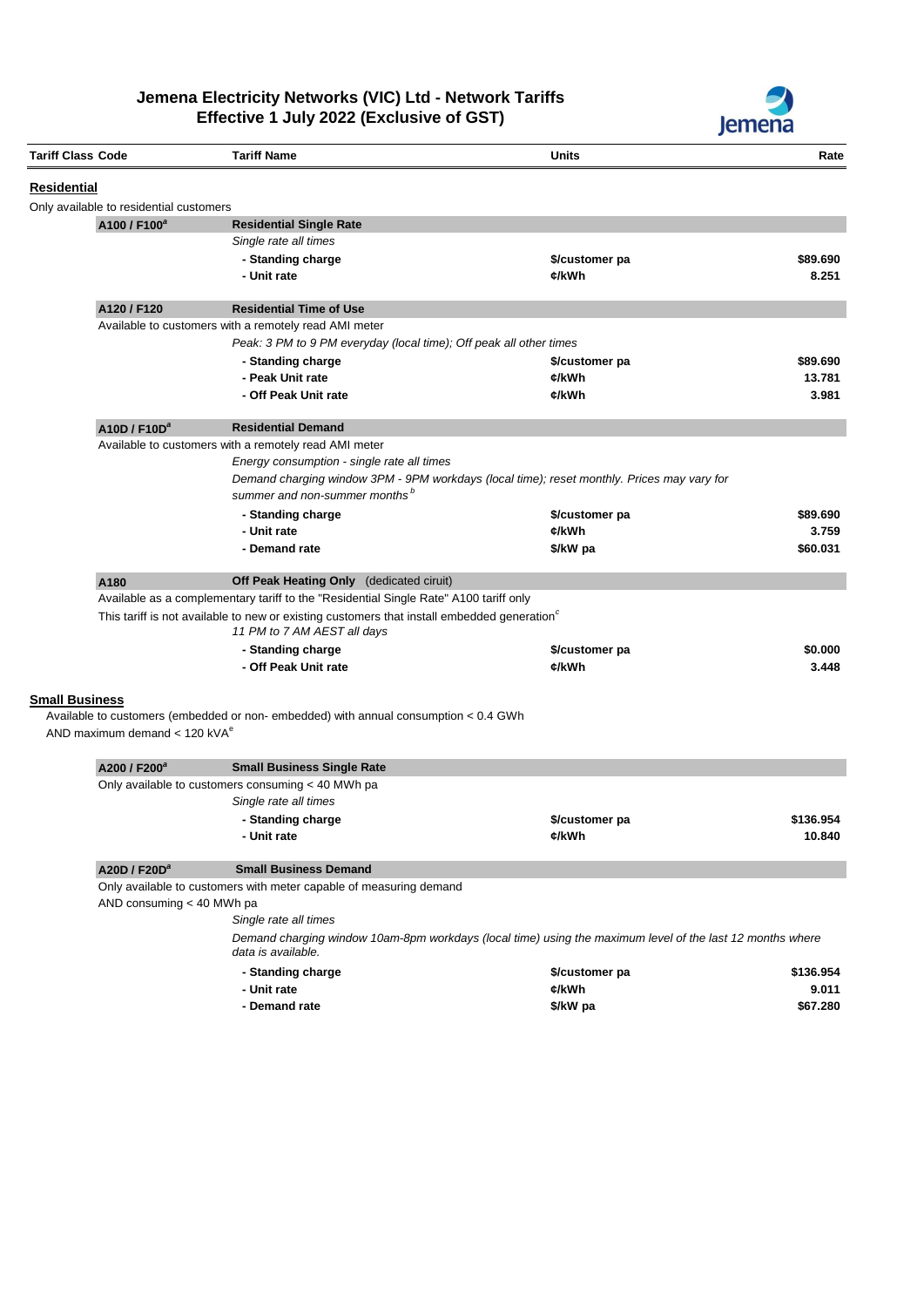

|                                                                                                                                                                                                                                                                                                                                                                | <b>Tariff Name</b>                                                                                                                                                                  | <b>Units</b>                                                                                                    | Rate                                    |
|----------------------------------------------------------------------------------------------------------------------------------------------------------------------------------------------------------------------------------------------------------------------------------------------------------------------------------------------------------------|-------------------------------------------------------------------------------------------------------------------------------------------------------------------------------------|-----------------------------------------------------------------------------------------------------------------|-----------------------------------------|
| A210 / F210 <sup>ª</sup>                                                                                                                                                                                                                                                                                                                                       | <b>Time of Use Weekdays</b>                                                                                                                                                         |                                                                                                                 |                                         |
|                                                                                                                                                                                                                                                                                                                                                                | Only available to customers with two rate accumulation meter (or Interval meter)                                                                                                    |                                                                                                                 |                                         |
| AND consuming $<$ 40 MWh pa                                                                                                                                                                                                                                                                                                                                    |                                                                                                                                                                                     |                                                                                                                 |                                         |
|                                                                                                                                                                                                                                                                                                                                                                | Peak: 9 AM to 9 PM weekdays (local time); Off peak all other times                                                                                                                  |                                                                                                                 |                                         |
|                                                                                                                                                                                                                                                                                                                                                                | - Standing charge                                                                                                                                                                   | \$/customer pa                                                                                                  | \$244.180                               |
|                                                                                                                                                                                                                                                                                                                                                                | - Peak Unit rate                                                                                                                                                                    | ¢/kWh                                                                                                           | 14.099                                  |
|                                                                                                                                                                                                                                                                                                                                                                | - Off Peak Unit rate                                                                                                                                                                | ¢/kWh                                                                                                           | 2.953                                   |
| A230 / F230 <sup>a</sup>                                                                                                                                                                                                                                                                                                                                       | Time of Use Weekdays - Demand                                                                                                                                                       |                                                                                                                 |                                         |
| AND consuming > 40 MWh pa                                                                                                                                                                                                                                                                                                                                      | Only available to customers with a meter capable of measuring demand                                                                                                                |                                                                                                                 |                                         |
|                                                                                                                                                                                                                                                                                                                                                                | Peak: 7 AM to 11 PM weekdays (local time); Off peak all other times                                                                                                                 |                                                                                                                 |                                         |
|                                                                                                                                                                                                                                                                                                                                                                | available                                                                                                                                                                           | Demand charging window set at any time (local time) using the maximum level of the last 12 months where data is |                                         |
|                                                                                                                                                                                                                                                                                                                                                                | - Standing charge                                                                                                                                                                   | \$/customer pa                                                                                                  | \$631.259                               |
|                                                                                                                                                                                                                                                                                                                                                                | - Peak Unit rate                                                                                                                                                                    | ¢/kWh                                                                                                           | 8.269                                   |
|                                                                                                                                                                                                                                                                                                                                                                | - Off Peak Unit rate                                                                                                                                                                | ¢/kWh                                                                                                           | 2.878                                   |
|                                                                                                                                                                                                                                                                                                                                                                | - Demand rate                                                                                                                                                                       | \$/kW pa                                                                                                        | \$68.277                                |
| A23N / F23N <sup>a</sup>                                                                                                                                                                                                                                                                                                                                       | Time of Use - Opt-out                                                                                                                                                               |                                                                                                                 |                                         |
| Avaialable to customers with any maximum demand BUT only available to customers with a meter capable of measuring demand<br>AND consuming > 40 MWh pa & < 160 MWh pa<br>Peak: 7 AM to 11 PM weekdays (local time); Off peak all other times<br>Demand charging window set at any time (local time) using the maximum level of the last 12 months where data is |                                                                                                                                                                                     |                                                                                                                 |                                         |
|                                                                                                                                                                                                                                                                                                                                                                |                                                                                                                                                                                     |                                                                                                                 |                                         |
|                                                                                                                                                                                                                                                                                                                                                                | available                                                                                                                                                                           |                                                                                                                 |                                         |
|                                                                                                                                                                                                                                                                                                                                                                | - Standing charge                                                                                                                                                                   | \$/customer pa                                                                                                  |                                         |
|                                                                                                                                                                                                                                                                                                                                                                | - Peak Unit rate                                                                                                                                                                    | ¢/kWh                                                                                                           |                                         |
|                                                                                                                                                                                                                                                                                                                                                                | - Off Peak Unit rate<br>- Demand rate                                                                                                                                               | ¢/kWh<br>\$/kW pa                                                                                               |                                         |
|                                                                                                                                                                                                                                                                                                                                                                |                                                                                                                                                                                     |                                                                                                                 |                                         |
|                                                                                                                                                                                                                                                                                                                                                                | Time of Use Extended - Demand (closed to new entrants) $\sigma$<br>Only available to customers with a meter capable of measuring demand<br>AND consuming > 40 MWh pa & < 160 MWh pa |                                                                                                                 |                                         |
| A270 / F270 <sup>ª</sup>                                                                                                                                                                                                                                                                                                                                       | Peak: 7 AM to 11 PM "Mon-Sun" (local time); Off peak all other times                                                                                                                |                                                                                                                 | \$465.005<br>15.658<br>3.209<br>\$0.000 |
|                                                                                                                                                                                                                                                                                                                                                                | available                                                                                                                                                                           | Demand charging window set at any time (local time) using the maximum level of the last 12 months where data is |                                         |
|                                                                                                                                                                                                                                                                                                                                                                | - Standing charge                                                                                                                                                                   | \$/customer pa                                                                                                  |                                         |
|                                                                                                                                                                                                                                                                                                                                                                | - Peak Unit rate                                                                                                                                                                    | ¢/kWh                                                                                                           |                                         |
|                                                                                                                                                                                                                                                                                                                                                                | - Off Peak Unit rate                                                                                                                                                                | ¢/kWh                                                                                                           |                                         |
|                                                                                                                                                                                                                                                                                                                                                                | - Demand rate                                                                                                                                                                       | \$/kW pa                                                                                                        |                                         |
|                                                                                                                                                                                                                                                                                                                                                                | Minimum Chargeable Demand                                                                                                                                                           | 60 kW                                                                                                           |                                         |
| A290                                                                                                                                                                                                                                                                                                                                                           | <b>Unmetered Supply</b>                                                                                                                                                             |                                                                                                                 | \$631.259<br>8.649<br>3.305<br>\$68.277 |
|                                                                                                                                                                                                                                                                                                                                                                | Peak: 7 AM to 11 PM weekdays (local time); Off peak all other times                                                                                                                 |                                                                                                                 |                                         |
|                                                                                                                                                                                                                                                                                                                                                                | - Peak Unit rate                                                                                                                                                                    | ¢/kWh                                                                                                           | 13.272                                  |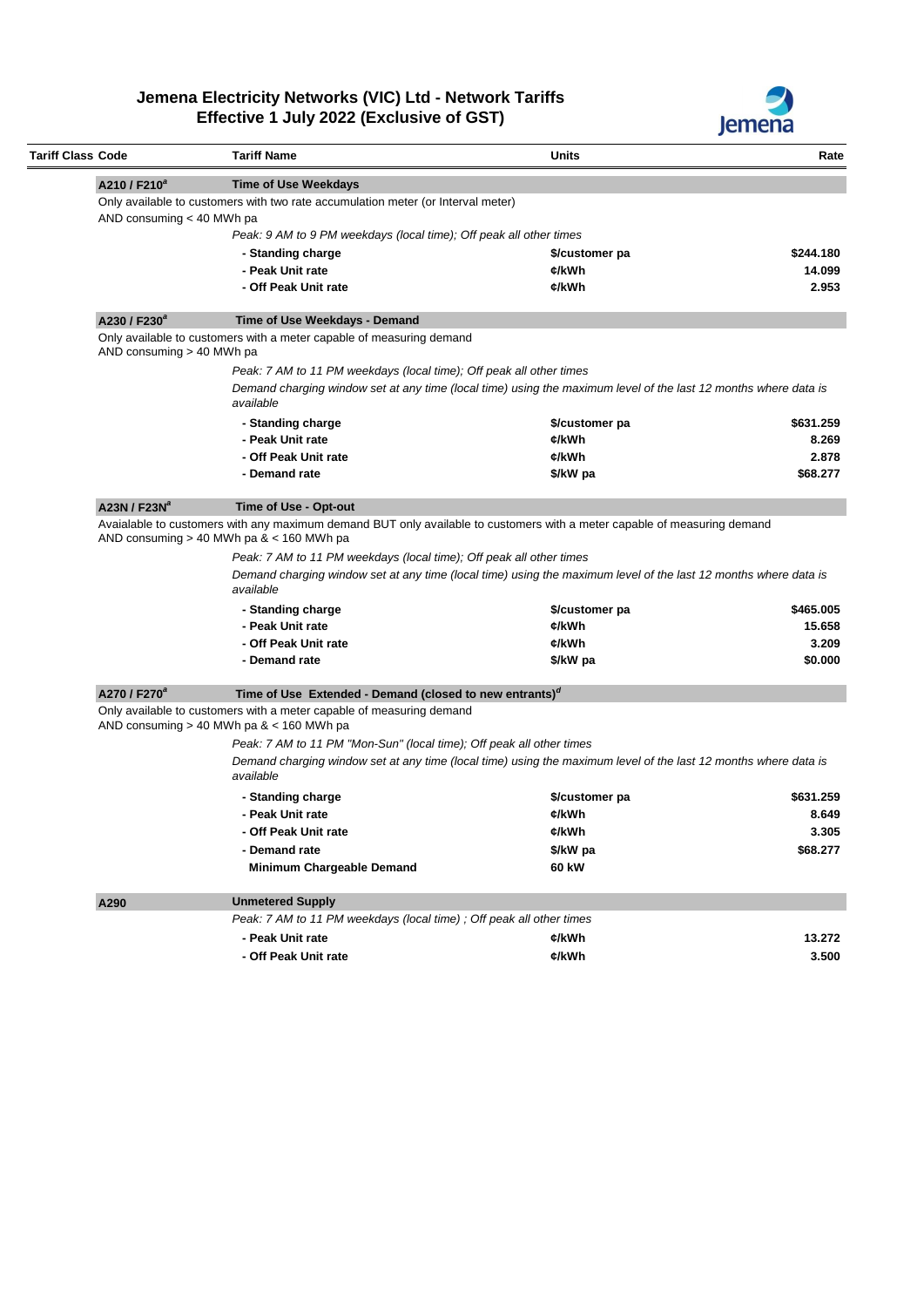

| <b>Tariff Class Code</b> | <b>Tariff Name</b>                                                                                                                  | <b>Units</b>   | Rate        |  |  |  |
|--------------------------|-------------------------------------------------------------------------------------------------------------------------------------|----------------|-------------|--|--|--|
| Large Business - LV      |                                                                                                                                     |                |             |  |  |  |
|                          | Low Voltage Tariffs (nominal voltage < 1000 Volts)                                                                                  |                |             |  |  |  |
|                          | Only available to embedded network customers OR non-embedded network customers                                                      |                |             |  |  |  |
|                          | with annual consumption $\geq 0.4$ GWh OR maximum demand $\geq 120$ kVA                                                             |                |             |  |  |  |
| A300 / F300 <sup>a</sup> | LV 0.4 - 0.8 GWh (Transitional)                                                                                                     |                |             |  |  |  |
|                          | Only available to non-embedded network customers consuming $\leq 0.8$ GWh pa                                                        |                |             |  |  |  |
|                          | Peak: 8 AM to 8 PM (local time) weekdays; Off peak all other times                                                                  |                |             |  |  |  |
|                          | Annual demand charging window is 8AM - 8PM weekdays (local time), Rolling 12 months                                                 |                |             |  |  |  |
|                          | Summer Demand Incentive Charge charging window is 4PM - 7PM workdays (local time) each month in December<br>to March, reset monthly |                |             |  |  |  |
|                          | - Standing charge                                                                                                                   | \$/customer pa | \$2,958.133 |  |  |  |
|                          | - Peak Unit rate                                                                                                                    | ¢/kWh          | 4.008       |  |  |  |
|                          | - Off Peak Unit rate                                                                                                                | ¢/kWh          | 1.138       |  |  |  |
|                          | - Annual Demand charge                                                                                                              | \$/kVA pa      | \$113.070   |  |  |  |
|                          | - Summer Demand Incentive Charge'                                                                                                   | ¢/kVA/day      | 12.112      |  |  |  |
|                          | Minimum Chargeable Annual Demand                                                                                                    | 120 KVA        |             |  |  |  |
| <b>A30E</b>              | $LV_{EN}$ Annual Consumption $\leq$ 0.8 GWh (Transitional)                                                                          |                |             |  |  |  |
|                          | Only available to embedded network customers consuming $\leq 0.8$ GWh pa                                                            |                |             |  |  |  |
|                          | Peak: 8 AM to 8 PM (local time) weekdays; Off peak all other times                                                                  |                |             |  |  |  |
|                          | Annual demand charging window is 8AM - 8PM weekdays (local time), Rolling 12 months                                                 |                |             |  |  |  |
|                          | Summer Demand Incentive Charge charging window is 4PM - 7PM workdays (local time) each month in December<br>to March, reset monthly |                |             |  |  |  |
|                          | - Standing charge                                                                                                                   | \$/customer pa | \$2,958.133 |  |  |  |
|                          | - Peak Unit rate                                                                                                                    | ¢/kWh          | 4.008       |  |  |  |
|                          | - Off Peak Unit rate                                                                                                                | ¢/kWh          | 1.138       |  |  |  |
|                          | - Annual Demand charge                                                                                                              | \$/kVA pa      | \$125.526   |  |  |  |
|                          | - Summer Demand Incentive Charge'                                                                                                   | ¢/kVA/day      | 12.112      |  |  |  |
|                          | Minimum Chargeable Annual Demand                                                                                                    | <b>120 kVA</b> |             |  |  |  |
| A30C                     | $LV_{CR}$ 0.4 - 0.8 GWh                                                                                                             |                |             |  |  |  |
|                          | Available to non-embedded network or embedded customers consuming $\leq 0.8$ GWh pa                                                 |                |             |  |  |  |
|                          | Peak: 8 AM to 8 PM (local time) weekdays; Off peak all other times                                                                  |                |             |  |  |  |
|                          | Annual demand charging window is 8AM - 8PM weekdays (local time), Rolling 12 months                                                 |                |             |  |  |  |
|                          | Summer Demand Incentive Charge charging window is 4PM - 7PM workdays (local time) each month in December<br>to March, reset monthly |                |             |  |  |  |
|                          | - Standing charge                                                                                                                   | \$/customer pa | \$2,958.133 |  |  |  |
|                          | - Peak Unit rate                                                                                                                    | ¢/kWh          | 4.008       |  |  |  |
|                          | - Off Peak Unit rate                                                                                                                | ¢/kWh          | 1.138       |  |  |  |
|                          | - Annual Demand charge                                                                                                              | \$/kVA pa      | \$75.300    |  |  |  |
|                          | - Summer Demand Incentive Charge'                                                                                                   | ¢/kVA/day      | 48.447      |  |  |  |
|                          | Minimum Chargeable Annual Demand                                                                                                    | 120 kVA        |             |  |  |  |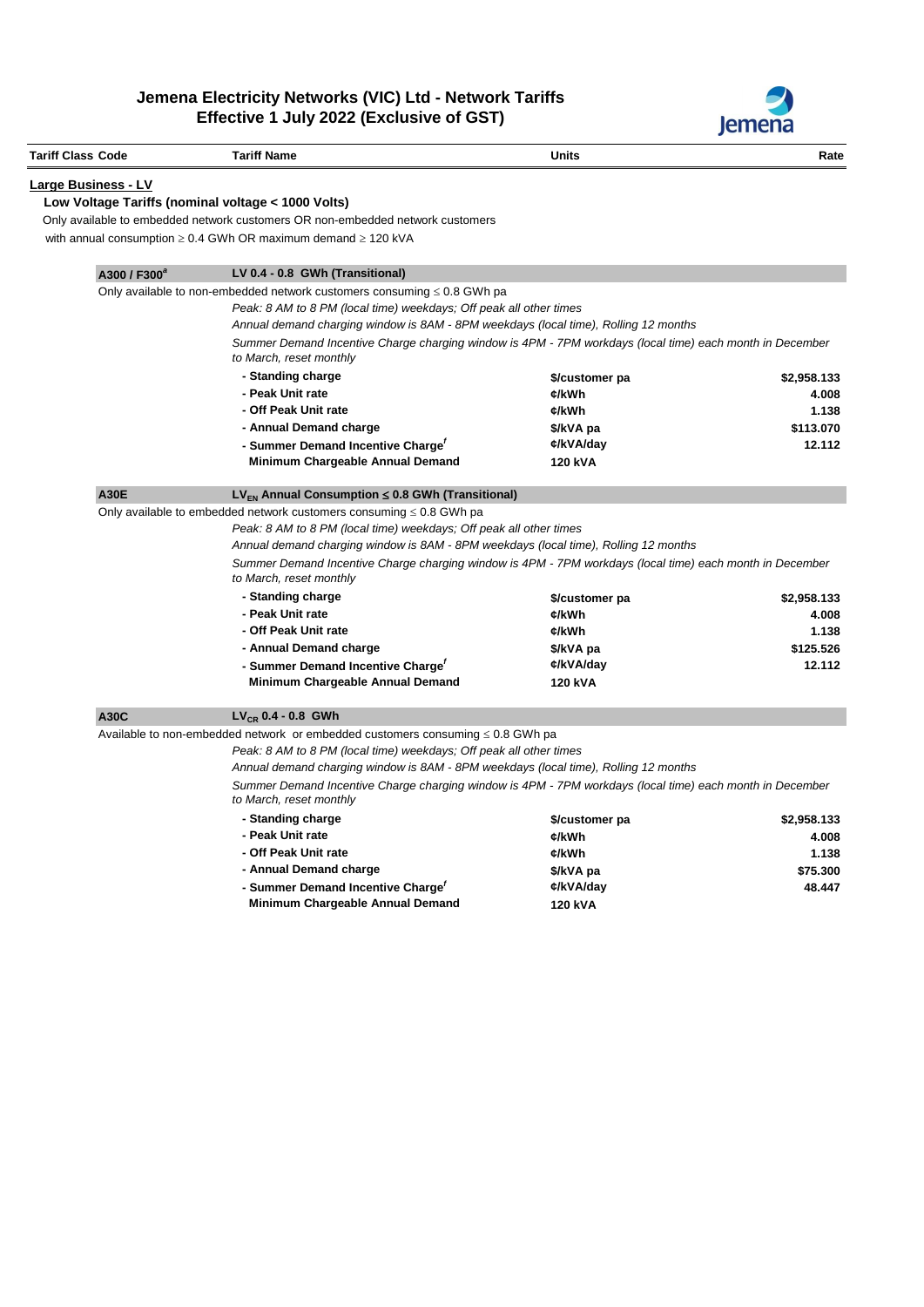

| <b>Tariff Class Code</b> | <b>Tariff Name</b>                                                                                                                  | Units                  | Rate        |  |  |
|--------------------------|-------------------------------------------------------------------------------------------------------------------------------------|------------------------|-------------|--|--|
| A320                     | LV 0.8 <sup>+</sup> - 2.2 GWh (Transitional)                                                                                        |                        |             |  |  |
|                          | Only available to non-embedded network customers consuming $> 0.8$ GWh pa BUT $\leq$ 2.2 GWh pa                                     |                        |             |  |  |
|                          | Peak: 8 AM to 8 PM (local time) weekdays; Off peak all other times                                                                  |                        |             |  |  |
|                          | Annual demand charging window is 8AM - 8PM weekdays (local time), Rolling 12 months                                                 |                        |             |  |  |
|                          | Summer Demand Incentive Charge charging window is 4PM - 7PM workdays (local time) each month in December<br>to March, reset monthly |                        |             |  |  |
|                          | - Standing charge                                                                                                                   | \$/customer pa         | \$5,222.932 |  |  |
|                          | - Peak Unit rate                                                                                                                    | ¢/kWh                  | 3.584       |  |  |
|                          | - Off Peak Unit rate                                                                                                                | ¢/kWh                  | 1.133       |  |  |
|                          | - Annual Demand charge                                                                                                              | \$/kVA pa              | \$102.758   |  |  |
|                          | - Summer Demand Incentive Charge'                                                                                                   | ¢/kVA/day              | 10.765      |  |  |
|                          | Minimum Chargeable Annual Demand                                                                                                    | 250 kVA                |             |  |  |
| A32E                     | $LV_{EN}$ 0.8 <sup>+</sup> - 2.2 GWh (Transitional)                                                                                 |                        |             |  |  |
|                          | Only available to embedded network customers consuming $> 0.8$ GWh pa BUT $\leq 2.2$ GWh pa                                         |                        |             |  |  |
|                          | Peak: 8 AM to 8 PM (local time) weekdays; Off peak all other times                                                                  |                        |             |  |  |
|                          | Annual demand charging window is 8AM - 8PM weekdays (local time), Rolling 12 months                                                 |                        |             |  |  |
|                          | Summer Demand Incentive Charge charging window is 4PM - 7PM workdays (local time) each month in December                            |                        |             |  |  |
|                          | to March, reset monthly                                                                                                             |                        |             |  |  |
|                          | - Standing charge                                                                                                                   | \$/customer pa         | \$5,222.932 |  |  |
|                          | - Peak Unit rate                                                                                                                    | ¢/kWh                  | 3.584       |  |  |
|                          | - Off Peak Unit rate                                                                                                                | ¢/kWh                  | 1.133       |  |  |
|                          | - Annual Demand charge                                                                                                              | \$/kVA pa              | \$114.525   |  |  |
|                          | - Summer Demand Incentive Charge <sup>f</sup>                                                                                       | ¢/kVA/day              | 10.765      |  |  |
|                          | Minimum Chargeable Annual Demand                                                                                                    | <b>250 kVA</b>         |             |  |  |
| A32C                     | $LV_{CR}$ 0.8+ - 2.2 GWh                                                                                                            |                        |             |  |  |
|                          | Available to non-embedded and embedded network customers consuming > 0.8 GWh pa BUT $\leq$ 2.2 GWh pa                               |                        |             |  |  |
|                          | Peak: 8 AM to 8 PM (local time) weekdays; Off peak all other times                                                                  |                        |             |  |  |
|                          | Annual demand charging window is 8AM - 8PM weekdays (local time), Rolling 12 months                                                 |                        |             |  |  |
|                          | Summer Demand Incentive Charge charging window is 4PM - 7PM workdays (local time) each month in December<br>to March, reset monthly |                        |             |  |  |
|                          | - Standing charge                                                                                                                   | \$/customer pa         | \$5,222.932 |  |  |
|                          | - Peak Unit rate                                                                                                                    | ¢/kWh                  | 3.584       |  |  |
|                          | - Off Peak Unit rate                                                                                                                | ¢/kWh                  | 1.133       |  |  |
|                          | - Annual Demand charge                                                                                                              |                        |             |  |  |
|                          |                                                                                                                                     | \$/kVA pa              | \$67.254    |  |  |
|                          | - Summer Demand Incentive Charge'                                                                                                   | ¢/kVA/day              | 43.059      |  |  |
|                          | Minimum Chargeable Annual Demand                                                                                                    | <b>250 kVA</b>         |             |  |  |
| A340                     | LV 2.2 <sup>+</sup> - 6.0 GWh (Transitional)                                                                                        |                        |             |  |  |
|                          | Only available to non-embedded network customers consuming $> 2.2$ GWh pa BUT $\leq 6.0$ GWh pa                                     |                        |             |  |  |
|                          | Peak: 8 AM to 8 PM (local time) weekdays; Off peak all other times                                                                  |                        |             |  |  |
|                          | Annual demand charging window is 8AM - 8PM weekdays (local time), Rolling 12 months                                                 |                        |             |  |  |
|                          | Summer Demand Incentive Charge charging window is 4PM - 7PM workdays (local time) each month in December<br>to March, reset monthly |                        |             |  |  |
|                          |                                                                                                                                     | \$/customer pa         | \$9,338.786 |  |  |
|                          | - Standing charge                                                                                                                   |                        |             |  |  |
|                          | - Peak Unit rate                                                                                                                    | ¢/kWh                  | 3.551       |  |  |
|                          | - Off Peak Unit rate                                                                                                                | ¢/kWh                  | 1.063       |  |  |
|                          | - Annual Demand charge                                                                                                              |                        | \$101.977   |  |  |
|                          | - Summer Demand Incentive Charge <sup>f</sup>                                                                                       | \$/kVA pa<br>¢/kVA/day | 10.542      |  |  |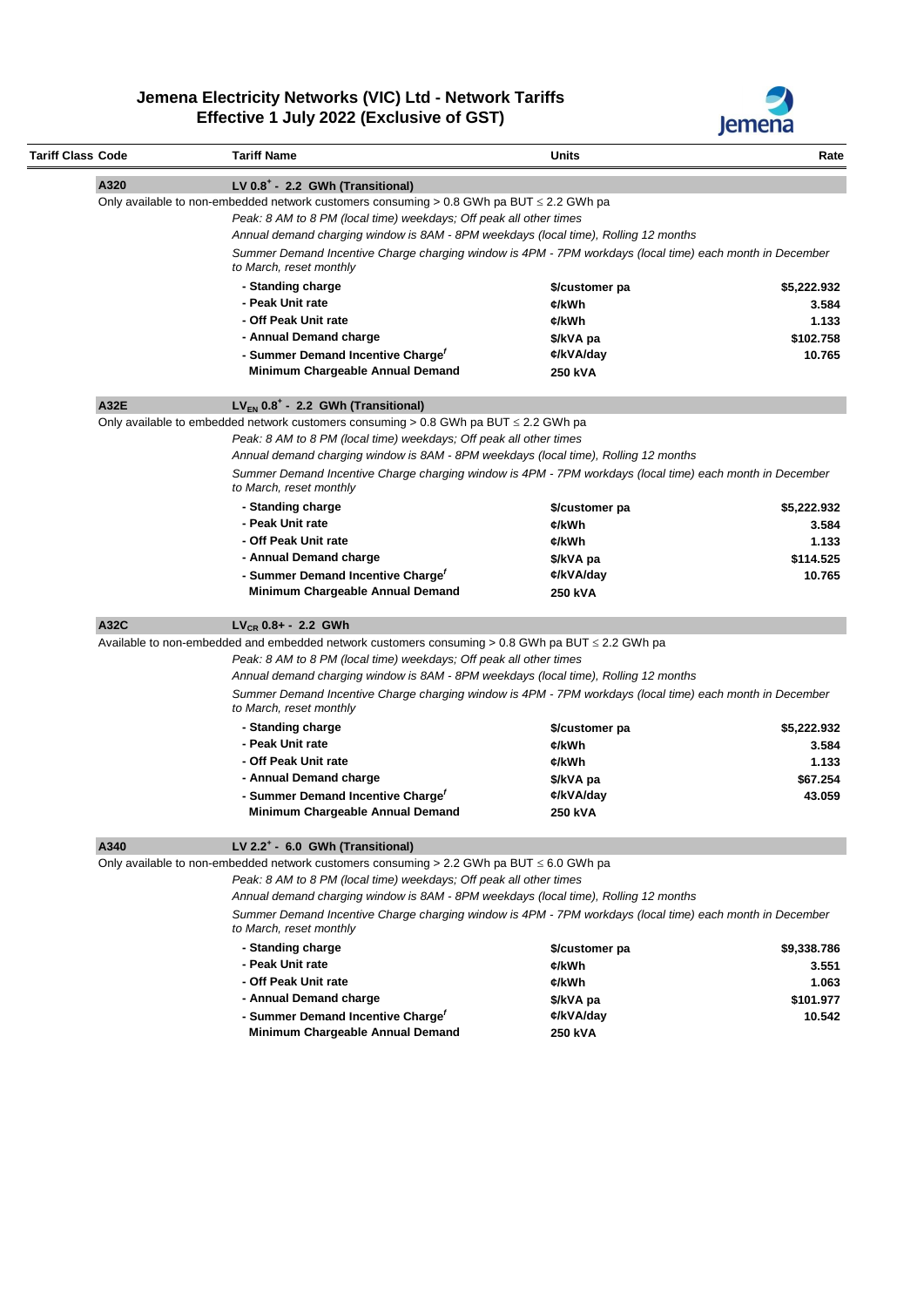

| Tariff Class Code | <b>Tariff Name</b>                                                                                                                   | <b>Units</b>   | Rate        |  |  |
|-------------------|--------------------------------------------------------------------------------------------------------------------------------------|----------------|-------------|--|--|
| <b>A34E</b>       | $LV_{EN}$ 2.2 <sup>+</sup> GWh (Transitional)                                                                                        |                |             |  |  |
|                   | Only available to embedded network customers consuming > 2.2 GWh pa                                                                  |                |             |  |  |
|                   | Peak: 8 AM to 8 PM (local time) weekdays; Off peak all other times                                                                   |                |             |  |  |
|                   | Annual demand charging window is 8AM - 8PM weekdays (local time), Rolling 12 months                                                  |                |             |  |  |
|                   | Summer Demand Incentive Charge charging window is 4PM - 7PM workdays (local time) each month in December<br>to March, reset monthly  |                |             |  |  |
|                   | - Standing charge                                                                                                                    | \$/customer pa | \$9,338.786 |  |  |
|                   | - Peak Unit rate                                                                                                                     | ¢/kWh          | 3.551       |  |  |
|                   | - Off Peak Unit rate                                                                                                                 | ¢/kWh          | 1.063       |  |  |
|                   | - Annual Demand charge                                                                                                               | \$/kVA pa      | \$104.578   |  |  |
|                   | - Summer Demand Incentive Charge'                                                                                                    | ¢/kVA/day      | 10.542      |  |  |
|                   | Minimum Chargeable Annual Demand                                                                                                     | 250 kVA        |             |  |  |
| A34C              | $LV_{CR}$ 2.2+ - 6.0 GWh                                                                                                             |                |             |  |  |
|                   | Only available to non-embedded network customers consuming > 2.2 GWh pa BUT $\leq$ 6.0 GWh pa and                                    |                |             |  |  |
|                   | embedded network customers consuming > 2.2 GWh pa                                                                                    |                |             |  |  |
|                   | Peak: 8 AM to 8 PM (local time) weekdays; Off peak all other times                                                                   |                |             |  |  |
|                   | Annual demand charging window is 8AM - 8PM weekdays (local time), Rolling 12 months                                                  |                |             |  |  |
|                   | Summer Demand Incentive Charge charging window is 4PM - 7PM workdays (local time) each month in December<br>to March, reset monthly  |                |             |  |  |
|                   | - Standing charge                                                                                                                    | \$/customer pa | \$9,338.786 |  |  |
|                   | - Peak Unit rate                                                                                                                     | ¢/kWh          | 3.551       |  |  |
|                   | - Off Peak Unit rate                                                                                                                 | ¢/kWh          | 1.063       |  |  |
|                   | - Annual Demand charge                                                                                                               | \$/kVA pa      | \$64.800    |  |  |
|                   | - Summer Demand Incentive Charge'                                                                                                    | ¢/kVA/day      | 42.169      |  |  |
|                   | Minimum Chargeable Annual Demand                                                                                                     | <b>250 kVA</b> |             |  |  |
| A34M              | $LV_{MS}$ 2.2 <sup>+</sup> - 6.0 GWh (closed to new entrants) <sup>d</sup> (Transitional)                                            |                |             |  |  |
|                   | Only available to non-embedded network customer taking supply from multiple NMIs on a single                                         |                |             |  |  |
|                   | site AND the aggregated annual consumption from those NMIs is $> 2.2$ GWh pa BUT $\leq 6.0$ GWh pa                                   |                |             |  |  |
|                   | Peak: 8 AM to 8 PM (local time) weekdays; Off peak all other times                                                                   |                |             |  |  |
|                   | Annual demand charging window is 8AM - 8PM weekdays (local time), Rolling 12 months                                                  |                |             |  |  |
|                   | Summer Demand Incentive Charge charging window is 4PM - 7PM workdays (local time) each month in December<br>to March, reset monthly  |                |             |  |  |
|                   | - Standing charge                                                                                                                    | \$/customer pa | \$6,792.914 |  |  |
|                   | - Peak Unit rate                                                                                                                     | ¢/kWh          | 3.720       |  |  |
|                   | - Off Peak Unit rate                                                                                                                 | ¢/kWh          | 1.058       |  |  |
|                   | - Annual Demand charge                                                                                                               | \$/kVA pa      | \$72.476    |  |  |
|                   | - Summer Demand Incentive Charge'                                                                                                    | ¢/kVA/day      | 7.229       |  |  |
|                   | Minimum Chargeable Annual Demand                                                                                                     | 250 kVA        |             |  |  |
| A34T              | $LV_{MS \, GR}$ 2.2 <sup>+</sup> - 6.0 GWh (only available to customers currently on the A34M tariff) <sup><math>\sigma</math></sup> |                |             |  |  |
|                   | Only available to non-embedded network customer taking supply from multiple NMIs on a single                                         |                |             |  |  |
|                   | site AND the aggregated annual consumption from those NMIs is $> 2.2$ GWh pa BUT $\leq 6.0$ GWh pa                                   |                |             |  |  |
|                   | Peak: 8 AM to 8 PM (local time) weekdays; Off peak all other times                                                                   |                |             |  |  |
|                   | Annual demand charging window is 8AM - 8PM weekdays (local time), Rolling 12 months                                                  |                |             |  |  |
|                   | Summer Demand Incentive Charge charging window is 4PM - 7PM workdays (local time) each month in December<br>to March, reset monthly  |                |             |  |  |
|                   | - Standing charge                                                                                                                    | \$/customer pa | \$6,792.914 |  |  |
|                   | - Peak Unit rate                                                                                                                     | ¢/kWh          | 3.720       |  |  |
|                   | - Off Peak Unit rate                                                                                                                 | ¢/kWh          | 1.058       |  |  |
|                   | - Annual Demand charge                                                                                                               | \$/kVA pa      | \$47.484    |  |  |
|                   | - Summer Demand Incentive Charge'                                                                                                    | ¢/kVA/day      | 28.916      |  |  |
|                   | Minimum Chargeable Annual Demand                                                                                                     | 250 kVA        |             |  |  |
|                   |                                                                                                                                      |                |             |  |  |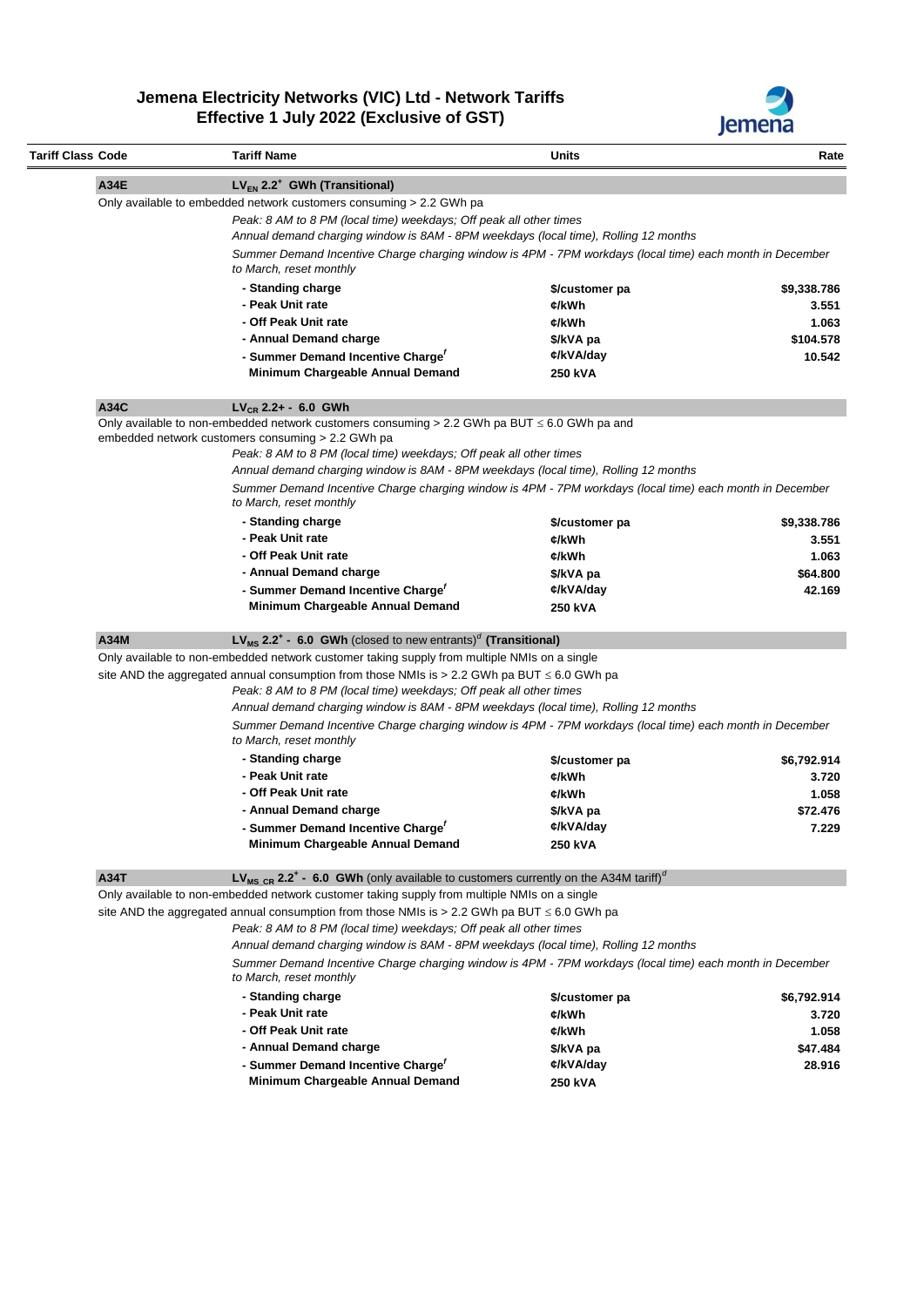

| <b>Tariff Class Code</b> |                                                                         | <b>Tariff Name</b>                                                                                                                         | Units                                                                                                    | Rate         |  |  |  |
|--------------------------|-------------------------------------------------------------------------|--------------------------------------------------------------------------------------------------------------------------------------------|----------------------------------------------------------------------------------------------------------|--------------|--|--|--|
|                          | A370                                                                    | LV 6.0 <sup>+</sup> GWh (Transitional)                                                                                                     |                                                                                                          |              |  |  |  |
|                          | Only available to non-embedded network customers consuming > 6.0 GWh pa |                                                                                                                                            |                                                                                                          |              |  |  |  |
|                          |                                                                         | Peak: 8 AM to 8 PM (local time) weekdays; Off peak all other times                                                                         |                                                                                                          |              |  |  |  |
|                          |                                                                         | Annual demand charging window is 8AM - 8PM weekdays (local time), Rolling 12 months                                                        |                                                                                                          |              |  |  |  |
|                          |                                                                         | to March, reset monthly                                                                                                                    | Summer Demand Incentive Charge charging window is 4PM - 7PM workdays (local time) each month in December |              |  |  |  |
|                          |                                                                         | - Standing charge                                                                                                                          | \$/customer pa                                                                                           | \$14,882.056 |  |  |  |
|                          |                                                                         | - Peak Unit rate                                                                                                                           | ¢/kWh                                                                                                    | 3.215        |  |  |  |
|                          |                                                                         | - Off Peak Unit rate                                                                                                                       | ¢/kWh                                                                                                    | 1.024        |  |  |  |
|                          |                                                                         | - Annual Demand charge                                                                                                                     | \$/kVA pa                                                                                                | \$102.743    |  |  |  |
|                          |                                                                         | - Summer Demand Incentive Charge'                                                                                                          | ¢/kVA/day                                                                                                | 9.920        |  |  |  |
|                          |                                                                         | Minimum Chargeable Annual Demand                                                                                                           | 450 kVA                                                                                                  |              |  |  |  |
|                          | <b>A37C</b>                                                             | $LV_{CR}$ 6.0 <sup>+</sup> GWh                                                                                                             |                                                                                                          |              |  |  |  |
|                          |                                                                         | Only available to non-embedded network customers consuming > 6.0 GWh pa                                                                    |                                                                                                          |              |  |  |  |
|                          |                                                                         | Peak: 8 AM to 8 PM (local time) weekdays; Off peak all other times                                                                         |                                                                                                          |              |  |  |  |
|                          |                                                                         | Annual demand charging window is 8AM - 8PM weekdays (local time), Rolling 12 months                                                        |                                                                                                          |              |  |  |  |
|                          |                                                                         | Summer Demand Incentive Charge charging window is 4PM - 7PM work days (local time) each month in December<br>to March, reset monthly       |                                                                                                          |              |  |  |  |
|                          |                                                                         | - Standing charge                                                                                                                          | \$/customer pa                                                                                           | \$14,882.056 |  |  |  |
|                          |                                                                         | - Peak Unit rate                                                                                                                           | ¢/kWh                                                                                                    | 3.215        |  |  |  |
|                          |                                                                         | - Off Peak Unit rate                                                                                                                       | ¢/kWh                                                                                                    | 1.024        |  |  |  |
|                          |                                                                         | - Annual Demand charge                                                                                                                     | \$/kVA pa                                                                                                | \$64.141     |  |  |  |
|                          |                                                                         | - Summer Demand Incentive Charge <sup>f</sup>                                                                                              | ¢/kVA/day                                                                                                | 39.680       |  |  |  |
|                          |                                                                         | Minimum Chargeable Annual Demand                                                                                                           | 450 kVA                                                                                                  |              |  |  |  |
|                          | A37M                                                                    | $LV_{MS}$ 6.0 <sup>+</sup> GWh (closed to new entrants) <sup><math>d</math></sup> (Transitional)                                           |                                                                                                          |              |  |  |  |
|                          |                                                                         | Only available to non-embedded network customer taking supply from multiple NMIs on a single                                               |                                                                                                          |              |  |  |  |
|                          |                                                                         | site AND the aggregated annual consumption from those NMIs is $> 6.0$ Gwh                                                                  |                                                                                                          |              |  |  |  |
|                          |                                                                         | Peak: 8 AM to 8 PM (local time) weekdays; Off peak all other times                                                                         |                                                                                                          |              |  |  |  |
|                          |                                                                         | Annual demand charging window is 8AM - 8PM weekdays (local time), Rolling 12 months                                                        |                                                                                                          |              |  |  |  |
|                          |                                                                         | Summer Demand Incentive Charge charging window is 4PM - 7PM workdays (local time) each month in December<br>to March, reset monthly        |                                                                                                          |              |  |  |  |
|                          |                                                                         | - Standing charge                                                                                                                          | \$/customer pa                                                                                           | \$11,587.544 |  |  |  |
|                          |                                                                         | - Peak Unit rate                                                                                                                           | ¢/kWh                                                                                                    | 3.322        |  |  |  |
|                          |                                                                         | - Off Peak Unit rate                                                                                                                       | ¢/kWh                                                                                                    | 1.024        |  |  |  |
|                          |                                                                         | - Annual Demand charge                                                                                                                     | \$/kVA pa                                                                                                | \$73.700     |  |  |  |
|                          |                                                                         | - Summer Demand Incentive Charge'                                                                                                          | ¢/kVA/day                                                                                                | 7.242        |  |  |  |
|                          |                                                                         | Minimum Chargeable Annual Demand                                                                                                           | 450 kVA                                                                                                  |              |  |  |  |
|                          | <b>A37T</b>                                                             | LV <sub>MS CR</sub> 6.0 <sup>+</sup> GWh (only available to customers currently on the A37M tariff) <sup>d</sup>                           |                                                                                                          |              |  |  |  |
|                          |                                                                         | Only available to non-embedded network customer taking supply from multiple NMIs on a single site                                          |                                                                                                          |              |  |  |  |
|                          |                                                                         | AND the aggregated annual consumption from those NMIs is $> 6.0$ Gwh<br>Peak: 8 AM to 8 PM (local time) weekdays; Off peak all other times |                                                                                                          |              |  |  |  |
|                          |                                                                         | Annual demand charging window is 8AM - 8PM weekdays (local time), Rolling 12 months                                                        |                                                                                                          |              |  |  |  |
|                          |                                                                         | Summer Demand Incentive Charge charging window is 4PM - 7PM workdays (local time) each month in December                                   |                                                                                                          |              |  |  |  |
|                          |                                                                         | to March, reset monthly                                                                                                                    |                                                                                                          |              |  |  |  |
|                          |                                                                         | - Standing charge                                                                                                                          | \$/customer pa                                                                                           | \$11,587.544 |  |  |  |
|                          |                                                                         | - Peak Unit rate                                                                                                                           | ¢/kWh                                                                                                    | 3.322        |  |  |  |
|                          |                                                                         | - Off Peak Unit rate                                                                                                                       | ¢/kWh                                                                                                    | 1.024        |  |  |  |
|                          |                                                                         | - Annual Demand charge                                                                                                                     | \$/kVA pa                                                                                                | \$47.626     |  |  |  |
|                          |                                                                         | - Summer Demand Incentive Charge'                                                                                                          | ¢/kVA/day                                                                                                | 28.966       |  |  |  |
|                          |                                                                         | Minimum Chargeable Annual Demand                                                                                                           | 450 kVA                                                                                                  |              |  |  |  |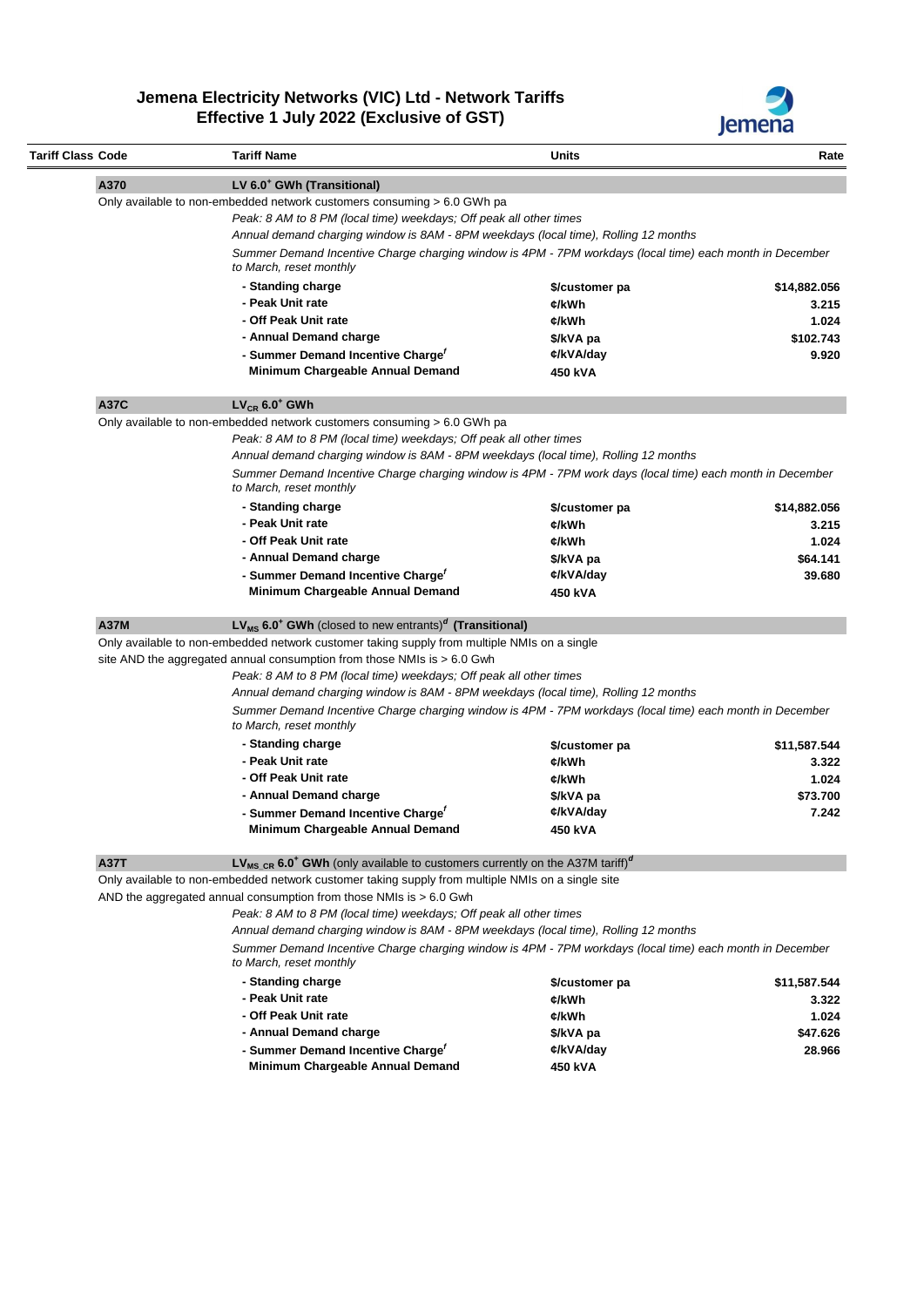

|                            |                                                                                                                                                           |                | JCI I ICI IA |
|----------------------------|-----------------------------------------------------------------------------------------------------------------------------------------------------------|----------------|--------------|
| <b>Tariff Class Code</b>   | <b>Tariff Name</b>                                                                                                                                        | Units          | Rate         |
| <b>Large Business - HV</b> |                                                                                                                                                           |                |              |
|                            | High Voltage Tariffs (nominal voltage ≥ 1000 Volts AND ≤ 22,000 Volts)                                                                                    |                |              |
| A400                       | <b>HV (Transitional)</b>                                                                                                                                  |                |              |
|                            | Only available to non-embedded network customers consuming < 55 GWh pa                                                                                    |                |              |
|                            | Peak: 8 AM to 8 PM (local time) weekdays; Off peak all other times                                                                                        |                |              |
|                            | Annual demand charging window is 8AM - 8PM weekdays (local time), Rolling 12 months                                                                       |                |              |
|                            | Summer Demand Incentive Charge charging window is 4PM - 7PM workdays (local time) each month in December<br>to March, reset monthly                       |                |              |
|                            | - Standing charge                                                                                                                                         | \$/customer pa | \$19,290.570 |
|                            | - Peak Unit rate                                                                                                                                          | ¢/kWh          | 3.150        |
|                            | - Off Peak Unit rate                                                                                                                                      | ¢/kWh          | 0.739        |
|                            | - Annual Demand charge                                                                                                                                    | \$/kVA pa      | \$81.059     |
|                            | - Summer Demand Incentive Charge'                                                                                                                         | ¢/kVA/day      | 8.573        |
|                            | Minimum Chargeable Annual Demand                                                                                                                          | 1,000 kVA      |              |
| <b>A40E</b>                | HV <sub>FN</sub> (Transitional)                                                                                                                           |                |              |
|                            | Only available to embedded network customers consuming < 55 GWh pa                                                                                        |                |              |
|                            | Peak: 8 AM to 8 PM (local time) weekdays; Off peak all other times<br>Annual demand charging window is 8AM - 8PM weekdays (local time), Rolling 12 months |                |              |
|                            | Summer Demand Incentive Charge charging window is 4PM - 7PM workdays (local time) each month in December<br>to March, reset monthly                       |                |              |
|                            | - Standing charge                                                                                                                                         | \$/customer pa | \$19,290.570 |
|                            | - Peak Unit rate                                                                                                                                          | ¢/kWh          | 3.150        |
|                            | - Off Peak Unit rate                                                                                                                                      | ¢/kWh          | 0.739        |
|                            | - Annual Demand charge                                                                                                                                    | \$/kVA pa      | \$83,496     |
|                            | - Summer Demand Incentive Charge <sup>f</sup>                                                                                                             | ¢/kVA/day      | 8.573        |
|                            | Minimum Chargeable Annual Demand                                                                                                                          | 1,000 kVA      |              |
| <b>A40C</b>                | $HV_{CR}$                                                                                                                                                 |                |              |
|                            | Available to non-embedded or embedded network customers consuming < 55 GWh pa                                                                             |                |              |
|                            | Peak: 8 AM to 8 PM (local time) weekdays; Off peak all other times                                                                                        |                |              |
|                            | Annual demand charging window is 8AM - 8PM weekdays (local time), Rolling 12 months                                                                       |                |              |
|                            | Summar Damand Incontivo Charge oberging window is ABM 7DM workdows (local time) agab manth in December                                                    |                |              |

*Summer Demand Incentive Charge charging window is 4PM - 7PM workdays (local time) each month in December to March, reset monthly* 

| - Standing charge                             | \$/customer pa | \$19,290.570 |
|-----------------------------------------------|----------------|--------------|
| - Peak Unit rate                              | ¢/kWh          | 3.150        |
| - Off Peak Unit rate                          | ¢/kWh          | 0.739        |
| - Annual Demand charge                        | \$/kVA pa      | \$56.881     |
| - Summer Demand Incentive Charge <sup>f</sup> | ¢/kVA/day      | 34.293       |
| Minimum Chargeable Annual Demand              | 1,000 kVA      |              |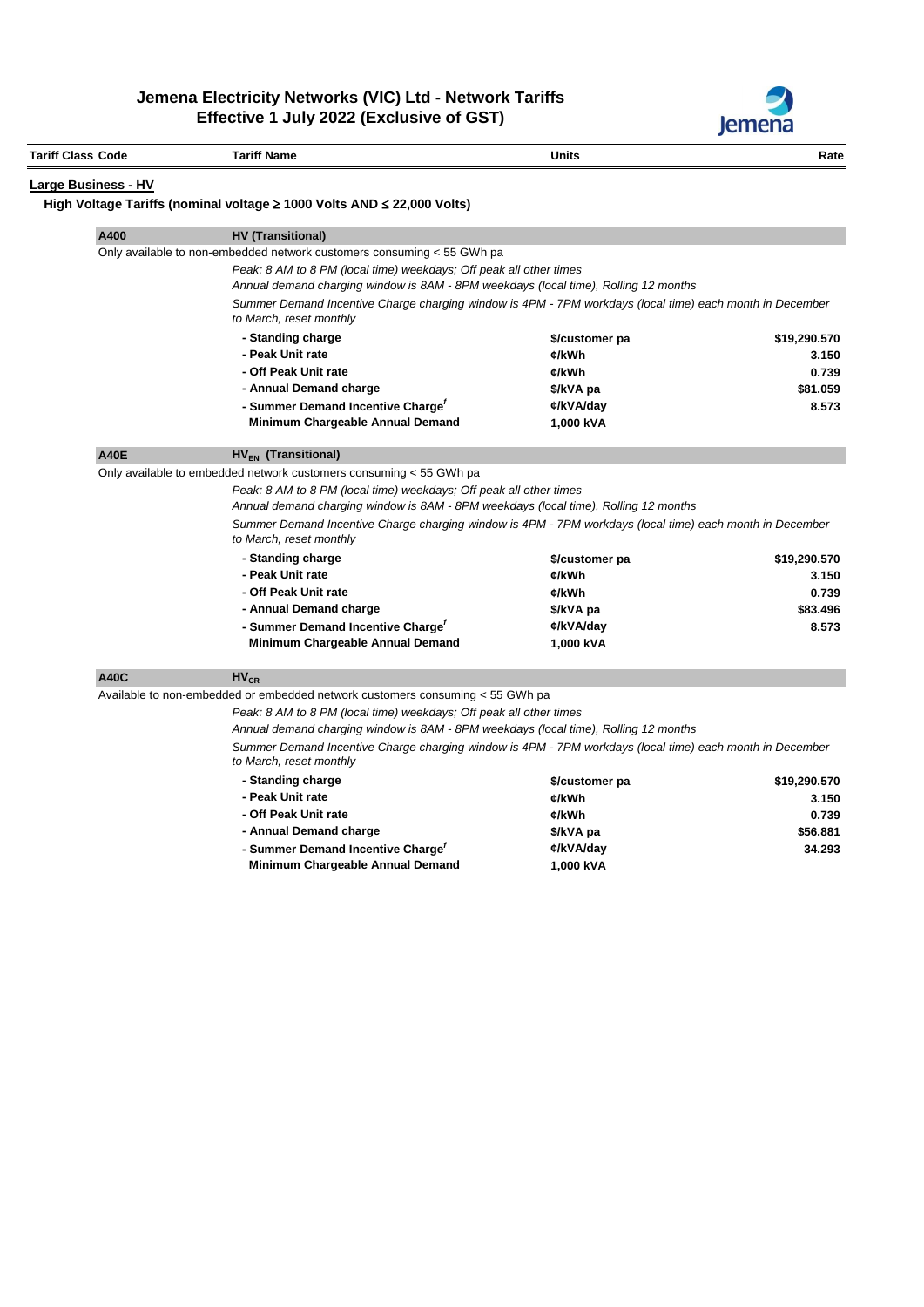

|             | <b>Tariff Name</b>                                                                                                                                                                                                         | <b>Units</b>            | Rate                        |  |  |  |
|-------------|----------------------------------------------------------------------------------------------------------------------------------------------------------------------------------------------------------------------------|-------------------------|-----------------------------|--|--|--|
| <b>A40R</b> | $H\mathsf{V}_{RF}$ (closed to new entrants) <sup>d</sup> (Transitional)                                                                                                                                                    |                         |                             |  |  |  |
|             | Peak: 8 AM to 8 PM (local time) weekdays; Off peak all other times                                                                                                                                                         |                         |                             |  |  |  |
|             | Annual demand charging window is 8AM - 8PM weekdays (local time), Rolling 12 months                                                                                                                                        |                         |                             |  |  |  |
|             | Summer Demand Incentive Charge charging window is 4PM - 7PM workdays (local time) each month in December<br>to March, reset monthly                                                                                        |                         |                             |  |  |  |
|             | - Standing charge                                                                                                                                                                                                          | \$/customer pa          | \$19,290.570                |  |  |  |
|             | - Peak Unit rate                                                                                                                                                                                                           | ¢/kWh                   | 3.136                       |  |  |  |
|             | - Off Peak Unit rate                                                                                                                                                                                                       | ¢/kWh                   | 0.739                       |  |  |  |
|             | - Annual Demand charge                                                                                                                                                                                                     | \$/kVA pa               | \$73.392                    |  |  |  |
|             | - Summer Demand Incentive Charge'                                                                                                                                                                                          | ¢/kVA/day               | 7.878                       |  |  |  |
|             | Minimum Chargeable Annual Demand                                                                                                                                                                                           | 1,000 kVA               |                             |  |  |  |
| <b>A40T</b> | $H\dot{V}_{RF}$ c <sub>R</sub> (only available to customers currently on the A40R tariff) <sup><math>d</math></sup>                                                                                                        |                         |                             |  |  |  |
|             | Peak: 8 AM to 8 PM (local time) weekdays; Off peak all other times                                                                                                                                                         |                         |                             |  |  |  |
|             | Annual demand charging window is 8AM - 8PM weekdays (local time), Rolling 12 months                                                                                                                                        |                         |                             |  |  |  |
|             | Summer Demand Incentive Charge charging window is 4PM - 7PM workdays (local time) each month in December<br>to March, reset monthly                                                                                        |                         |                             |  |  |  |
|             | - Standing charge                                                                                                                                                                                                          | \$/customer pa          | \$19,290.570                |  |  |  |
|             | - Peak Unit rate                                                                                                                                                                                                           | ¢/kWh                   | 3.136                       |  |  |  |
|             | - Off Peak Unit rate                                                                                                                                                                                                       | ¢/kWh                   | 0.739                       |  |  |  |
|             | - Annual Demand charge                                                                                                                                                                                                     | \$/kVA pa               | \$53.002                    |  |  |  |
|             | - Summer Demand Incentive Charge'                                                                                                                                                                                          | ¢/kVA/day               | 31.511                      |  |  |  |
|             | Minimum Chargeable Annual Demand                                                                                                                                                                                           | 1,000 kVA               |                             |  |  |  |
| A480        | HV - Annual Consumption ≥ 55 GWh (Transitional)                                                                                                                                                                            |                         |                             |  |  |  |
|             | Only available to non-embedded customers consuming $\geq$ 55 GWh pa                                                                                                                                                        |                         |                             |  |  |  |
|             | Peak: 8 AM to 8 PM (local time) weekdays; Off peak all other times                                                                                                                                                         |                         |                             |  |  |  |
|             | Annual demand charging window is 8AM - 8PM weekdays (local time), Rolling 12 months                                                                                                                                        |                         |                             |  |  |  |
|             | Summer Demand Incentive Charge charging window is 4PM - 7PM workdays (local time) each month in December<br>to March, reset monthly                                                                                        |                         |                             |  |  |  |
|             |                                                                                                                                                                                                                            |                         |                             |  |  |  |
|             |                                                                                                                                                                                                                            |                         |                             |  |  |  |
|             | - Standing charge<br>- Peak Unit rate                                                                                                                                                                                      | \$/customer pa          | \$20,071.570                |  |  |  |
|             |                                                                                                                                                                                                                            | ¢/kWh                   | 2.934                       |  |  |  |
|             | - Off Peak Unit rate                                                                                                                                                                                                       | ¢/kWh                   | 0.687                       |  |  |  |
|             | - Annual Demand charge                                                                                                                                                                                                     | \$/kVA pa               | \$70.013                    |  |  |  |
|             | - Summer Demand Incentive Charge'<br>Minimum Chargeable Annual Demand                                                                                                                                                      | ¢/kVA/day<br>10,000 kVA | 7.112                       |  |  |  |
| <b>A48C</b> | $HV_{CR}$ - Annual Consumption $\geq$ 55 GWh (Transitional)                                                                                                                                                                |                         |                             |  |  |  |
|             | Only available to non-embedded customers consuming $\geq$ 55 GWh pa<br>Peak: 8 AM to 8 PM (local time) weekdays; Off peak all other times                                                                                  |                         |                             |  |  |  |
|             | Annual demand charging window is 8AM - 8PM weekdays (local time), Rolling 12 months<br>Summer Demand Incentive Charge charging window is 4PM - 7PM workdays (local time) each month in December<br>to March, reset monthly |                         |                             |  |  |  |
|             |                                                                                                                                                                                                                            |                         |                             |  |  |  |
|             | - Standing charge                                                                                                                                                                                                          | \$/customer pa          | \$20,071.570                |  |  |  |
|             | - Peak Unit rate<br>- Off Peak Unit rate                                                                                                                                                                                   | ¢/kWh                   |                             |  |  |  |
|             | - Annual Demand charge                                                                                                                                                                                                     | ¢/kWh                   | 0.687                       |  |  |  |
|             | - Summer Demand Incentive Charge <sup>f</sup>                                                                                                                                                                              | \$/kVA pa<br>¢/kVA/day  | 2.934<br>\$48.398<br>28.448 |  |  |  |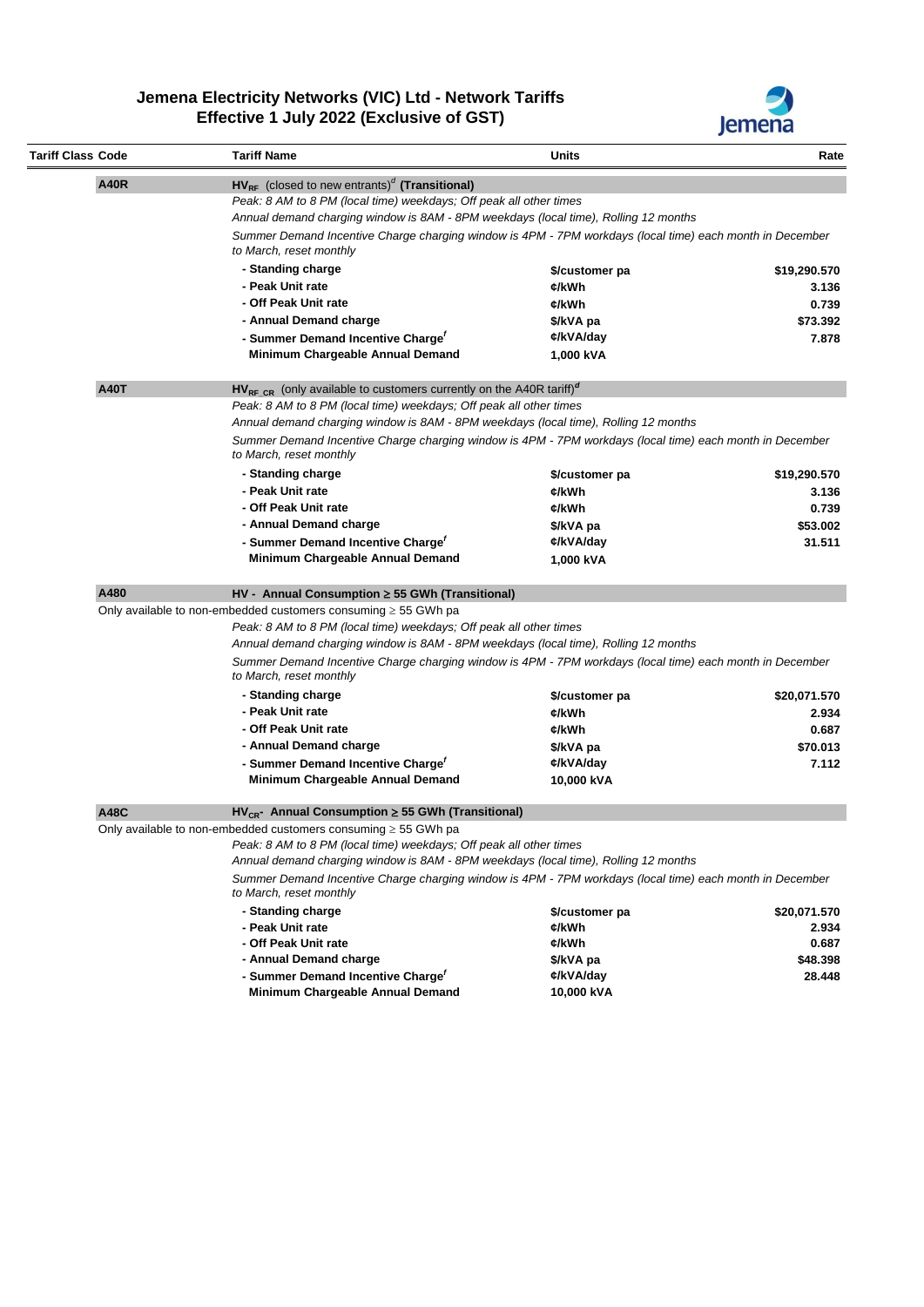

| <b>Tariff Class Code</b>                | <b>Tariff Name</b>                                                                                                                  | <b>Units</b>     | Rate         |  |  |  |
|-----------------------------------------|-------------------------------------------------------------------------------------------------------------------------------------|------------------|--------------|--|--|--|
| <b>Large Business - Subtransmission</b> |                                                                                                                                     |                  |              |  |  |  |
|                                         | Subtransmission Tariffs (nominal voltage > 22,000 Volts)                                                                            |                  |              |  |  |  |
| A500                                    | <b>Subtransmission (Transitional)</b>                                                                                               |                  |              |  |  |  |
|                                         | Peak: 8 AM to 8 PM (local time) weekdays; Off peak all other times                                                                  |                  |              |  |  |  |
|                                         | Annual demand charging window is 8AM - 8PM weekdays (local time), Rolling 12 months                                                 |                  |              |  |  |  |
|                                         | Summer Demand Incentive Charge charging window is 4PM - 7PM workdays (local time) each month in December<br>to March, reset monthly |                  |              |  |  |  |
|                                         | - Standing charge                                                                                                                   | \$/pa/connection | \$67,099.094 |  |  |  |
|                                         | - Peak Unit rate                                                                                                                    | ¢/kWh            | 2.087        |  |  |  |
|                                         | - Off Peak Unit rate                                                                                                                | ¢/kWh            | 0.450        |  |  |  |
|                                         | - Annual Demand charge                                                                                                              | \$/kVA pa        | \$27.331     |  |  |  |
|                                         | - Summer Demand Incentive Charge'                                                                                                   | ¢/kVA/day        | 3.055        |  |  |  |
|                                         | Minimum Chargeable Annual Demand                                                                                                    | 15,000 kVA       |              |  |  |  |
| <b>A50C</b>                             | Subtransmission $_{CR}$                                                                                                             |                  |              |  |  |  |
|                                         | Peak: 8 AM to 8 PM (local time) weekdays; Off peak all other times                                                                  |                  |              |  |  |  |
|                                         | Annual demand charging window is 8AM - 8PM weekdays (local time), Rolling 12 months                                                 |                  |              |  |  |  |
|                                         | Summer Demand Incentive Charge charging window is 4PM - 7PM workdays (local time) each month in December<br>to March, reset monthly |                  |              |  |  |  |
|                                         | - Standing charge                                                                                                                   | \$/pa/connection | \$67,099.094 |  |  |  |
|                                         | - Peak Unit rate                                                                                                                    | ¢/kWh            | 2.087        |  |  |  |
|                                         | - Off Peak Unit rate                                                                                                                | ¢/kWh            | 0.450        |  |  |  |
|                                         | - Annual Demand charge                                                                                                              | \$/kVA pa        | \$22.052     |  |  |  |
|                                         | - Summer Demand Incentive Charge'                                                                                                   | ¢/kVA/day        | 12.219       |  |  |  |
|                                         | Minimum Chargeable Annual Demand                                                                                                    | 15,000 kVA       |              |  |  |  |
| <b>A50M</b>                             | Subtransmission - Multiple Connection $_{CR}$                                                                                       |                  |              |  |  |  |
|                                         | Peak: 8 AM to 8 PM (local time) weekdays; Off peak all other times                                                                  |                  |              |  |  |  |
|                                         | Annual demand charging window is 8AM - 8PM weekdays (local time), Rolling 12 months                                                 |                  |              |  |  |  |
|                                         | Summer Demand Incentive Charge charging window is 4PM - 7PM workdays (local time) each month in December<br>to March, reset monthly |                  |              |  |  |  |
|                                         | - Standing charge                                                                                                                   | \$/pa/connection | \$66,865.838 |  |  |  |
|                                         | - Peak Unit rate                                                                                                                    | ¢/kWh            | 2.084        |  |  |  |
|                                         | - Off Peak Unit rate                                                                                                                | ¢/kWh            | 0.449        |  |  |  |
|                                         | - Annual Demand charge                                                                                                              | \$/kVA pa        | \$21.690     |  |  |  |
|                                         | - Summer Demand Incentive Charge'                                                                                                   | ¢/kVA/day        | 11.975       |  |  |  |
|                                         | Minimum Chargeable Annual Demand                                                                                                    | 15,000 kVA       |              |  |  |  |
| <b>A50A</b>                             | <b>Subtransmission MA (Transitional)</b>                                                                                            |                  |              |  |  |  |
|                                         | Available to Subtransmission customers connected to KTS-TMA-MAT-AW-PV Loop.                                                         |                  |              |  |  |  |
|                                         | Peak: 8 AM to 8 PM (local time) weekdays; Off peak all other times                                                                  |                  |              |  |  |  |
|                                         | Annual demand charging window is 8AM - 8PM weekdays (local time), Rolling 12 months                                                 |                  |              |  |  |  |
|                                         | Summer Demand Incentive Charge charging window is 4PM - 7PM workdays (local time) each month in December<br>to March, reset monthly |                  |              |  |  |  |
|                                         | - Standing charge                                                                                                                   | \$/pa/connection | \$67,099.094 |  |  |  |
|                                         | - Peak Unit rate                                                                                                                    | ¢/kWh            | 2.087        |  |  |  |
|                                         | - Off Peak Unit rate                                                                                                                | ¢/kWh            | 0.450        |  |  |  |
|                                         | - Annual Demand charge                                                                                                              | \$/kVA pa        | \$26.225     |  |  |  |
|                                         | - Summer Demand Incentive Charge <sup>f</sup>                                                                                       | ¢/kVA/day        | 2.902        |  |  |  |
|                                         | Minimum Chargeable Annual Demand                                                                                                    | 15,000 kVA       |              |  |  |  |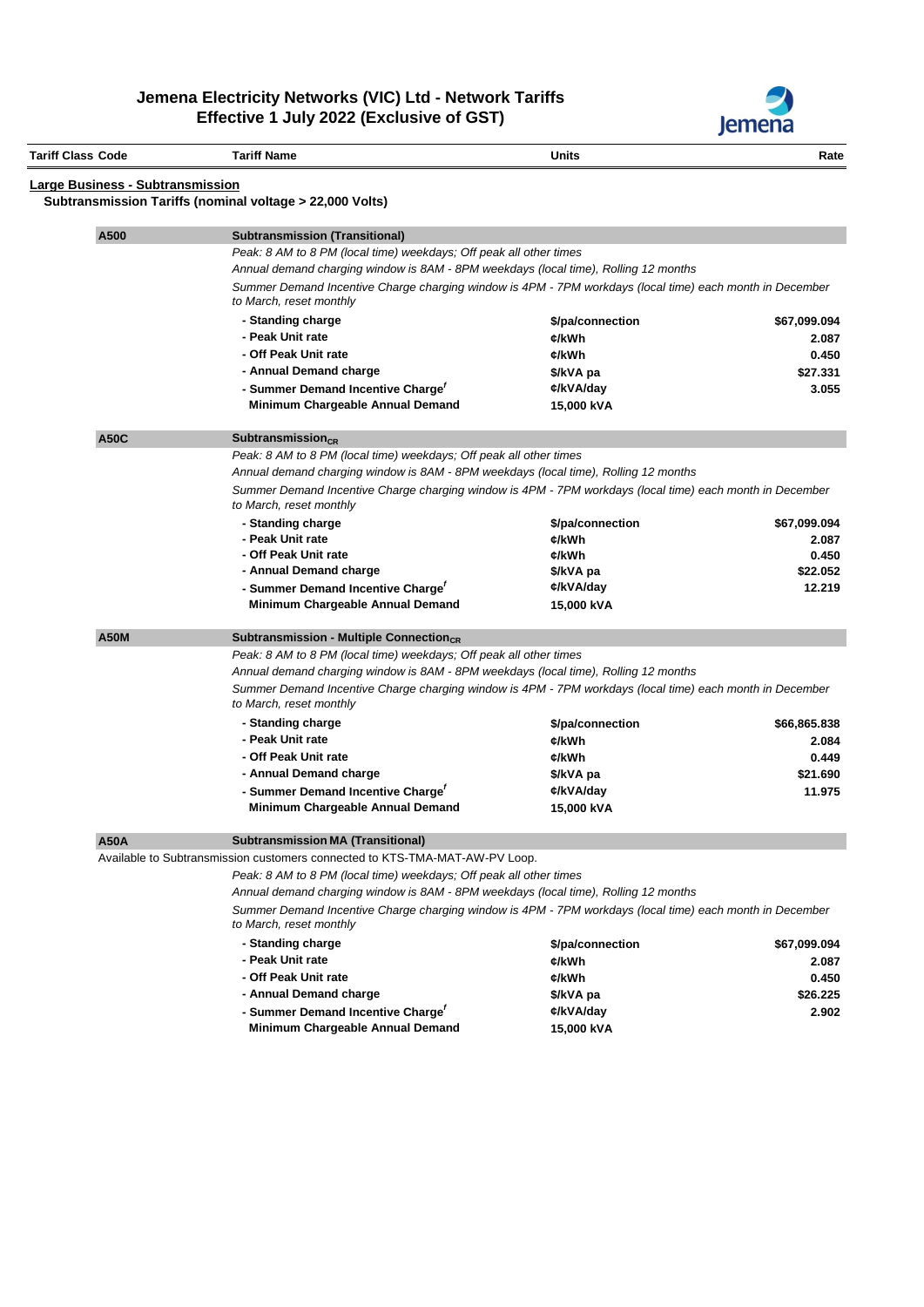

|  | Tariff Class Code                                               | <b>Tariff Name</b>                                                                                                                                        | <b>Units</b>                                                                                             | Rate             |  |  |  |  |
|--|-----------------------------------------------------------------|-----------------------------------------------------------------------------------------------------------------------------------------------------------|----------------------------------------------------------------------------------------------------------|------------------|--|--|--|--|
|  | <b>A50T</b>                                                     | Subtransmission MA <sub>CR</sub>                                                                                                                          |                                                                                                          |                  |  |  |  |  |
|  |                                                                 | Available to Subtransmission customers connected to KTS-TMA-MAT-AW-PV Loop.                                                                               |                                                                                                          |                  |  |  |  |  |
|  |                                                                 | Peak: 8 AM to 8 PM (local time) weekdays; Off peak all other times                                                                                        |                                                                                                          |                  |  |  |  |  |
|  |                                                                 | Annual demand charging window is 8AM - 8PM weekdays (local time), Rolling 12 months                                                                       |                                                                                                          |                  |  |  |  |  |
|  |                                                                 | to March, reset monthly                                                                                                                                   | Summer Demand Incentive Charge charging window is 4PM - 7PM workdays (local time) each month in December |                  |  |  |  |  |
|  | - Standing charge<br>\$/pa/connection                           |                                                                                                                                                           |                                                                                                          |                  |  |  |  |  |
|  |                                                                 | - Peak Unit rate                                                                                                                                          | ¢/kWh                                                                                                    | 2.087            |  |  |  |  |
|  |                                                                 | - Off Peak Unit rate                                                                                                                                      | ¢/kWh                                                                                                    | 0.450            |  |  |  |  |
|  |                                                                 | - Annual Demand charge                                                                                                                                    | \$/kVA pa                                                                                                | \$21.164         |  |  |  |  |
|  |                                                                 | - Summer Demand Incentive Charge'                                                                                                                         | ¢/kVA/day                                                                                                | 11.606           |  |  |  |  |
|  |                                                                 | Minimum Chargeable Annual Demand                                                                                                                          | 15,000 kVA                                                                                               |                  |  |  |  |  |
|  | <b>A50E</b>                                                     | <b>Subtransmission EG (Transitional)</b>                                                                                                                  |                                                                                                          |                  |  |  |  |  |
|  |                                                                 | Available to Embedded Generators connected to SMTS-SPS-ST Loop.                                                                                           |                                                                                                          |                  |  |  |  |  |
|  |                                                                 | Peak: 8 AM to 8 PM (local time) weekdays; Off peak all other times<br>Annual demand charging window is 8AM - 8PM weekdays (local time), Rolling 12 months |                                                                                                          |                  |  |  |  |  |
|  |                                                                 |                                                                                                                                                           |                                                                                                          |                  |  |  |  |  |
|  |                                                                 | Summer Demand Incentive Charge charging window is 4PM - 7PM workdays (local time) each month in December<br>to March, reset monthly                       |                                                                                                          |                  |  |  |  |  |
|  |                                                                 | - Standing charge                                                                                                                                         | \$/pa/connection                                                                                         | \$42,774.444     |  |  |  |  |
|  |                                                                 | - Peak Unit rate                                                                                                                                          | ¢/kWh                                                                                                    | 2.109            |  |  |  |  |
|  |                                                                 | - Off Peak Unit rate                                                                                                                                      | ¢/kWh                                                                                                    | 0.438            |  |  |  |  |
|  |                                                                 | - Annual Demand charge                                                                                                                                    | \$/kVA pa<br>¢/kVA/day                                                                                   | \$8.620<br>0.433 |  |  |  |  |
|  |                                                                 | - Summer Demand Incentive Charge'<br>Minimum Chargeable Annual Demand                                                                                     | 15,000 kVA                                                                                               |                  |  |  |  |  |
|  | <b>A50X</b>                                                     | Subtransmission $EG_{CR}$                                                                                                                                 |                                                                                                          |                  |  |  |  |  |
|  | Available to Embedded Generators connected to SMTS-SPS-ST Loop. |                                                                                                                                                           |                                                                                                          |                  |  |  |  |  |
|  |                                                                 |                                                                                                                                                           | Peak: 8 AM to 8 PM (local time) weekdays; Off peak all other times                                       |                  |  |  |  |  |
|  |                                                                 |                                                                                                                                                           |                                                                                                          |                  |  |  |  |  |
|  |                                                                 | Annual demand charging window is 8AM - 8PM weekdays (local time), Rolling 12 months                                                                       |                                                                                                          |                  |  |  |  |  |
|  |                                                                 | Summer Demand Incentive Charge charging window is 4PM - 7PM workdays (local time) each month in December<br>to March, reset monthly                       |                                                                                                          |                  |  |  |  |  |
|  |                                                                 | - Standing charge                                                                                                                                         |                                                                                                          | \$42,774.444     |  |  |  |  |
|  |                                                                 | - Peak Unit rate                                                                                                                                          | \$/pa/connection<br>¢/kWh                                                                                | 2.109            |  |  |  |  |
|  |                                                                 | - Off Peak Unit rate                                                                                                                                      | ¢/kWh                                                                                                    | 0.438            |  |  |  |  |
|  |                                                                 | - Annual Demand charge                                                                                                                                    | \$/kVA pa                                                                                                | \$7.134          |  |  |  |  |
|  |                                                                 | - Summer Demand Incentive Charge'                                                                                                                         | ¢/kVA/day                                                                                                | 1.731            |  |  |  |  |

*<sup>c</sup>* The installation of an embedded generation by an existing customer is considered a change in load characteristic and as such the A180 tariff is not supported. The metering and data recording for a co-generation site has additional regulated requirements to that of a standard site. It is not technically feasible to meet these requirements and at the same time be able to separately measure, control and bill a load controlled heating.

*<sup>d</sup>* Other terms and conditions apply

*<sup>e</sup>*The A23N tariff is available to customers with maximum demand >120kVA

 *f* There is no minimum demand for the summer demand incentive charge

CR Indicates tariffs with the fully cost reflective summer demand incentive charge tariff component

 The *Deemed Distribution Contract* and Jemena Electricity Networks' *Policy for Resetting Contract Demand* form part of the terms and conditions related to these prices. These documents can be viewed or downloaded from the following website:  *[Contract Demand Policy](https://jemena.com.au/about/document-centre/electricity/contract-demand-reset-policy)*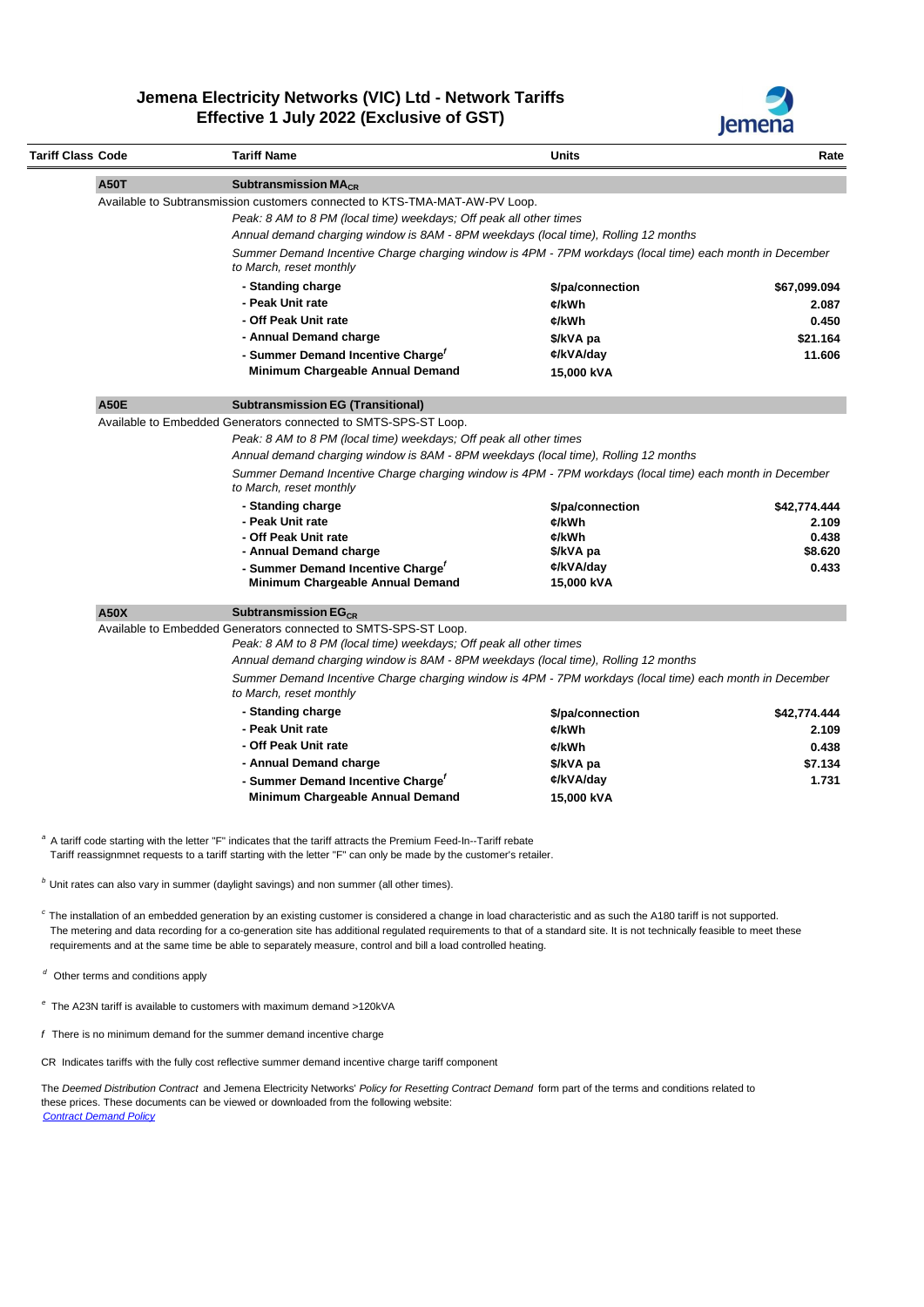

| <b>Tariff Class Code</b> |                                           | <b>Tariff Name</b>                                                                                                                     | <b>Units</b>   | Rate      |
|--------------------------|-------------------------------------------|----------------------------------------------------------------------------------------------------------------------------------------|----------------|-----------|
| Residential              |                                           |                                                                                                                                        |                |           |
|                          | Only available to residential customers   |                                                                                                                                        |                |           |
|                          | A100 / F100 <sup>a</sup>                  | <b>Residential Single Rate</b>                                                                                                         |                |           |
|                          |                                           | Single rate all times                                                                                                                  |                |           |
|                          |                                           | - Standing charge                                                                                                                      | \$/customer pa | \$87.662  |
|                          |                                           | - Unit rate                                                                                                                            | ¢/kWh          | 6.952     |
|                          | A120 / F120                               | <b>Residential Time of Use</b>                                                                                                         |                |           |
|                          |                                           | Available to customers with a remotely read AMI meter                                                                                  |                |           |
|                          |                                           | Peak: 3 PM to 9 PM everyday (local time); Off peak all other times                                                                     |                |           |
|                          |                                           | - Standing charge                                                                                                                      | \$/customer pa | \$87.662  |
|                          |                                           | - Peak Unit rate                                                                                                                       | ¢/kWh          | 12.185    |
|                          |                                           | - Off Peak Unit rate                                                                                                                   | ¢/kWh          | 2.945     |
|                          | A10D / F10D <sup>a</sup>                  | <b>Residential Demand</b>                                                                                                              |                |           |
|                          |                                           | Available to customers with a remotely read AMI meter                                                                                  |                |           |
|                          |                                           | Energy consumption - single rate all times                                                                                             |                |           |
|                          |                                           | Demand charging window 3PM - 9PM workdays (local time); reset monthly. Prices may vary for                                             |                |           |
|                          |                                           | summer and non-summer months <sup>b</sup>                                                                                              |                |           |
|                          |                                           | - Standing charge                                                                                                                      | \$/customer pa | \$87.662  |
|                          |                                           | - Unit rate                                                                                                                            | ¢/kWh          | 2.473     |
|                          |                                           | - Demand rate                                                                                                                          | \$/kW pa       | \$60.031  |
|                          | A180                                      | Off Peak Heating Only (dedicated ciruit)                                                                                               |                |           |
|                          |                                           | Available as a complementary tariff to the "Residential Single Rate" A100 tariff only                                                  |                |           |
|                          |                                           | This tariff is not available to new or existing customers that install embedded generation <sup>c</sup><br>11 PM to 7 AM AEST all days |                |           |
|                          |                                           | - Standing charge                                                                                                                      | \$/customer pa | \$0.000   |
|                          |                                           | - Off Peak Unit rate                                                                                                                   | ¢/kWh          | 1.911     |
| <b>Small Business</b>    | AND maximum demand $<$ 120 kVA $^{\circ}$ | Available to customers (embedded or non-embedded) with annual consumption < 0.4 GWh                                                    |                |           |
|                          | A200 / F200 <sup>a</sup>                  | <b>Small Business Single Rate</b>                                                                                                      |                |           |
|                          |                                           | Only available to customers consuming < 40 MWh pa                                                                                      |                |           |
|                          |                                           | Single rate all times                                                                                                                  |                |           |
|                          |                                           | - Standing charge                                                                                                                      | \$/customer pa | \$134.221 |
|                          |                                           | - Unit rate                                                                                                                            | ¢/kWh          | 8.647     |
|                          | A20D / F20D <sup>a</sup>                  | <b>Small Business Demand</b>                                                                                                           |                |           |
|                          |                                           | Only available to customers with meter capable of measuring demand                                                                     |                |           |
|                          | AND consuming < 40 MWh pa                 |                                                                                                                                        |                |           |
|                          |                                           | Single rate all times                                                                                                                  |                |           |
|                          |                                           | Demand charging window 10am-8pm workdays (local time) using the maximum level of the last 12 months where<br>data is available.        |                |           |
|                          |                                           | - Standing charge                                                                                                                      | \$/customer pa | \$134.221 |
|                          |                                           | - Unit rate                                                                                                                            | ¢/kWh          | 6.818     |
|                          |                                           | - Demand rate                                                                                                                          | \$/kW pa       | \$67.280  |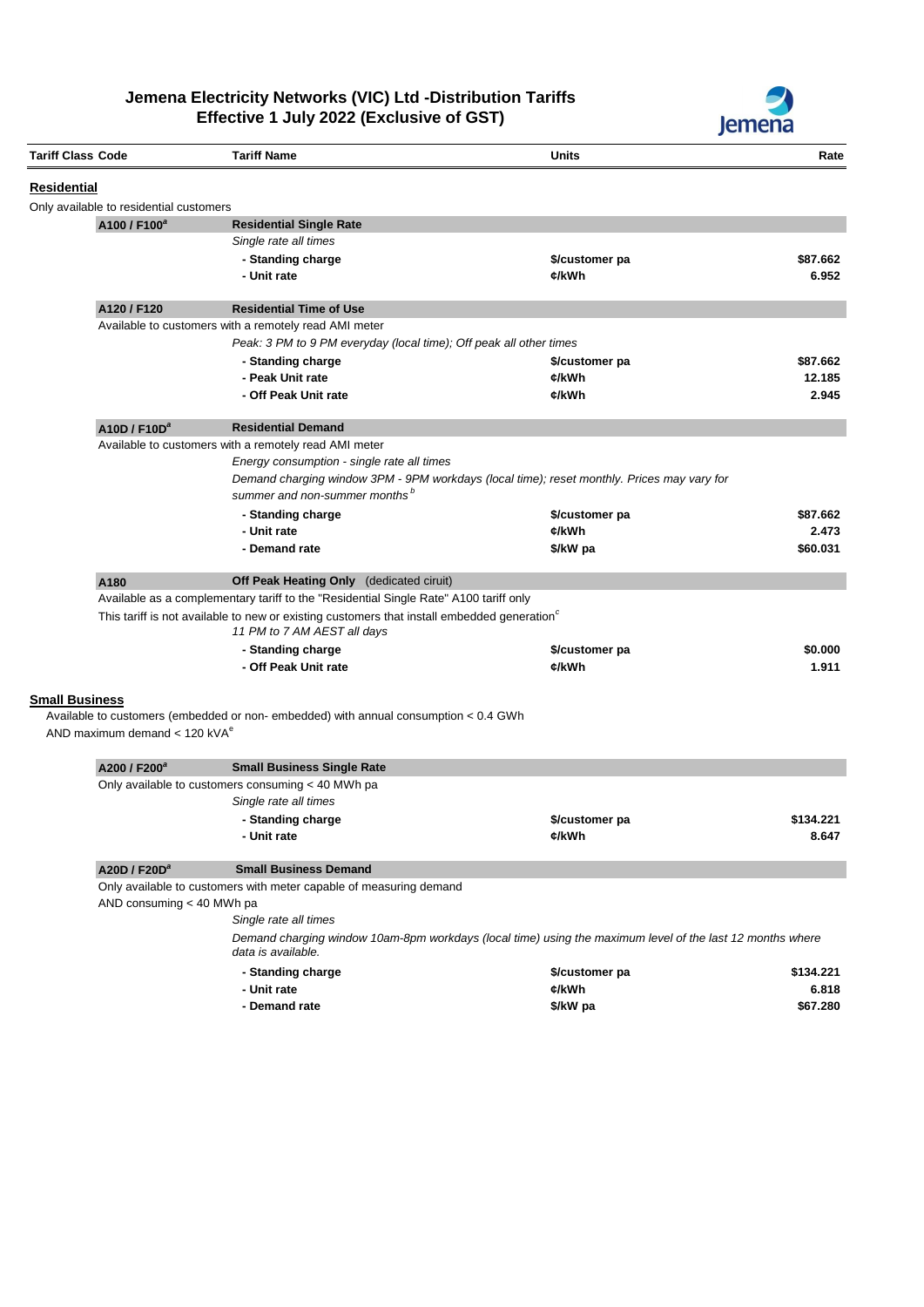

| Tariff Class Code         | <b>Tariff Name</b>                                                                                                                          | Units                                                                                                                    | Rate             |
|---------------------------|---------------------------------------------------------------------------------------------------------------------------------------------|--------------------------------------------------------------------------------------------------------------------------|------------------|
| A210 / F210 <sup>a</sup>  | <b>Time of Use Weekdays</b>                                                                                                                 |                                                                                                                          |                  |
|                           | Only available to customers with two rate accumulation meter (or Interval meter)                                                            |                                                                                                                          |                  |
| AND consuming < 40 MWh pa |                                                                                                                                             |                                                                                                                          |                  |
|                           | Peak: 9 AM to 9 PM weekdays (local time); Off peak all other times                                                                          |                                                                                                                          |                  |
|                           | - Standing charge                                                                                                                           | \$/customer pa                                                                                                           | \$206.361        |
|                           | - Peak Unit rate                                                                                                                            | ¢/kWh                                                                                                                    | 10.228           |
|                           | - Off Peak Unit rate                                                                                                                        | ¢/kWh                                                                                                                    | 1.682            |
| A230 / F230 <sup>ª</sup>  | Time of Use Weekdays - Demand                                                                                                               |                                                                                                                          |                  |
| AND consuming > 40 MWh pa | Only available to customers with a meter capable of measuring demand                                                                        |                                                                                                                          |                  |
|                           | Peak: 7 AM to 11 PM weekdays (local time); Off peak all other times                                                                         |                                                                                                                          |                  |
|                           | available                                                                                                                                   | Demand charging window set at any time (local time) using the maximum level of the last 12 months where data is          |                  |
|                           | - Standing charge                                                                                                                           | \$/customer pa                                                                                                           | \$298.749        |
|                           | - Peak Unit rate                                                                                                                            | ¢/kWh                                                                                                                    | 6.300            |
|                           | - Off Peak Unit rate                                                                                                                        | ¢/kWh                                                                                                                    | 1.962            |
|                           | - Demand rate                                                                                                                               | \$/kW pa                                                                                                                 | \$67.280         |
| A23N / F23N <sup>a</sup>  | Time of Use - Opt-out                                                                                                                       |                                                                                                                          |                  |
|                           | AND consuming $> 40$ MWh pa $\< 160$ MWh pa<br>Peak: 7 AM to 11 PM weekdays (local time); Off peak all other times                          | Avaialable to customers with any maximum demand BUT only available to customers with a meter capable of measuring demand |                  |
|                           | available                                                                                                                                   | Demand charging window set at any time (local time) using the maximum level of the last 12 months where data is          |                  |
|                           | - Standing charge                                                                                                                           | \$/customer pa                                                                                                           | \$298.749        |
|                           | - Peak Unit rate                                                                                                                            | ¢/kWh                                                                                                                    | 11.787           |
|                           | - Off Peak Unit rate<br>- Demand rate                                                                                                       | ¢/kWh<br>\$/kW pa                                                                                                        | 1.938<br>\$0.000 |
|                           |                                                                                                                                             |                                                                                                                          |                  |
| A270 / F270 <sup>a</sup>  | Time of Use Extended - Demand (closed to new entrants) <sup>a</sup><br>Only available to customers with a meter capable of measuring demand |                                                                                                                          |                  |
|                           | AND consuming > 40 MWh pa & < 160 MWh pa<br>Peak: 7 AM to 11 PM "Mon-Sun" (local time); Off peak all other times                            |                                                                                                                          |                  |
|                           | available                                                                                                                                   | Demand charging window set at any time (local time) using the maximum level of the last 12 months where data is          |                  |
|                           |                                                                                                                                             |                                                                                                                          | \$298.749        |
|                           | - Standing charge<br>- Peak Unit rate                                                                                                       | \$/customer pa                                                                                                           | 5.512            |
|                           |                                                                                                                                             | ¢/kWh                                                                                                                    |                  |
|                           | - Off Peak Unit rate                                                                                                                        | ¢/kWh                                                                                                                    | 2.411            |
|                           | - Demand rate<br>Minimum Chargeable Demand                                                                                                  | \$/kW pa<br>60 kW                                                                                                        | \$67.280         |
| A290                      | <b>Unmetered Supply</b>                                                                                                                     |                                                                                                                          |                  |
|                           | Peak: 7 AM to 11 PM weekdays (local time) ; Off peak all other times                                                                        |                                                                                                                          |                  |
|                           | - Peak Unit rate                                                                                                                            | ¢/kWh                                                                                                                    | 10.739           |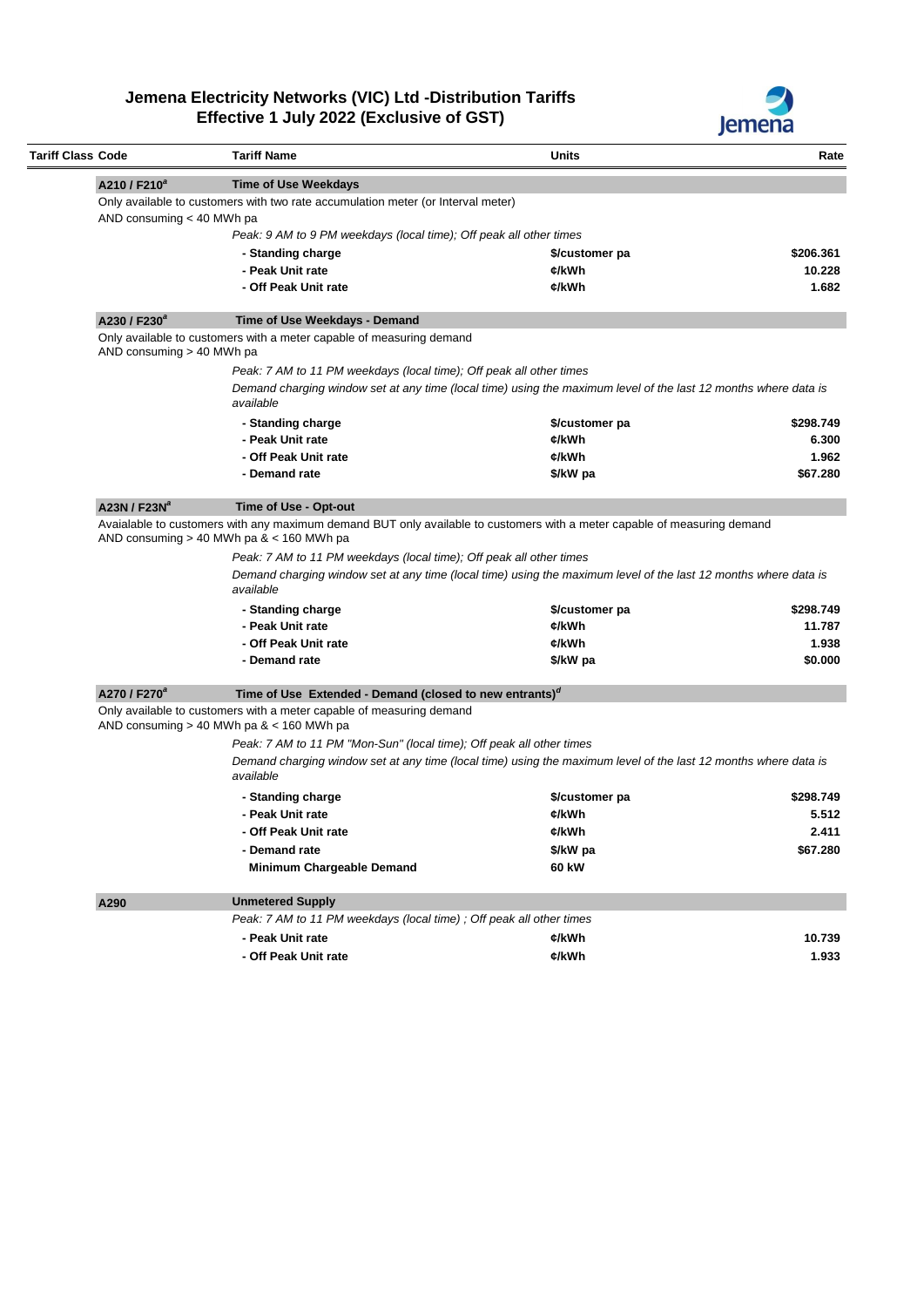

| <b>Tariff Class Code</b>   |                          | <b>Tariff Name</b>                                                                                                                  | <b>Units</b>   | Rate        |
|----------------------------|--------------------------|-------------------------------------------------------------------------------------------------------------------------------------|----------------|-------------|
| <b>Large Business - LV</b> |                          | Low Voltage Tariffs (nominal voltage < 1000 Volts)                                                                                  |                |             |
|                            |                          | Only available to embedded network customers OR non-embedded network customers                                                      |                |             |
|                            |                          | with annual consumption $\geq 0.4$ GWh OR maximum demand $\geq 120$ kVA                                                             |                |             |
|                            | A300 / F300 <sup>a</sup> | LV 0.4 - 0.8 GWh (Transitional)                                                                                                     |                |             |
|                            |                          | Only available to non-embedded network customers consuming $\leq 0.8$ GWh pa                                                        |                |             |
|                            |                          | Peak: 8 AM to 8 PM (local time) weekdays; Off peak all other times                                                                  |                |             |
|                            |                          | Annual demand charging window is 8AM - 8PM weekdays (local time), Rolling 12 months                                                 |                |             |
|                            |                          | Summer Demand Incentive Charge charging window is 4PM - 7PM workdays (local time) each month in December<br>to March, reset monthly |                |             |
|                            |                          | - Standing charge                                                                                                                   | \$/customer pa | \$2,835.473 |
|                            |                          | - Peak Unit rate                                                                                                                    | ¢/kWh          | 1.521       |
|                            |                          | - Off Peak Unit rate                                                                                                                | ¢/kWh          | 0.385       |
|                            |                          | - Annual Demand charge                                                                                                              | \$/kVA pa      | \$104.473   |
|                            |                          | - Summer Demand Incentive Charge'                                                                                                   | ¢/kVA/day      | 12.112      |
|                            |                          | Minimum Chargeable Annual Demand                                                                                                    | 120 kVA        |             |
|                            | <b>A30E</b>              | $LV_{EN}$ Annual Consumption $\leq$ 0.8 GWh (Transitional)                                                                          |                |             |
|                            |                          | Only available to embedded network customers consuming $\leq 0.8$ GWh pa                                                            |                |             |
|                            |                          | Peak: 8 AM to 8 PM (local time) weekdays; Off peak all other times                                                                  |                |             |
|                            |                          | Annual demand charging window is 8AM - 8PM weekdays (local time), Rolling 12 months                                                 |                |             |
|                            |                          | Summer Demand Incentive Charge charging window is 4PM - 7PM workdays (local time) each month in December<br>to March, reset monthly |                |             |
|                            |                          | - Standing charge                                                                                                                   | \$/customer pa | \$2,835.473 |
|                            |                          | - Peak Unit rate                                                                                                                    | ¢/kWh          | 1.521       |
|                            |                          | - Off Peak Unit rate                                                                                                                | ¢/kWh          | 0.385       |
|                            |                          | - Annual Demand charge                                                                                                              | \$/kVA pa      | \$115.582   |
|                            |                          | - Summer Demand Incentive Charge'                                                                                                   | ¢/kVA/day      | 12.112      |
|                            |                          | Minimum Chargeable Annual Demand                                                                                                    | <b>120 kVA</b> |             |
|                            | A30C                     | $LV_{CR}$ 0.4 - 0.8 GWh                                                                                                             |                |             |
|                            |                          | Available to non-embedded network or embedded customers consuming $\leq 0.8$ GWh pa                                                 |                |             |
|                            |                          | Peak: 8 AM to 8 PM (local time) weekdays; Off peak all other times                                                                  |                |             |
|                            |                          | Annual demand charging window is 8AM - 8PM weekdays (local time), Rolling 12 months                                                 |                |             |
|                            |                          | Summer Demand Incentive Charge charging window is 4PM - 7PM workdays (local time) each month in December<br>to March, reset monthly |                |             |
|                            |                          | - Standing charge                                                                                                                   | \$/customer pa | \$2,835.473 |
|                            |                          | - Peak Unit rate                                                                                                                    | ¢/kWh          | 1.521       |
|                            |                          | - Off Peak Unit rate                                                                                                                | ¢/kWh          | 0.385       |
|                            |                          | - Annual Demand charge                                                                                                              | \$/kVA pa      | \$71.739    |
|                            |                          | - Summer Demand Incentive Charge'                                                                                                   | ¢/kVA/day      | 48.447      |
|                            |                          | Minimum Chargeable Annual Demand                                                                                                    | <b>120 kVA</b> |             |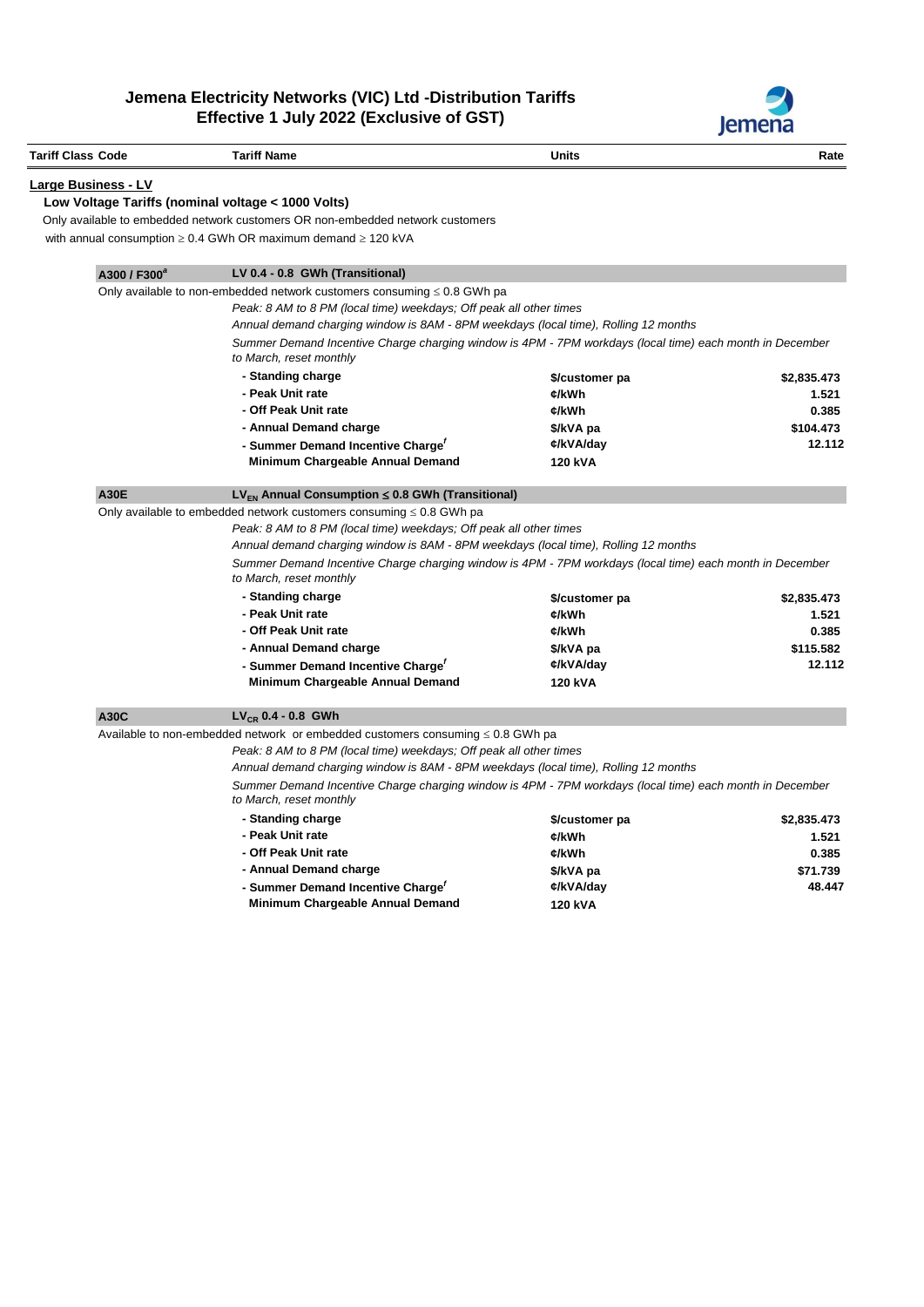

| <b>Tariff Class Code</b> | <b>Tariff Name</b>                                                                                                                                                                                                         | <b>Units</b>   | Rate                                                |
|--------------------------|----------------------------------------------------------------------------------------------------------------------------------------------------------------------------------------------------------------------------|----------------|-----------------------------------------------------|
| A320                     | LV 0.8 <sup>+</sup> - 2.2 GWh (Transitional)                                                                                                                                                                               |                |                                                     |
|                          | Only available to non-embedded network customers consuming $> 0.8$ GWh pa BUT $\leq$ 2.2 GWh pa                                                                                                                            |                |                                                     |
|                          | Peak: 8 AM to 8 PM (local time) weekdays; Off peak all other times                                                                                                                                                         |                |                                                     |
|                          | Annual demand charging window is 8AM - 8PM weekdays (local time), Rolling 12 months                                                                                                                                        |                |                                                     |
|                          | Summer Demand Incentive Charge charging window is 4PM - 7PM workdays (local time) each month in December<br>to March, reset monthly                                                                                        |                |                                                     |
|                          | - Standing charge                                                                                                                                                                                                          | \$/customer pa | \$4,963.245                                         |
|                          | - Peak Unit rate                                                                                                                                                                                                           | ¢/kWh          | 1.037                                               |
|                          | - Off Peak Unit rate                                                                                                                                                                                                       | ¢/kWh          | 0.377                                               |
|                          | - Annual Demand charge                                                                                                                                                                                                     | \$/kVA pa      | \$95.933                                            |
|                          | - Summer Demand Incentive Charge'                                                                                                                                                                                          | ¢/kVA/day      | 10.765                                              |
|                          | Minimum Chargeable Annual Demand                                                                                                                                                                                           | 250 kVA        |                                                     |
| A32E                     | $LV_{EN}$ 0.8 <sup>+</sup> - 2.2 GWh (Transitional)                                                                                                                                                                        |                |                                                     |
|                          | Only available to embedded network customers consuming > 0.8 GWh pa BUT $\leq$ 2.2 GWh pa                                                                                                                                  |                |                                                     |
|                          | Peak: 8 AM to 8 PM (local time) weekdays; Off peak all other times                                                                                                                                                         |                |                                                     |
|                          | Annual demand charging window is 8AM - 8PM weekdays (local time), Rolling 12 months                                                                                                                                        |                |                                                     |
|                          | Summer Demand Incentive Charge charging window is 4PM - 7PM workdays (local time) each month in December                                                                                                                   |                |                                                     |
|                          | to March, reset monthly                                                                                                                                                                                                    |                |                                                     |
|                          | - Standing charge                                                                                                                                                                                                          | \$/customer pa | \$4,963.245                                         |
|                          | - Peak Unit rate                                                                                                                                                                                                           | ¢/kWh          | 1.037                                               |
|                          | - Off Peak Unit rate                                                                                                                                                                                                       | ¢/kWh          | 0.377                                               |
|                          | - Annual Demand charge                                                                                                                                                                                                     | \$/kVA pa      | \$103.948                                           |
|                          | - Summer Demand Incentive Charge <sup>f</sup>                                                                                                                                                                              | ¢/kVA/day      | 10.765                                              |
|                          | Minimum Chargeable Annual Demand                                                                                                                                                                                           | 250 kVA        |                                                     |
|                          |                                                                                                                                                                                                                            |                |                                                     |
|                          | $LV_{CR}$ 0.8+ - 2.2 GWh                                                                                                                                                                                                   |                |                                                     |
|                          |                                                                                                                                                                                                                            |                |                                                     |
| A32C                     |                                                                                                                                                                                                                            |                |                                                     |
|                          | Available to non-embedded and embedded network customers consuming $> 0.8$ GWh pa BUT $\leq$ 2.2 GWh pa                                                                                                                    |                |                                                     |
|                          | Peak: 8 AM to 8 PM (local time) weekdays; Off peak all other times                                                                                                                                                         |                |                                                     |
|                          | Annual demand charging window is 8AM - 8PM weekdays (local time), Rolling 12 months<br>Summer Demand Incentive Charge charging window is 4PM - 7PM workdays (local time) each month in December<br>to March, reset monthly |                |                                                     |
|                          |                                                                                                                                                                                                                            |                |                                                     |
|                          | - Standing charge                                                                                                                                                                                                          | \$/customer pa |                                                     |
|                          | - Peak Unit rate                                                                                                                                                                                                           | ¢/kWh          |                                                     |
|                          | - Off Peak Unit rate                                                                                                                                                                                                       | ¢/kWh          |                                                     |
|                          | - Annual Demand charge                                                                                                                                                                                                     | \$/kVA pa      |                                                     |
|                          | - Summer Demand Incentive Charge'                                                                                                                                                                                          | ¢/kVA/day      |                                                     |
|                          | Minimum Chargeable Annual Demand                                                                                                                                                                                           | <b>250 kVA</b> |                                                     |
| A340                     | LV 2.2 <sup>+</sup> - 6.0 GWh (Transitional)                                                                                                                                                                               |                | \$4,963.245<br>1.037<br>0.377<br>\$63.760<br>43.059 |
|                          | Only available to non-embedded network customers consuming $> 2.2$ GWh pa BUT $\leq 6.0$ GWh pa                                                                                                                            |                |                                                     |
|                          | Peak: 8 AM to 8 PM (local time) weekdays; Off peak all other times                                                                                                                                                         |                |                                                     |
|                          | Annual demand charging window is 8AM - 8PM weekdays (local time), Rolling 12 months                                                                                                                                        |                |                                                     |
|                          | Summer Demand Incentive Charge charging window is 4PM - 7PM workdays (local time) each month in December<br>to March, reset monthly                                                                                        |                |                                                     |
|                          | - Standing charge                                                                                                                                                                                                          | \$/customer pa |                                                     |
|                          | - Peak Unit rate                                                                                                                                                                                                           | ¢/kWh          |                                                     |
|                          | - Off Peak Unit rate                                                                                                                                                                                                       | ¢/kWh          |                                                     |
|                          | - Annual Demand charge                                                                                                                                                                                                     | \$/kVA pa      |                                                     |
|                          | - Summer Demand Incentive Charge'                                                                                                                                                                                          | ¢/kVA/day      | \$7,612.683<br>0.950<br>0.307<br>\$96.156<br>10.542 |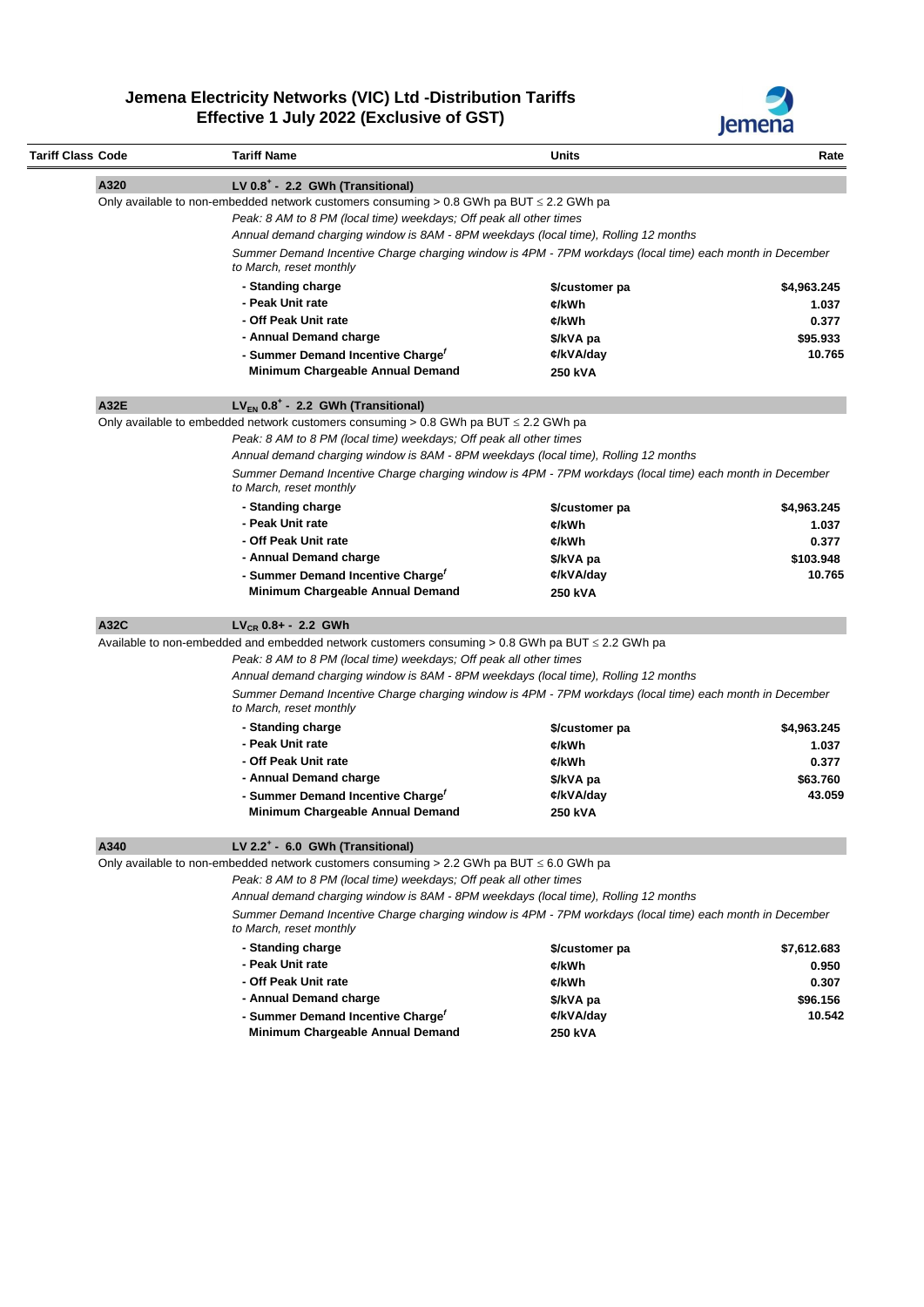

| Tariff Class Code |      | <b>Tariff Name</b>                                                                                                                                        | Units          | Rate        |
|-------------------|------|-----------------------------------------------------------------------------------------------------------------------------------------------------------|----------------|-------------|
|                   | A34E | LV <sub>EN</sub> 2.2 <sup>+</sup> GWh (Transitional)                                                                                                      |                |             |
|                   |      | Only available to embedded network customers consuming > 2.2 GWh pa                                                                                       |                |             |
|                   |      | Peak: 8 AM to 8 PM (local time) weekdays; Off peak all other times<br>Annual demand charging window is 8AM - 8PM weekdays (local time), Rolling 12 months |                |             |
|                   |      | Summer Demand Incentive Charge charging window is 4PM - 7PM workdays (local time) each month in December<br>to March, reset monthly                       |                |             |
|                   |      | - Standing charge                                                                                                                                         | \$/customer pa | \$7,612.683 |
|                   |      | - Peak Unit rate                                                                                                                                          | ¢/kWh          | 0.950       |
|                   |      | - Off Peak Unit rate                                                                                                                                      | ¢/kWh          | 0.307       |
|                   |      | - Annual Demand charge                                                                                                                                    | \$/kVA pa      | \$98.053    |
|                   |      | - Summer Demand Incentive Charge'                                                                                                                         | ¢/kVA/day      | 10.542      |
|                   |      | Minimum Chargeable Annual Demand                                                                                                                          | 250 kVA        |             |
|                   | A34C | $LV_{CR}$ 2.2+ - 6.0 GWh                                                                                                                                  |                |             |
|                   |      | Only available to non-embedded network customers consuming > 2.2 GWh pa BUT $\leq$ 6.0 GWh pa and<br>embedded network customers consuming > 2.2 GWh pa    |                |             |
|                   |      | Peak: 8 AM to 8 PM (local time) weekdays; Off peak all other times                                                                                        |                |             |
|                   |      | Annual demand charging window is 8AM - 8PM weekdays (local time), Rolling 12 months                                                                       |                |             |
|                   |      | Summer Demand Incentive Charge charging window is 4PM - 7PM workdays (local time) each month in December<br>to March, reset monthly                       |                |             |
|                   |      | - Standing charge                                                                                                                                         | \$/customer pa | \$7,612.683 |
|                   |      | - Peak Unit rate                                                                                                                                          | ¢/kWh          | 0.950       |
|                   |      | - Off Peak Unit rate                                                                                                                                      | ¢/kWh          | 0.307       |
|                   |      | - Annual Demand charge                                                                                                                                    | \$/kVA pa      | \$62.441    |
|                   |      | - Summer Demand Incentive Charge'                                                                                                                         | ¢/kVA/day      | 42.169      |
|                   |      | Minimum Chargeable Annual Demand                                                                                                                          | <b>250 kVA</b> |             |
|                   | A34M | $LV_{MS}$ 2.2 <sup>+</sup> - 6.0 GWh (closed to new entrants) <sup>d</sup> (Transitional)                                                                 |                |             |
|                   |      | Only available to non-embedded network customer taking supply from multiple NMIs on a single                                                              |                |             |
|                   |      | site AND the aggregated annual consumption from those NMIs is $> 2.2$ GWh pa BUT $\leq 6.0$ GWh pa                                                        |                |             |
|                   |      | Peak: 8 AM to 8 PM (local time) weekdays; Off peak all other times                                                                                        |                |             |
|                   |      | Annual demand charging window is 8AM - 8PM weekdays (local time), Rolling 12 months                                                                       |                |             |
|                   |      | Summer Demand Incentive Charge charging window is 4PM - 7PM workdays (local time) each month in December<br>to March, reset monthly                       |                |             |
|                   |      | - Standing charge                                                                                                                                         | \$/customer pa | \$4,486.825 |
|                   |      | - Peak Unit rate                                                                                                                                          | ¢/kWh          | 0.939       |
|                   |      | - Off Peak Unit rate                                                                                                                                      | ¢/kWh          | 0.307       |
|                   |      | - Annual Demand charge                                                                                                                                    | \$/kVA pa      | \$64.425    |
|                   |      | - Summer Demand Incentive Charge'                                                                                                                         | ¢/kVA/day      | 7.229       |
|                   |      | Minimum Chargeable Annual Demand                                                                                                                          | 250 kVA        |             |
|                   | A34T | LV <sub>MS CR</sub> 2.2 <sup>+</sup> - 6.0 GWh (only available to customers currently on the A34M tariff) <sup><math>\sigma</math></sup>                  |                |             |
|                   |      | Only available to non-embedded network customer taking supply from multiple NMIs on a single                                                              |                |             |
|                   |      | site AND the aggregated annual consumption from those NMIs is $> 2.2$ GWh pa BUT $\leq 6.0$ GWh pa                                                        |                |             |
|                   |      | Peak: 8 AM to 8 PM (local time) weekdays; Off peak all other times                                                                                        |                |             |
|                   |      | Annual demand charging window is 8AM - 8PM weekdays (local time), Rolling 12 months                                                                       |                |             |
|                   |      | Summer Demand Incentive Charge charging window is 4PM - 7PM workdays (local time) each month in December<br>to March, reset monthly                       |                |             |
|                   |      | - Standing charge                                                                                                                                         | \$/customer pa | \$4,486.825 |
|                   |      | - Peak Unit rate                                                                                                                                          | ¢/kWh          | 0.939       |
|                   |      | - Off Peak Unit rate                                                                                                                                      | ¢/kWh          | 0.307       |
|                   |      | - Annual Demand charge                                                                                                                                    | \$/kVA pa      | \$42.819    |
|                   |      | - Summer Demand Incentive Charge'                                                                                                                         | ¢/kVA/day      | 28.916      |
|                   |      | Minimum Chargeable Annual Demand                                                                                                                          | 250 kVA        |             |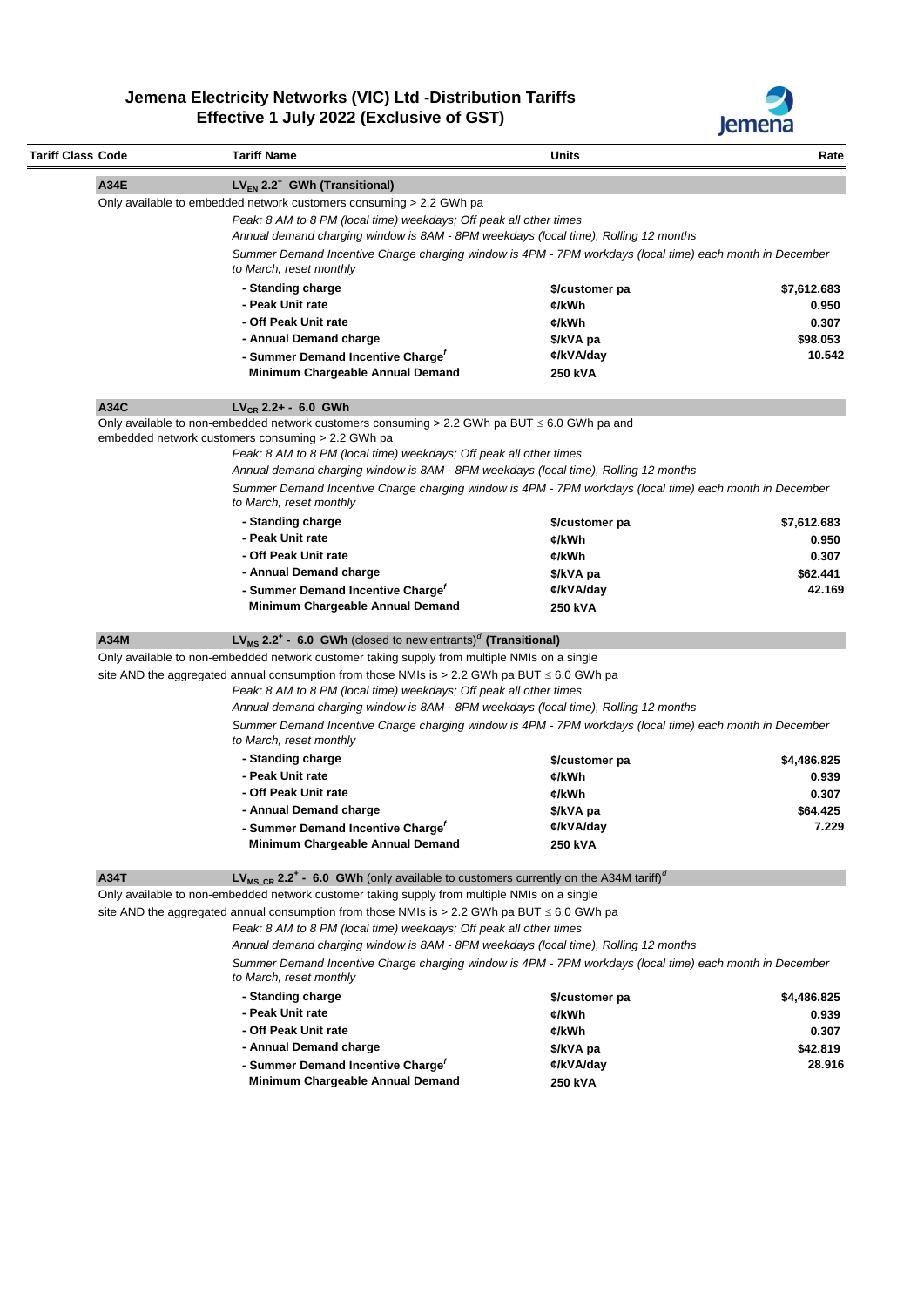

| Tariff Class Code |             | <b>Tariff Name</b>                                                                                                                  | Units                | Rate         |
|-------------------|-------------|-------------------------------------------------------------------------------------------------------------------------------------|----------------------|--------------|
|                   | A370        | LV 6.0 <sup>+</sup> GWh (Transitional)                                                                                              |                      |              |
|                   |             | Only available to non-embedded network customers consuming > 6.0 GWh pa                                                             |                      |              |
|                   |             | Peak: 8 AM to 8 PM (local time) weekdays; Off peak all other times                                                                  |                      |              |
|                   |             | Annual demand charging window is 8AM - 8PM weekdays (local time), Rolling 12 months                                                 |                      |              |
|                   |             | Summer Demand Incentive Charge charging window is 4PM - 7PM workdays (local time) each month in December<br>to March, reset monthly |                      |              |
|                   |             | - Standing charge                                                                                                                   | \$/customer pa       | \$10,434.198 |
|                   |             | - Peak Unit rate                                                                                                                    | ¢/kWh                | 0.923        |
|                   |             | - Off Peak Unit rate                                                                                                                | ¢/kWh                | 0.273        |
|                   |             | - Annual Demand charge                                                                                                              | \$/kVA pa            | \$92.991     |
|                   |             | - Summer Demand Incentive Charge'                                                                                                   | ¢/kVA/day            | 9.920        |
|                   |             | Minimum Chargeable Annual Demand                                                                                                    | 450 kVA              |              |
|                   | <b>A37C</b> | $LV_{CR}$ 6.0 <sup>+</sup> GWh                                                                                                      |                      |              |
|                   |             | Only available to non-embedded network customers consuming > 6.0 GWh pa                                                             |                      |              |
|                   |             | Peak: 8 AM to 8 PM (local time) weekdays; Off peak all other times                                                                  |                      |              |
|                   |             | Annual demand charging window is 8AM - 8PM weekdays (local time), Rolling 12 months                                                 |                      |              |
|                   |             | Summer Demand Incentive Charge charging window is 4PM - 7PM work days (local time) each month in December                           |                      |              |
|                   |             | to March, reset monthly                                                                                                             |                      |              |
|                   |             | - Standing charge                                                                                                                   | \$/customer pa       | \$10,434.198 |
|                   |             | - Peak Unit rate                                                                                                                    | ¢/kWh                | 0.923        |
|                   |             | - Off Peak Unit rate                                                                                                                | ¢/kWh                | 0.273        |
|                   |             | - Annual Demand charge                                                                                                              | \$/kVA pa            | \$58.758     |
|                   |             | - Summer Demand Incentive Charge'                                                                                                   | ¢/kVA/day            | 39.680       |
|                   |             | Minimum Chargeable Annual Demand                                                                                                    | 450 kVA              |              |
|                   | A37M        | $LV_{MS}$ 6.0 <sup>+</sup> GWh (closed to new entrants) <sup><math>d</math></sup> (Transitional)                                    |                      |              |
|                   |             | Only available to non-embedded network customer taking supply from multiple NMIs on a single                                        |                      |              |
|                   |             | site AND the aggregated annual consumption from those NMIs is > 6.0 Gwh                                                             |                      |              |
|                   |             | Peak: 8 AM to 8 PM (local time) weekdays; Off peak all other times                                                                  |                      |              |
|                   |             | Annual demand charging window is 8AM - 8PM weekdays (local time), Rolling 12 months                                                 |                      |              |
|                   |             | Summer Demand Incentive Charge charging window is 4PM - 7PM workdays (local time) each month in December<br>to March, reset monthly |                      |              |
|                   |             | - Standing charge                                                                                                                   | \$/customer pa       | \$6,059.788  |
|                   |             | - Peak Unit rate                                                                                                                    | ¢/kWh                | 0.923        |
|                   |             | - Off Peak Unit rate                                                                                                                | ¢/kWh                | 0.273        |
|                   |             | - Annual Demand charge                                                                                                              | \$/kVA pa            | \$65.510     |
|                   |             | - Summer Demand Incentive Charge'                                                                                                   | ¢/kVA/day            | 7.242        |
|                   |             | Minimum Chargeable Annual Demand                                                                                                    | 450 kVA              |              |
|                   | <b>A37T</b> | $LV_{MS\_CR}$ 6.0 <sup>+</sup> GWh (only available to customers currently on the A37M tariff) <sup>d</sup>                          |                      |              |
|                   |             | Only available to non-embedded network customer taking supply from multiple NMIs on a single site                                   |                      |              |
|                   |             | AND the aggregated annual consumption from those NMIs is $> 6.0$ Gwh                                                                |                      |              |
|                   |             | Peak: 8 AM to 8 PM (local time) weekdays; Off peak all other times                                                                  |                      |              |
|                   |             | Annual demand charging window is 8AM - 8PM weekdays (local time), Rolling 12 months                                                 |                      |              |
|                   |             | Summer Demand Incentive Charge charging window is 4PM - 7PM workdays (local time) each month in December<br>to March, reset monthly |                      |              |
|                   |             | - Standing charge                                                                                                                   | \$/customer pa       | \$6,059.788  |
|                   |             | - Peak Unit rate                                                                                                                    | ¢/kWh                | 0.923        |
|                   |             | - Off Peak Unit rate                                                                                                                | ¢/kWh                | 0.273        |
|                   |             | - Annual Demand charge                                                                                                              | \$/kVA pa            | \$42.892     |
|                   |             |                                                                                                                                     |                      | 28.966       |
|                   |             |                                                                                                                                     |                      |              |
|                   |             | - Summer Demand Incentive Charge'<br>Minimum Chargeable Annual Demand                                                               | ¢/kVA/day<br>450 kVA |              |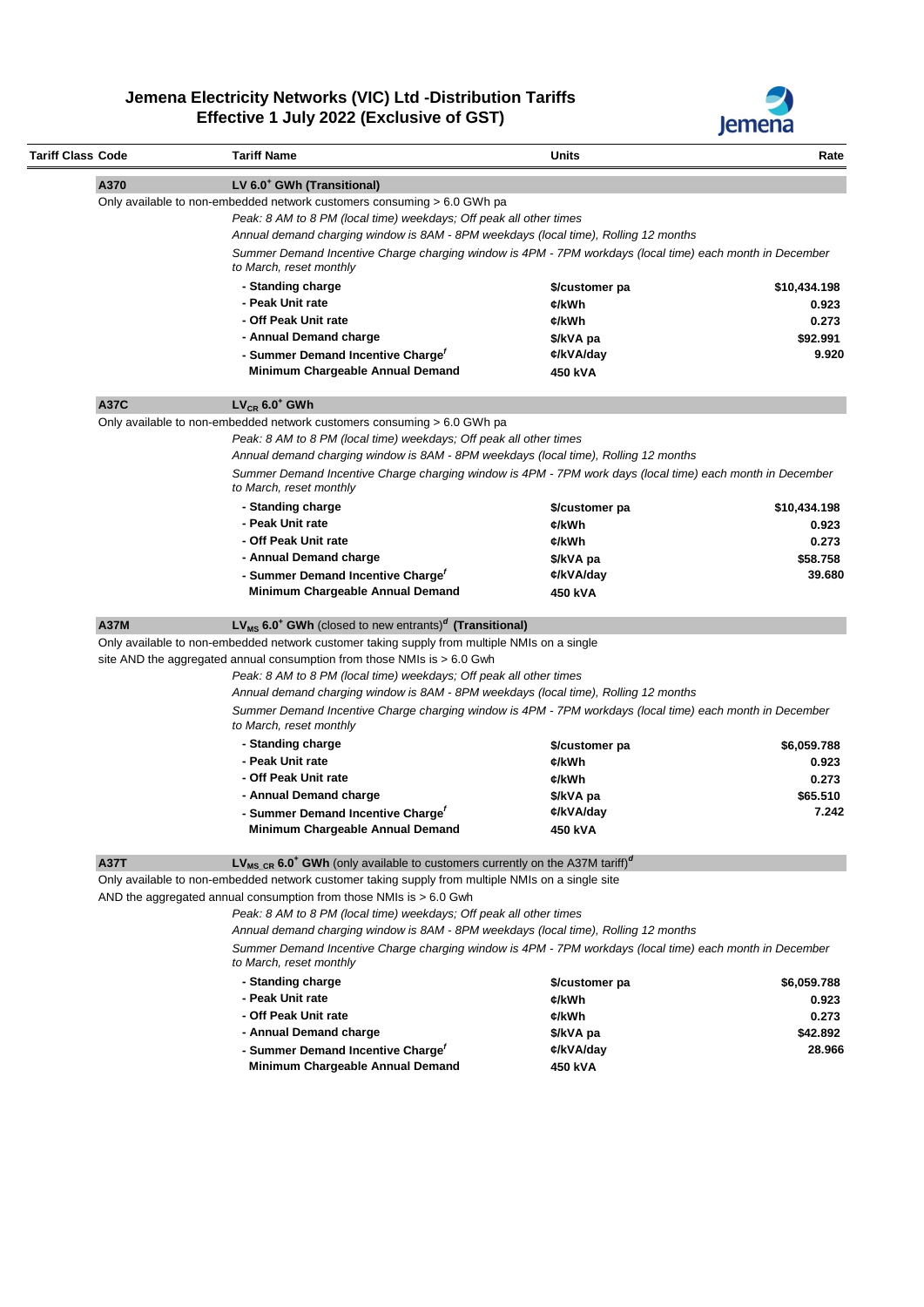

|                          |                                                                                  |                                                                                                          | JULIULO     |
|--------------------------|----------------------------------------------------------------------------------|----------------------------------------------------------------------------------------------------------|-------------|
| <b>Tariff Class Code</b> | <b>Tariff Name</b>                                                               | Units                                                                                                    | Rate        |
| Large Business - HV      |                                                                                  |                                                                                                          |             |
|                          | High Voltage Tariffs (nominal voltage $\geq$ 1000 Volts AND $\leq$ 22,000 Volts) |                                                                                                          |             |
| A400                     | <b>HV (Transitional)</b>                                                         |                                                                                                          |             |
|                          | Only available to non-embedded network customers consuming < 55 GWh pa           |                                                                                                          |             |
|                          | Peak: 8 AM to 8 PM (local time) weekdays; Off peak all other times               | Annual demand charging window is 8AM - 8PM weekdays (local time), Rolling 12 months                      |             |
|                          | to March, reset monthly                                                          | Summer Demand Incentive Charge charging window is 4PM - 7PM workdays (local time) each month in December |             |
|                          | - Standing charge                                                                | \$/customer pa                                                                                           | \$7,468.928 |
|                          | - Peak Unit rate                                                                 | ¢/kWh                                                                                                    | 0.671       |
|                          | - Off Peak Unit rate                                                             | ¢/kWh                                                                                                    | 0.143       |
|                          | - Annual Demand charge                                                           | \$/kVA pa                                                                                                | \$73.430    |
|                          | - Summer Demand Incentive Charge'                                                | ¢/kVA/day                                                                                                | 8.573       |
|                          | Minimum Chargeable Annual Demand                                                 | 1,000 kVA                                                                                                |             |
| <b>A40E</b>              | $HV_{EN}$ (Transitional)                                                         |                                                                                                          |             |
|                          | Only available to embedded network customers consuming < 55 GWh pa               |                                                                                                          |             |
|                          | Peak: 8 AM to 8 PM (local time) weekdays; Off peak all other times               |                                                                                                          |             |
|                          |                                                                                  | Annual demand charging window is 8AM - 8PM weekdays (local time), Rolling 12 months                      |             |
|                          | to March, reset monthly                                                          | Summer Demand Incentive Charge charging window is 4PM - 7PM workdays (local time) each month in December |             |
|                          | - Standing charge                                                                | \$/customer pa                                                                                           | \$7,468.928 |
|                          | - Peak Unit rate                                                                 | ¢/kWh                                                                                                    | 0.671       |
|                          | - Off Peak Unit rate                                                             | ¢/kWh                                                                                                    | 0.143       |
|                          | - Annual Demand charge                                                           | \$/kVA pa                                                                                                | \$75.867    |
|                          | - Summer Demand Incentive Charge <sup>f</sup>                                    | ¢/kVA/day                                                                                                | 8.573       |
|                          | Minimum Chargeable Annual Demand                                                 | 1,000 kVA                                                                                                |             |
| <b>A40C</b>              | $HV_{CR}$                                                                        |                                                                                                          |             |
|                          | Available to non-embedded or embedded network customers consuming < 55 GWh pa    |                                                                                                          |             |
|                          | Peak: 8 AM to 8 PM (local time) weekdays; Off peak all other times               |                                                                                                          |             |
|                          |                                                                                  | Annual demand charging window is 8AM - 8PM weekdays (local time), Rolling 12 months                      |             |
|                          | to March, reset monthly                                                          | Summer Demand Incentive Charge charging window is 4PM - 7PM workdays (local time) each month in December |             |

| \$/customer pa | \$7,468.928 |
|----------------|-------------|
| ¢/kWh          | 0.671       |
| ¢/kWh          | 0.143       |
| \$/kVA pa      | \$50,272    |
| ¢/kVA/day      | 34.293      |
| 1.000 kVA      |             |
|                |             |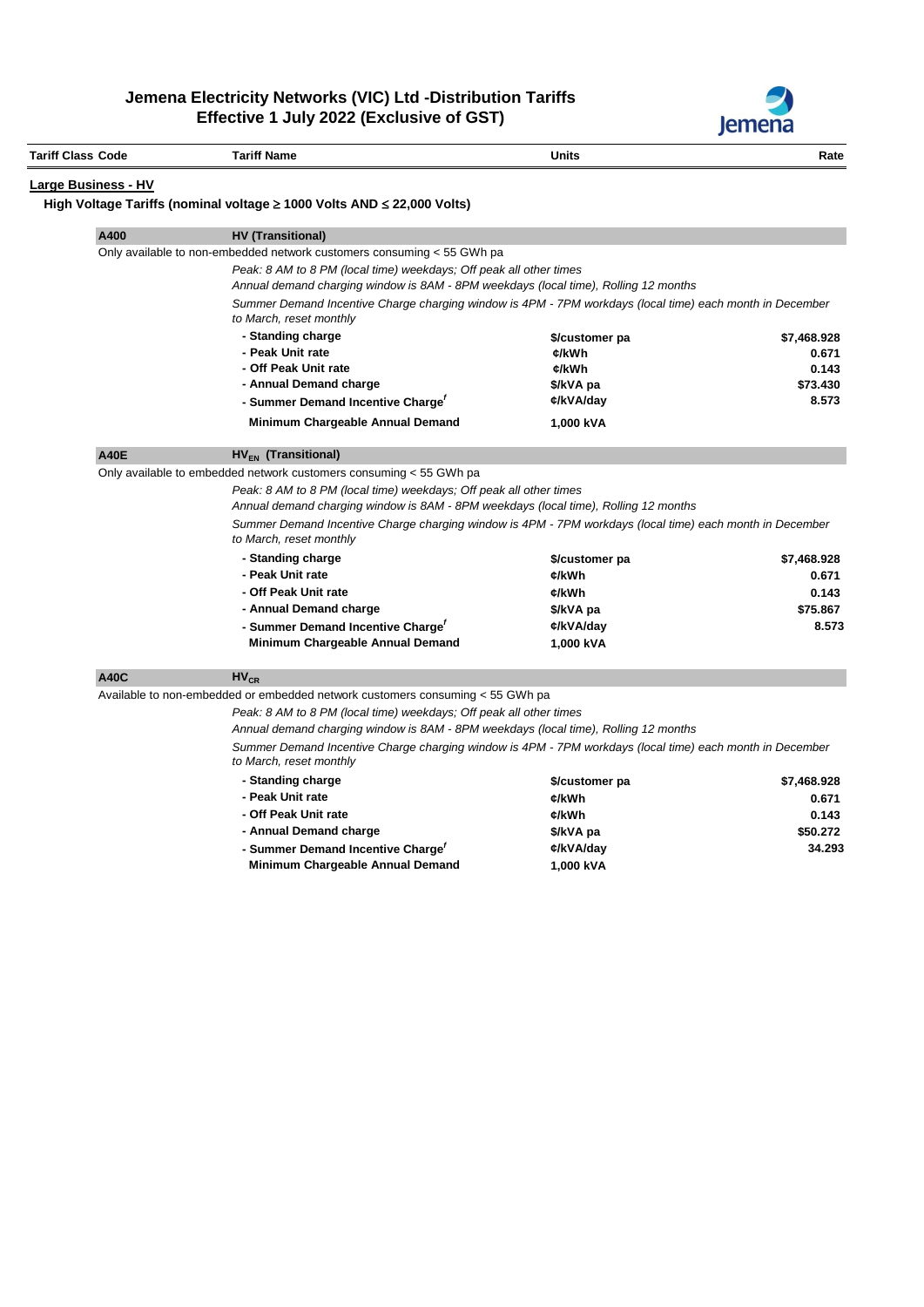

| <b>Tariff Class Code</b> | <b>Tariff Name</b>                                                                                                                  | Units          | Rate        |  |
|--------------------------|-------------------------------------------------------------------------------------------------------------------------------------|----------------|-------------|--|
| <b>A40R</b>              | $H V_{RF}$ (closed to new entrants) <sup>d</sup> (Transitional)                                                                     |                |             |  |
|                          | Peak: 8 AM to 8 PM (local time) weekdays; Off peak all other times                                                                  |                |             |  |
|                          | Annual demand charging window is 8AM - 8PM weekdays (local time), Rolling 12 months                                                 |                |             |  |
|                          | Summer Demand Incentive Charge charging window is 4PM - 7PM workdays (local time) each month in December                            |                |             |  |
|                          | to March, reset monthly                                                                                                             |                |             |  |
|                          | - Standing charge                                                                                                                   | \$/customer pa | \$7,468.928 |  |
|                          | - Peak Unit rate                                                                                                                    | ¢/kWh          | 0.611       |  |
|                          | - Off Peak Unit rate                                                                                                                | ¢/kWh          | 0.143       |  |
|                          | - Annual Demand charge                                                                                                              | \$/kVA pa      | \$66.704    |  |
|                          | - Summer Demand Incentive Charge'                                                                                                   | ¢/kVA/day      | 7.878       |  |
|                          | Minimum Chargeable Annual Demand                                                                                                    | 1,000 kVA      |             |  |
| <b>A40T</b>              | $HV_{RF}$ cR (only available to customers currently on the A40R tariff) <sup>d</sup>                                                |                |             |  |
|                          | Peak: 8 AM to 8 PM (local time) weekdays; Off peak all other times                                                                  |                |             |  |
|                          | Annual demand charging window is 8AM - 8PM weekdays (local time), Rolling 12 months                                                 |                |             |  |
|                          | Summer Demand Incentive Charge charging window is 4PM - 7PM workdays (local time) each month in December                            |                |             |  |
|                          | to March, reset monthly                                                                                                             |                |             |  |
|                          |                                                                                                                                     |                |             |  |
|                          | - Standing charge                                                                                                                   | \$/customer pa | \$7,468.928 |  |
|                          | - Peak Unit rate<br>- Off Peak Unit rate                                                                                            | ¢/kWh          | 0.611       |  |
|                          |                                                                                                                                     | ¢/kWh          | 0.143       |  |
|                          | - Annual Demand charge                                                                                                              | \$/kVA pa      | \$46.661    |  |
|                          | - Summer Demand Incentive Charge'                                                                                                   | ¢/kVA/day      | 31.511      |  |
|                          | Minimum Chargeable Annual Demand                                                                                                    | 1,000 kVA      |             |  |
| A480                     | HV - Annual Consumption ≥ 55 GWh (Transitional)                                                                                     |                |             |  |
|                          | Only available to non-embedded customers consuming $\geq$ 55 GWh pa                                                                 |                |             |  |
|                          | Peak: 8 AM to 8 PM (local time) weekdays; Off peak all other times                                                                  |                |             |  |
|                          | Annual demand charging window is 8AM - 8PM weekdays (local time), Rolling 12 months                                                 |                |             |  |
|                          | Summer Demand Incentive Charge charging window is 4PM - 7PM workdays (local time) each month in December<br>to March, reset monthly |                |             |  |
|                          | - Standing charge                                                                                                                   | \$/customer pa | \$6,976.743 |  |
|                          | - Peak Unit rate                                                                                                                    | ¢/kWh          | 0.590       |  |
|                          | - Off Peak Unit rate                                                                                                                | ¢/kWh          | 0.110       |  |
|                          | - Annual Demand charge                                                                                                              | \$/kVA pa      | \$63.459    |  |
|                          | - Summer Demand Incentive Charge'                                                                                                   | ¢/kVA/day      | 7.112       |  |
|                          | Minimum Chargeable Annual Demand                                                                                                    | 10,000 kVA     |             |  |
| <b>A48C</b>              | $HV_{CR}$ - Annual Consumption $\geq$ 55 GWh (Transitional)                                                                         |                |             |  |
|                          | Only available to non-embedded customers consuming $\geq$ 55 GWh pa                                                                 |                |             |  |
|                          | Peak: 8 AM to 8 PM (local time) weekdays; Off peak all other times                                                                  |                |             |  |
|                          | Annual demand charging window is 8AM - 8PM weekdays (local time), Rolling 12 months                                                 |                |             |  |
|                          | Summer Demand Incentive Charge charging window is 4PM - 7PM workdays (local time) each month in December<br>to March, reset monthly |                |             |  |
|                          | - Standing charge                                                                                                                   | \$/customer pa | \$6,976.743 |  |
|                          | - Peak Unit rate                                                                                                                    | ¢/kWh          | 0.590       |  |
|                          | - Off Peak Unit rate                                                                                                                | ¢/kWh          | 0.110       |  |
|                          | - Annual Demand charge                                                                                                              | \$/kVA pa      | \$42.125    |  |
|                          | - Summer Demand Incentive Charge'                                                                                                   | ¢/kVA/day      | 28.448      |  |
|                          | Minimum Chargeable Annual Demand                                                                                                    | 10,000 kVA     |             |  |
|                          |                                                                                                                                     |                |             |  |
|                          |                                                                                                                                     |                |             |  |
|                          |                                                                                                                                     |                |             |  |
|                          |                                                                                                                                     |                |             |  |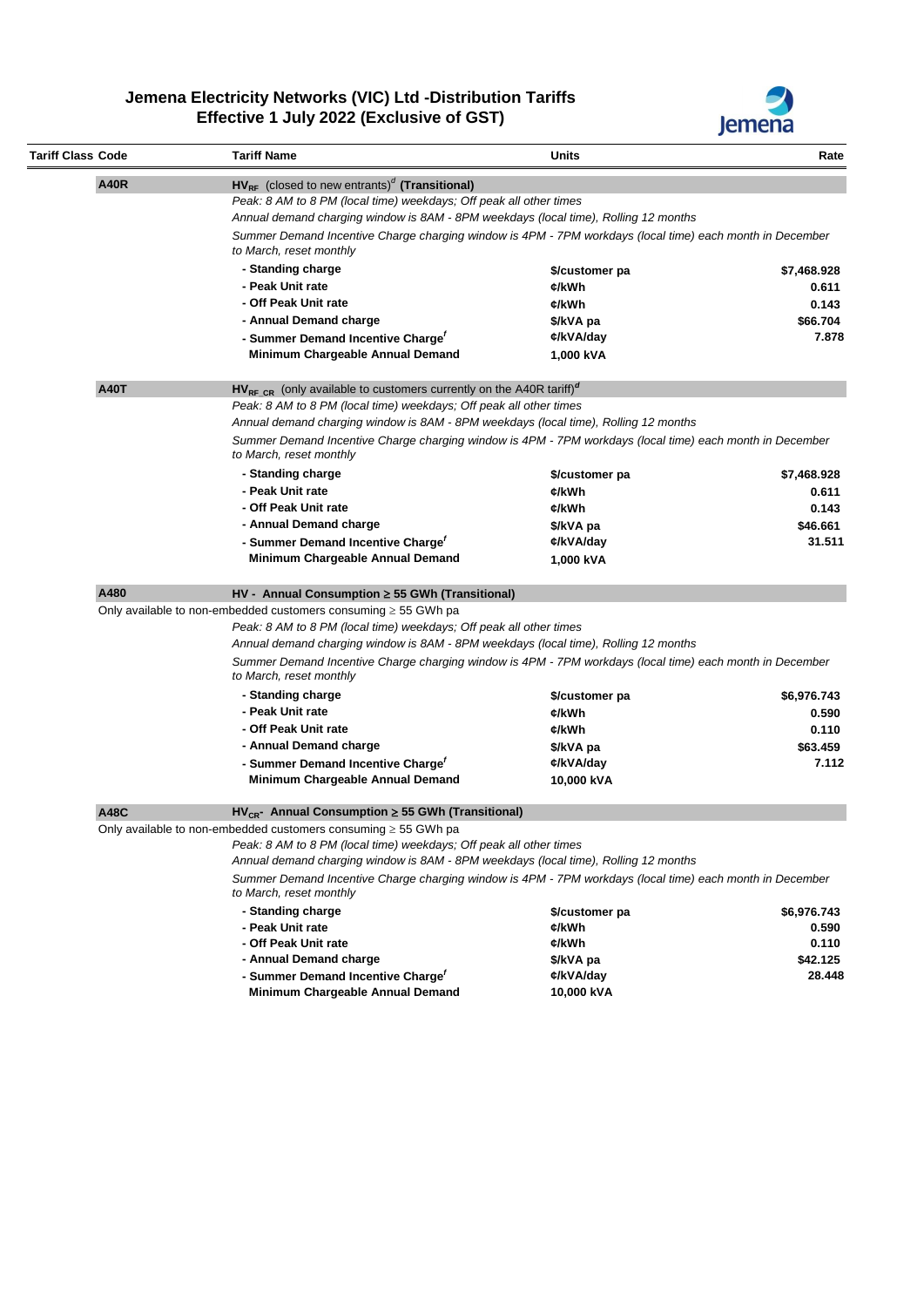

| <b>Tariff Class Code</b>                | <b>Tariff Name</b>                                                                                                                  | <b>Units</b>     | Rate         |
|-----------------------------------------|-------------------------------------------------------------------------------------------------------------------------------------|------------------|--------------|
| <b>Large Business - Subtransmission</b> |                                                                                                                                     |                  |              |
|                                         | Subtransmission Tariffs (nominal voltage > 22,000 Volts)                                                                            |                  |              |
| A500                                    | Subtransmission (Transitional)                                                                                                      |                  |              |
|                                         | Peak: 8 AM to 8 PM (local time) weekdays; Off peak all other times                                                                  |                  |              |
|                                         | Annual demand charging window is 8AM - 8PM weekdays (local time), Rolling 12 months                                                 |                  |              |
|                                         | Summer Demand Incentive Charge charging window is 4PM - 7PM workdays (local time) each month in December<br>to March, reset monthly |                  |              |
|                                         | - Standing charge                                                                                                                   | \$/pa/connection | \$46,651.168 |
|                                         | - Peak Unit rate                                                                                                                    | ¢/kWh            | 0.144        |
|                                         | - Off Peak Unit rate                                                                                                                | ¢/kWh            | 0.034        |
|                                         | - Annual Demand charge                                                                                                              | \$/kVA pa        | \$22.902     |
|                                         | - Summer Demand Incentive Charge'                                                                                                   | ¢/kVA/day        | 3.055        |
|                                         | Minimum Chargeable Annual Demand                                                                                                    | 15,000 kVA       |              |
| <b>A50C</b>                             | Subtransmission $_{CR}$                                                                                                             |                  |              |
|                                         | Peak: 8 AM to 8 PM (local time) weekdays; Off peak all other times                                                                  |                  |              |
|                                         | Annual demand charging window is 8AM - 8PM weekdays (local time), Rolling 12 months                                                 |                  |              |
|                                         | Summer Demand Incentive Charge charging window is 4PM - 7PM workdays (local time) each month in December<br>to March, reset monthly |                  |              |
|                                         | - Standing charge                                                                                                                   | \$/pa/connection | \$46,651.168 |
|                                         | - Peak Unit rate                                                                                                                    | ¢/kWh            | 0.144        |
|                                         | - Off Peak Unit rate                                                                                                                | ¢/kWh            | 0.034        |
|                                         | - Annual Demand charge                                                                                                              | \$/kVA pa        | \$18.093     |
|                                         | - Summer Demand Incentive Charge'                                                                                                   | ¢/kVA/day        | 12.219       |
|                                         | Minimum Chargeable Annual Demand                                                                                                    | 15,000 kVA       |              |
| <b>A50M</b>                             | Subtransmission - Multiple Connection <sub>CR</sub>                                                                                 |                  |              |
|                                         | Peak: 8 AM to 8 PM (local time) weekdays; Off peak all other times                                                                  |                  |              |
|                                         | Annual demand charging window is 8AM - 8PM weekdays (local time), Rolling 12 months                                                 |                  |              |
|                                         | Summer Demand Incentive Charge charging window is 4PM - 7PM workdays (local time) each month in December<br>to March, reset monthly |                  |              |
|                                         | - Standing charge                                                                                                                   | \$/pa/connection | \$46,417.912 |
|                                         | - Peak Unit rate                                                                                                                    | ¢/kWh            | 0.141        |
|                                         | - Off Peak Unit rate                                                                                                                | ¢/kWh            | 0.033        |
|                                         | - Annual Demand charge                                                                                                              | \$/kVA pa        | \$17.731     |
|                                         | - Summer Demand Incentive Charge'                                                                                                   | ¢/kVA/day        | 11.975       |
|                                         | Minimum Chargeable Annual Demand                                                                                                    | 15,000 kVA       |              |
| <b>A50A</b>                             | <b>Subtransmission MA (Transitional)</b>                                                                                            |                  |              |
|                                         | Available to Subtransmission customers connected to KTS-TMA-MAT-AW-PV Loop.                                                         |                  |              |
|                                         | Peak: 8 AM to 8 PM (local time) weekdays; Off peak all other times                                                                  |                  |              |
|                                         | Annual demand charging window is 8AM - 8PM weekdays (local time), Rolling 12 months                                                 |                  |              |
|                                         | Summer Demand Incentive Charge charging window is 4PM - 7PM workdays (local time) each month in December<br>to March, reset monthly |                  |              |
|                                         | - Standing charge                                                                                                                   | \$/pa/connection | \$46,651.168 |
|                                         | - Peak Unit rate                                                                                                                    | ¢/kWh            | 0.144        |
|                                         | - Off Peak Unit rate                                                                                                                | ¢/kWh            | 0.034        |
|                                         | - Annual Demand charge                                                                                                              | \$/kVA pa        | \$22.069     |
|                                         | - Summer Demand Incentive Charge'                                                                                                   | ¢/kVA/day        | 2.902        |
|                                         | Minimum Chargeable Annual Demand                                                                                                    | 15,000 kVA       |              |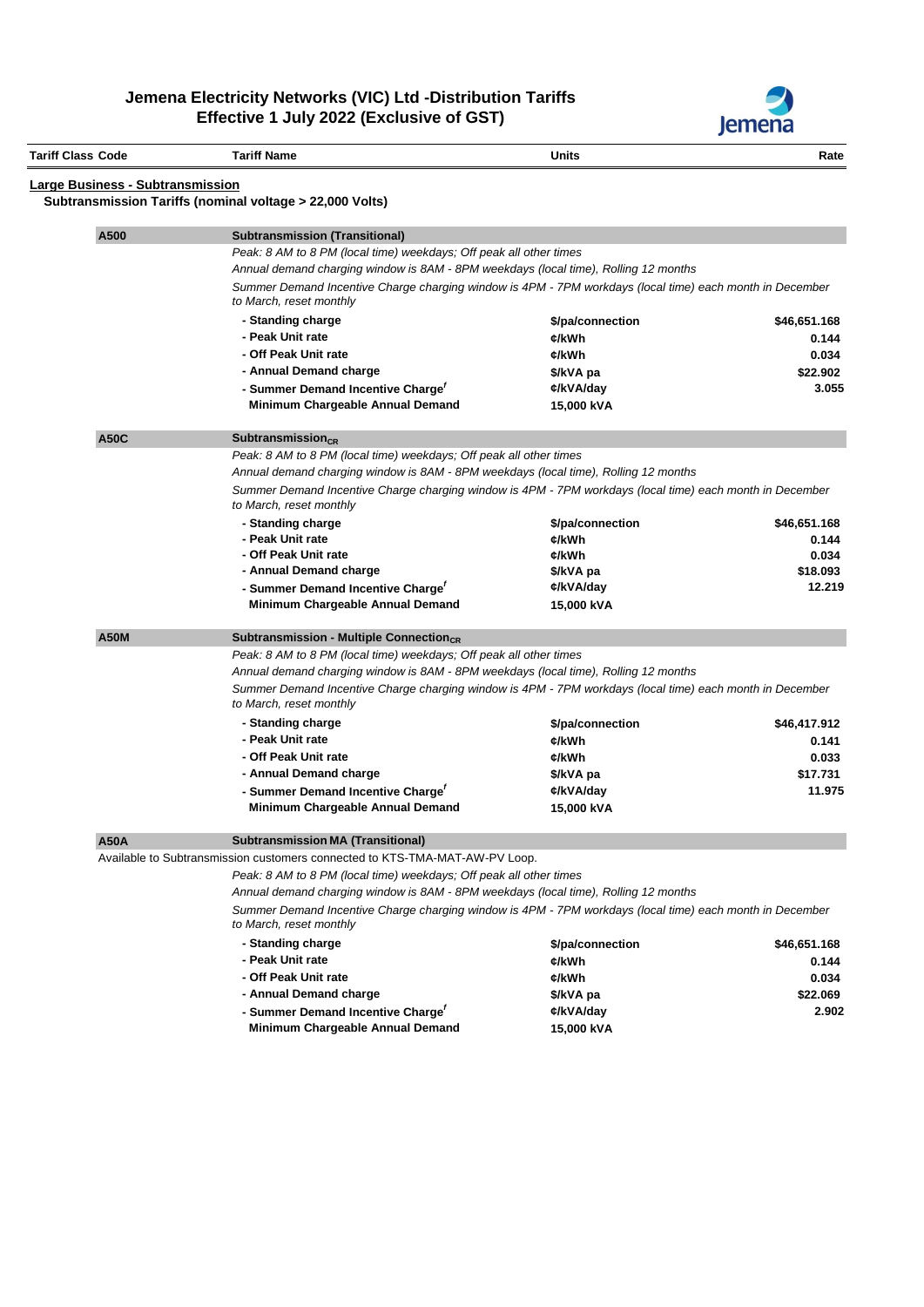

| <b>Tariff Class Code</b> | <b>Tariff Name</b>                                                                                                                                        | Units                  | Rate             |
|--------------------------|-----------------------------------------------------------------------------------------------------------------------------------------------------------|------------------------|------------------|
| <b>A50T</b>              | Subtransmission MA <sub>CR</sub>                                                                                                                          |                        |                  |
|                          | Available to Subtransmission customers connected to KTS-TMA-MAT-AW-PV Loop.                                                                               |                        |                  |
|                          | Peak: 8 AM to 8 PM (local time) weekdays; Off peak all other times                                                                                        |                        |                  |
|                          | Annual demand charging window is 8AM - 8PM weekdays (local time), Rolling 12 months                                                                       |                        |                  |
|                          | Summer Demand Incentive Charge charging window is 4PM - 7PM workdays (local time) each month in December                                                  |                        |                  |
|                          | - Standing charge                                                                                                                                         | \$/pa/connection       | \$46,651.168     |
|                          | - Peak Unit rate                                                                                                                                          | ¢/kWh                  | 0.144            |
|                          | - Off Peak Unit rate                                                                                                                                      | ¢/kWh                  | 0.034            |
|                          | - Annual Demand charge                                                                                                                                    | \$/kVA pa              | \$17.186         |
|                          | - Summer Demand Incentive Charge'                                                                                                                         | ¢/kVA/day              | 11.606           |
|                          | Minimum Chargeable Annual Demand                                                                                                                          | 15,000 kVA             |                  |
| <b>A50E</b>              | <b>Subtransmission EG (Transitional)</b>                                                                                                                  |                        |                  |
|                          | Available to Embedded Generators connected to SMTS-SPS-ST Loop.                                                                                           |                        |                  |
|                          | Peak: 8 AM to 8 PM (local time) weekdays; Off peak all other times<br>Annual demand charging window is 8AM - 8PM weekdays (local time), Rolling 12 months |                        |                  |
|                          | Summer Demand Incentive Charge charging window is 4PM - 7PM workdays (local time) each month in December<br>to March, reset monthly                       |                        |                  |
|                          | - Standing charge                                                                                                                                         | \$/pa/connection       | \$36,247.234     |
|                          | - Peak Unit rate                                                                                                                                          | ¢/kWh                  | 0.138            |
|                          | - Off Peak Unit rate                                                                                                                                      | ¢/kWh                  | 0.017            |
|                          | - Annual Demand charge                                                                                                                                    | \$/kVA pa<br>¢/kVA/day | \$3.782<br>0.433 |
|                          | - Summer Demand Incentive Charge'<br>Minimum Chargeable Annual Demand                                                                                     | 15,000 kVA             |                  |
| <b>A50X</b>              | Subtransmission $EG_{CR}$                                                                                                                                 |                        |                  |
|                          | Available to Embedded Generators connected to SMTS-SPS-ST Loop.                                                                                           |                        |                  |
|                          |                                                                                                                                                           |                        |                  |
|                          | Peak: 8 AM to 8 PM (local time) weekdays; Off peak all other times                                                                                        |                        |                  |
|                          | Annual demand charging window is 8AM - 8PM weekdays (local time), Rolling 12 months                                                                       |                        |                  |
|                          | Summer Demand Incentive Charge charging window is 4PM - 7PM workdays (local time) each month in December<br>to March, reset monthly                       |                        |                  |
|                          | - Standing charge                                                                                                                                         | \$/pa/connection       | \$36,247.234     |
|                          | - Peak Unit rate                                                                                                                                          | ¢/kWh                  | 0.138            |
|                          | - Off Peak Unit rate                                                                                                                                      | ¢/kWh                  | 0.017            |
|                          | - Annual Demand charge                                                                                                                                    | \$/kVA pa              |                  |
|                          | - Summer Demand Incentive Charge'                                                                                                                         | ¢/kVA/day              | \$2.564<br>1.731 |

*<sup>c</sup>* The installation of an embedded generation by an existing customer is considered a change in load characteristic and as such the A180 tariff is not supported. The metering and data recording for a co-generation site has additional regulated requirements to that of a standard site. It is not technically feasible to meet these requirements and at the same time be able to separately measure, control and bill a load controlled heating.

- *<sup>d</sup>* Other terms and conditions apply
- *<sup>e</sup>*The A23N tariff is available to customers with maximum demand >120kVA
- *f* There is no minimum demand for the summer demand incentive charge

CR Indicates tariffs with the fully cost reflective summer demand incentive charge tariff component

 The *Deemed Distribution Contract* and Jemena Electricity Networks' *Policy for Resetting Contract Demand* form part of the terms and conditions related to these prices. These documents can be viewed or downloaded from the following website:  *[Contract Demand Policy](https://jemena.com.au/about/document-centre/electricity/contract-demand-reset-policy)*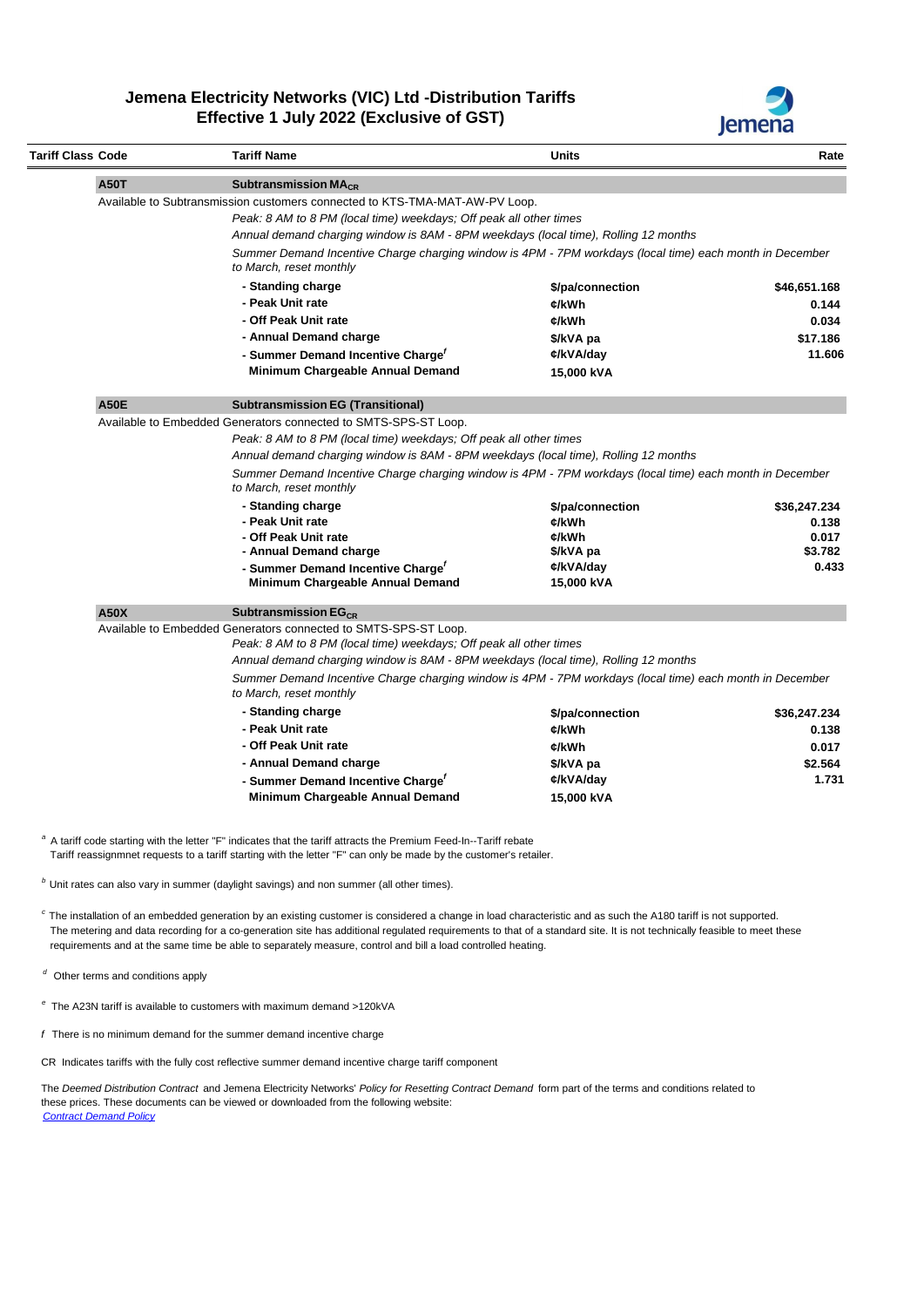

| <b>Tariff Class Code</b> |                                           | <b>Tariff Name</b>                                                                                                                     | Units          | Rate    |
|--------------------------|-------------------------------------------|----------------------------------------------------------------------------------------------------------------------------------------|----------------|---------|
| <b>Residential</b>       |                                           |                                                                                                                                        |                |         |
|                          | Only available to residential customers   |                                                                                                                                        |                |         |
|                          | A100 / F100 <sup>ª</sup>                  | <b>Residential Single Rate</b>                                                                                                         |                |         |
|                          |                                           | Single rate all times                                                                                                                  |                |         |
|                          |                                           | - Standing charge                                                                                                                      | \$/customer pa | \$2.028 |
|                          |                                           | - Unit rate                                                                                                                            | ¢/kWh          | 1.147   |
|                          |                                           |                                                                                                                                        |                |         |
|                          | A120 / F120                               | <b>Residential Time of Use</b>                                                                                                         |                |         |
|                          |                                           | Available to customers with a remotely read AMI meter                                                                                  |                |         |
|                          |                                           | Peak: 3 PM to 9 PM everyday (local time); Off peak all other times                                                                     |                |         |
|                          |                                           | - Standing charge                                                                                                                      | \$/customer pa | \$2.028 |
|                          |                                           | - Peak Unit rate                                                                                                                       | ¢/kWh          | 1.444   |
|                          |                                           | - Off Peak Unit rate                                                                                                                   | ¢/kWh          | 0.891   |
|                          | A10D / F10D <sup>a</sup>                  | <b>Residential Demand</b>                                                                                                              |                |         |
|                          |                                           | Available to customers with a remotely read AMI meter                                                                                  |                |         |
|                          |                                           | Energy consumption - single rate all times                                                                                             |                |         |
|                          |                                           | Demand charging window 3PM - 9PM workdays (local time); reset monthly. Prices may vary for                                             |                |         |
|                          |                                           | summer and non-summer months <sup>b</sup>                                                                                              |                |         |
|                          |                                           | - Standing charge                                                                                                                      | \$/customer pa | \$2.028 |
|                          |                                           | - Unit rate                                                                                                                            | ¢/kWh          | 1.134   |
|                          |                                           | - Demand rate                                                                                                                          | \$/kW pa       | \$0.000 |
| A180                     |                                           | Off Peak Heating Only (dedicated ciruit)                                                                                               |                |         |
|                          |                                           | Available as a complementary tariff to the "Residential Single Rate" A100 tariff only                                                  |                |         |
|                          |                                           | This tariff is not available to new or existing customers that install embedded generation <sup>c</sup><br>11 PM to 7 AM AEST all days |                |         |
|                          |                                           | - Standing charge                                                                                                                      | \$/customer pa | \$0.000 |
|                          |                                           | - Off Peak Unit rate                                                                                                                   | ¢/kWh          | 1.423   |
| <b>Small Business</b>    | AND maximum demand $<$ 120 kVA $^{\circ}$ | Available to customers (embedded or non-embedded) with annual consumption < 0.4 GWh                                                    |                |         |
|                          | A200 / F200 <sup>ª</sup>                  | <b>Small Business Single Rate</b>                                                                                                      |                |         |
|                          |                                           | Only available to customers consuming < 40 MWh pa                                                                                      |                |         |
|                          |                                           | Single rate all times                                                                                                                  |                |         |
|                          |                                           | - Standing charge                                                                                                                      | \$/customer pa | \$2.733 |
|                          |                                           | - Unit rate                                                                                                                            | ¢/kWh          | 2.020   |
|                          | A20D / F20D <sup>a</sup>                  | <b>Small Business Demand</b>                                                                                                           |                |         |
|                          |                                           | Only available to customers with meter capable of measuring demand                                                                     |                |         |
|                          | AND consuming $<$ 40 MWh pa               |                                                                                                                                        |                |         |
|                          |                                           | Single rate all times                                                                                                                  |                |         |
|                          |                                           | Demand charging window 10am-8pm workdays (local time) using the maximum level of the last 12 months where<br>data is available.        |                |         |
|                          |                                           | - Standing charge                                                                                                                      | \$/customer pa | \$2.733 |
|                          |                                           | - Unit rate                                                                                                                            | ¢/kWh          | 2.020   |
|                          |                                           | - Demand rate                                                                                                                          | \$/kW pa       | \$0.000 |
|                          |                                           |                                                                                                                                        |                |         |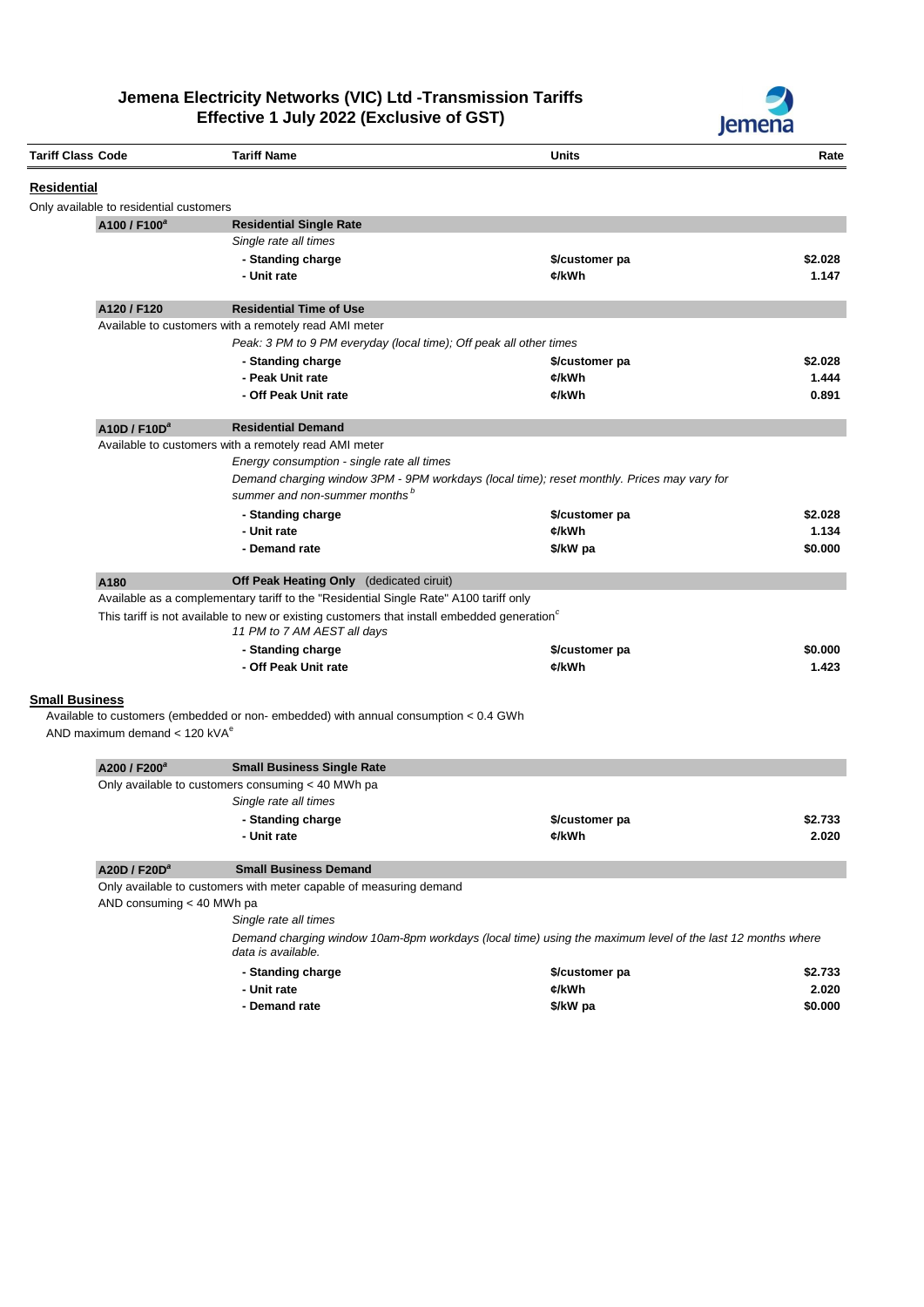

| Tariff Class Code         | <b>Tariff Name</b>                                                                                                                                                                                  | Units          | Rate                          |
|---------------------------|-----------------------------------------------------------------------------------------------------------------------------------------------------------------------------------------------------|----------------|-------------------------------|
| A210 / F210 <sup>a</sup>  | <b>Time of Use Weekdays</b>                                                                                                                                                                         |                |                               |
|                           | Only available to customers with two rate accumulation meter (or Interval meter)                                                                                                                    |                |                               |
| AND consuming < 40 MWh pa |                                                                                                                                                                                                     |                |                               |
|                           | Peak: 9 AM to 9 PM weekdays (local time); Off peak all other times                                                                                                                                  |                |                               |
|                           | - Standing charge                                                                                                                                                                                   | \$/customer pa | \$37.819                      |
|                           | - Peak Unit rate                                                                                                                                                                                    | ¢/kWh          | 3.698                         |
|                           | - Off Peak Unit rate                                                                                                                                                                                | ¢/kWh          | 1.155                         |
| A230 / F230 <sup>ª</sup>  | Time of Use Weekdays - Demand                                                                                                                                                                       |                |                               |
| AND consuming > 40 MWh pa | Only available to customers with a meter capable of measuring demand                                                                                                                                |                |                               |
|                           | Peak: 7 AM to 11 PM weekdays (local time); Off peak all other times                                                                                                                                 |                |                               |
|                           | Demand charging window set at any time (local time) using the maximum level of the last 12 months where data is<br>available                                                                        |                |                               |
|                           | - Standing charge                                                                                                                                                                                   | \$/customer pa | \$332.510                     |
|                           | - Peak Unit rate                                                                                                                                                                                    | ¢/kWh          | 1.796                         |
|                           | - Off Peak Unit rate                                                                                                                                                                                | ¢/kWh          | 0.800                         |
|                           | - Demand rate                                                                                                                                                                                       | \$/kW pa       | \$0.997                       |
| A23N / F23N <sup>a</sup>  | Time of Use - Opt-out                                                                                                                                                                               |                |                               |
|                           | Peak: 7 AM to 11 PM weekdays (local time); Off peak all other times<br>Demand charging window set at any time (local time) using the maximum level of the last 12 months where data is<br>available |                |                               |
|                           | - Standing charge                                                                                                                                                                                   | \$/customer pa | \$166.256                     |
|                           | - Peak Unit rate                                                                                                                                                                                    | ¢/kWh          | 3.698                         |
|                           | - Off Peak Unit rate                                                                                                                                                                                | ¢/kWh          | 1.155                         |
|                           | - Demand rate                                                                                                                                                                                       | \$/kW pa       | \$0.000                       |
| A270 / F270 <sup>a</sup>  | Time of Use Extended - Demand (closed to new entrants) $d$                                                                                                                                          |                |                               |
|                           | Only available to customers with a meter capable of measuring demand<br>AND consuming > 40 MWh pa & < 160 MWh pa                                                                                    |                |                               |
|                           | Peak: 7 AM to 11 PM "Mon-Sun" (local time); Off peak all other times                                                                                                                                |                |                               |
|                           |                                                                                                                                                                                                     |                |                               |
|                           | Demand charging window set at any time (local time) using the maximum level of the last 12 months where data is<br>available                                                                        |                |                               |
|                           | - Standing charge                                                                                                                                                                                   | \$/customer pa |                               |
|                           | - Peak Unit rate                                                                                                                                                                                    | ¢/kWh          | 2.964                         |
|                           | Off Peak Unit rate                                                                                                                                                                                  | ¢/kWh          |                               |
|                           | - Demand rate                                                                                                                                                                                       | \$/kW pa       |                               |
|                           | Minimum Chargeable Demand                                                                                                                                                                           | 60 kW          |                               |
| A290                      | <b>Unmetered Supply</b>                                                                                                                                                                             |                |                               |
|                           | Peak: 7 AM to 11 PM weekdays (local time); Off peak all other times                                                                                                                                 |                | \$332.510<br>0.778<br>\$0.997 |
|                           | - Peak Unit rate                                                                                                                                                                                    | ¢/kWh          | 2.362                         |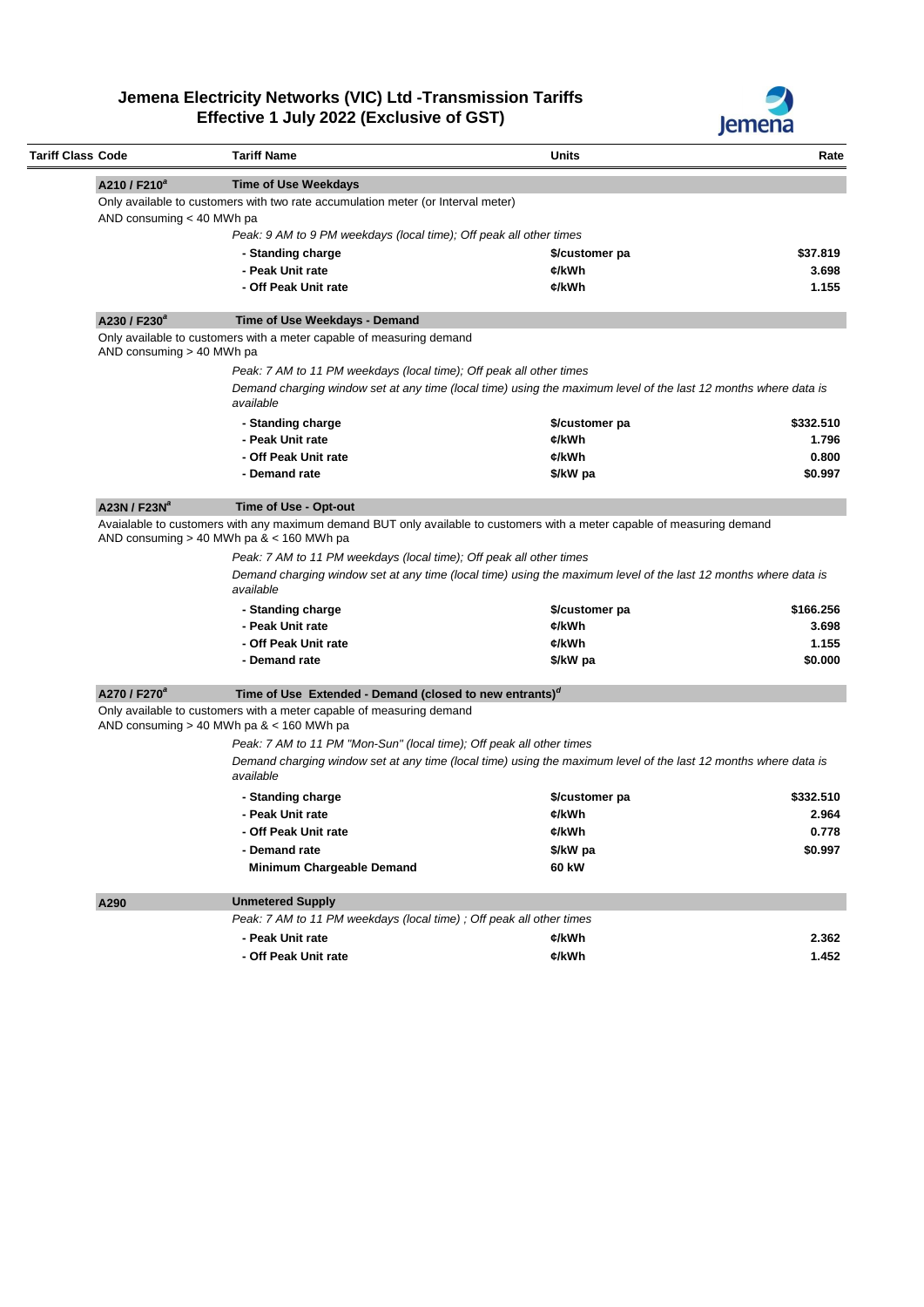

| <b>Tariff Class Code</b>    | <b>Tariff Name</b>                                                                                                                  | <b>Units</b>                                                                        | Rate      |  |  |
|-----------------------------|-------------------------------------------------------------------------------------------------------------------------------------|-------------------------------------------------------------------------------------|-----------|--|--|
| <u> Large Business - LV</u> |                                                                                                                                     |                                                                                     |           |  |  |
|                             | Low Voltage Tariffs (nominal voltage < 1000 Volts)                                                                                  |                                                                                     |           |  |  |
|                             | Only available to embedded network customers OR non-embedded network customers                                                      |                                                                                     |           |  |  |
|                             | with annual consumption $\geq 0.4$ GWh OR maximum demand $\geq 120$ kVA                                                             |                                                                                     |           |  |  |
| A300 / F300 <sup>a</sup>    | LV 0.4 - 0.8 GWh (Transitional)                                                                                                     |                                                                                     |           |  |  |
|                             | Only available to non-embedded network customers consuming $\leq 0.8$ GWh pa                                                        |                                                                                     |           |  |  |
|                             | Peak: 8 AM to 8 PM (local time) weekdays; Off peak all other times                                                                  |                                                                                     |           |  |  |
|                             | Annual demand charging window is 8AM - 8PM weekdays (local time), Rolling 12 months                                                 |                                                                                     |           |  |  |
|                             | Summer Demand Incentive Charge charging window is 4PM - 7PM workdays (local time) each month in December<br>to March, reset monthly |                                                                                     |           |  |  |
|                             | - Standing charge                                                                                                                   | \$/customer pa                                                                      | \$122,660 |  |  |
|                             | - Peak Unit rate                                                                                                                    | ¢/kWh                                                                               | 2.321     |  |  |
|                             | - Off Peak Unit rate                                                                                                                | ¢/kWh                                                                               | 0.644     |  |  |
|                             | - Annual Demand charge                                                                                                              | \$/kVA pa                                                                           | \$8.597   |  |  |
|                             | - Summer Demand Incentive Charge'                                                                                                   | ¢/kVA/day                                                                           | 0.000     |  |  |
|                             | Minimum Chargeable Annual Demand                                                                                                    | <b>120 kVA</b>                                                                      |           |  |  |
| <b>A30E</b>                 | $LV_{EN}$ Annual Consumption $\leq 0.8$ GWh (Transitional)                                                                          |                                                                                     |           |  |  |
|                             | Only available to embedded network customers consuming $\leq 0.8$ GWh pa                                                            |                                                                                     |           |  |  |
|                             | Peak: 8 AM to 8 PM (local time) weekdays; Off peak all other times                                                                  |                                                                                     |           |  |  |
|                             |                                                                                                                                     | Annual demand charging window is 8AM - 8PM weekdays (local time), Rolling 12 months |           |  |  |
|                             | Summer Demand Incentive Charge charging window is 4PM - 7PM workdays (local time) each month in December<br>to March, reset monthly |                                                                                     |           |  |  |
|                             | - Standing charge                                                                                                                   | \$/customer pa                                                                      | \$122.660 |  |  |
|                             | - Peak Unit rate                                                                                                                    | ¢/kWh                                                                               | 2.321     |  |  |
|                             | - Off Peak Unit rate                                                                                                                | ¢/kWh                                                                               | 0.644     |  |  |
|                             | - Annual Demand charge                                                                                                              | \$/kVA pa                                                                           | \$9.944   |  |  |
|                             | - Summer Demand Incentive Charge'                                                                                                   | ¢/kVA/day                                                                           | 0.000     |  |  |
|                             | Minimum Chargeable Annual Demand                                                                                                    | 120 kVA                                                                             |           |  |  |
| A30C                        | $LV_{CR}$ 0.4 - 0.8 GWh                                                                                                             |                                                                                     |           |  |  |
|                             | Available to non-embedded network or embedded customers consuming $\leq 0.8$ GWh pa                                                 |                                                                                     |           |  |  |
|                             | Peak: 8 AM to 8 PM (local time) weekdays; Off peak all other times                                                                  |                                                                                     |           |  |  |
|                             | Annual demand charging window is 8AM - 8PM weekdays (local time), Rolling 12 months                                                 |                                                                                     |           |  |  |
|                             | Summer Demand Incentive Charge charging window is 4PM - 7PM workdays (local time) each month in December<br>to March, reset monthly |                                                                                     |           |  |  |
|                             | - Standing charge                                                                                                                   | \$/customer pa                                                                      | \$122.660 |  |  |
|                             | - Peak Unit rate                                                                                                                    | ¢/kWh                                                                               | 2.321     |  |  |
|                             | - Off Peak Unit rate                                                                                                                | ¢/kWh                                                                               | 0.644     |  |  |
|                             | - Annual Demand charge                                                                                                              | \$/kVA pa                                                                           | \$3.561   |  |  |
|                             | - Summer Demand Incentive Charge'                                                                                                   | ¢/kVA/day                                                                           | 0.000     |  |  |
|                             | Minimum Chargeable Annual Demand                                                                                                    | <b>120 kVA</b>                                                                      |           |  |  |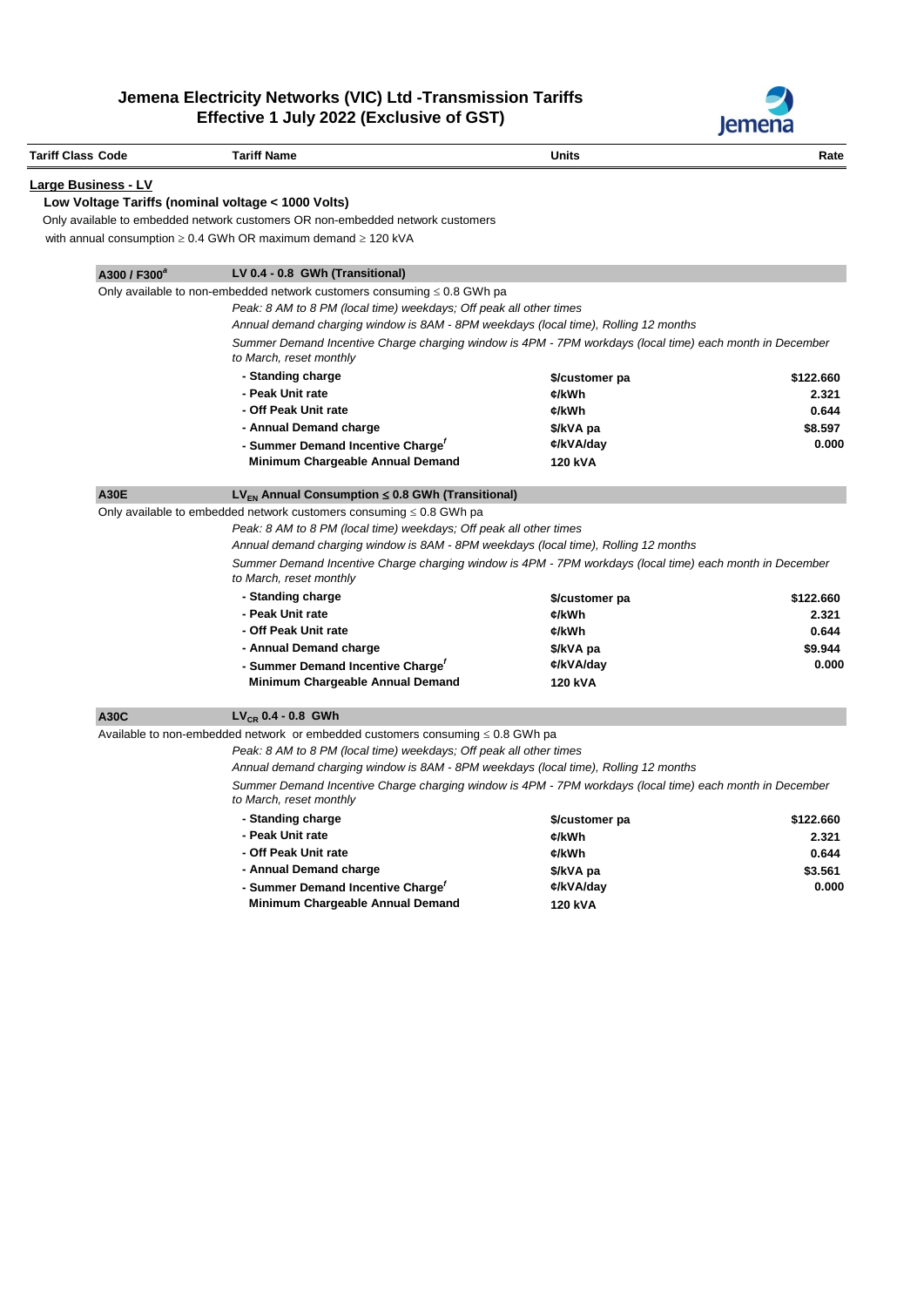

| <b>Tariff Class Code</b> |                                                                                                     | <b>Tariff Name</b>                                                                                                                  | Units          | Rate                                              |  |
|--------------------------|-----------------------------------------------------------------------------------------------------|-------------------------------------------------------------------------------------------------------------------------------------|----------------|---------------------------------------------------|--|
|                          | A320                                                                                                | LV 0.8 <sup>+</sup> - 2.2 GWh (Transitional)                                                                                        |                |                                                   |  |
|                          | Only available to non-embedded network customers consuming $> 0.8$ GWh pa BUT $\leq 2.2$ GWh pa     |                                                                                                                                     |                |                                                   |  |
|                          |                                                                                                     | Peak: 8 AM to 8 PM (local time) weekdays; Off peak all other times                                                                  |                |                                                   |  |
|                          |                                                                                                     | Annual demand charging window is 8AM - 8PM weekdays (local time), Rolling 12 months                                                 |                |                                                   |  |
|                          |                                                                                                     | Summer Demand Incentive Charge charging window is 4PM - 7PM workdays (local time) each month in December<br>to March, reset monthly |                |                                                   |  |
|                          |                                                                                                     | - Standing charge                                                                                                                   | \$/customer pa | \$259.687                                         |  |
|                          |                                                                                                     | - Peak Unit rate                                                                                                                    | ¢/kWh          | 2.381                                             |  |
|                          |                                                                                                     | - Off Peak Unit rate                                                                                                                | ¢/kWh          | 0.647                                             |  |
|                          |                                                                                                     | - Annual Demand charge                                                                                                              | \$/kVA pa      | \$6.825                                           |  |
|                          |                                                                                                     | - Summer Demand Incentive Charge'                                                                                                   | ¢/kVA/day      | 0.000                                             |  |
|                          |                                                                                                     | Minimum Chargeable Annual Demand                                                                                                    | 250 kVA        |                                                   |  |
|                          |                                                                                                     | $LV_{EN}$ 0.8 <sup>+</sup> - 2.2 GWh (Transitional)                                                                                 |                |                                                   |  |
|                          | A32E<br>Only available to embedded network customers consuming $> 0.8$ GWh pa BUT $\leq 2.2$ GWh pa |                                                                                                                                     |                |                                                   |  |
|                          | Peak: 8 AM to 8 PM (local time) weekdays; Off peak all other times                                  |                                                                                                                                     |                |                                                   |  |
|                          | Annual demand charging window is 8AM - 8PM weekdays (local time), Rolling 12 months                 |                                                                                                                                     |                |                                                   |  |
|                          |                                                                                                     | Summer Demand Incentive Charge charging window is 4PM - 7PM workdays (local time) each month in December                            |                |                                                   |  |
|                          |                                                                                                     | to March, reset monthly                                                                                                             |                |                                                   |  |
|                          |                                                                                                     | - Standing charge                                                                                                                   | \$/customer pa | \$259.687                                         |  |
|                          |                                                                                                     | - Peak Unit rate                                                                                                                    | ¢/kWh          | 2.381                                             |  |
|                          |                                                                                                     | - Off Peak Unit rate                                                                                                                | ¢/kWh          | 0.647                                             |  |
|                          |                                                                                                     | - Annual Demand charge                                                                                                              | \$/kVA pa      | \$10.577                                          |  |
|                          |                                                                                                     | - Summer Demand Incentive Charge'                                                                                                   | ¢/kVA/day      | 0.000                                             |  |
|                          |                                                                                                     | Minimum Chargeable Annual Demand                                                                                                    | 250 kVA        |                                                   |  |
|                          |                                                                                                     |                                                                                                                                     |                |                                                   |  |
|                          |                                                                                                     |                                                                                                                                     |                |                                                   |  |
|                          | A32C                                                                                                | $LV_{CR}$ 0.8+ - 2.2 GWh                                                                                                            |                |                                                   |  |
|                          |                                                                                                     | Available to non-embedded and embedded network customers consuming $> 0.8$ GWh pa BUT $\leq 2.2$ GWh pa                             |                |                                                   |  |
|                          |                                                                                                     | Peak: 8 AM to 8 PM (local time) weekdays; Off peak all other times                                                                  |                |                                                   |  |
|                          |                                                                                                     | Annual demand charging window is 8AM - 8PM weekdays (local time), Rolling 12 months                                                 |                |                                                   |  |
|                          |                                                                                                     | Summer Demand Incentive Charge charging window is 4PM - 7PM workdays (local time) each month in December<br>to March, reset monthly |                |                                                   |  |
|                          |                                                                                                     | - Standing charge                                                                                                                   | \$/customer pa |                                                   |  |
|                          |                                                                                                     | - Peak Unit rate                                                                                                                    | ¢/kWh          |                                                   |  |
|                          |                                                                                                     | - Off Peak Unit rate                                                                                                                | ¢/kWh          |                                                   |  |
|                          |                                                                                                     | - Annual Demand charge                                                                                                              | \$/kVA pa      |                                                   |  |
|                          |                                                                                                     | - Summer Demand Incentive Charge'                                                                                                   | ¢/kVA/day      |                                                   |  |
|                          |                                                                                                     | Minimum Chargeable Annual Demand                                                                                                    | <b>250 kVA</b> |                                                   |  |
|                          | A340                                                                                                | LV 2.2 <sup>+</sup> - 6.0 GWh (Transitional)                                                                                        |                | \$259.687<br>2.381<br>0.647<br>\$3.494<br>0.000   |  |
|                          |                                                                                                     | Only available to non-embedded network customers consuming $>$ 2.2 GWh pa BUT $\leq$ 6.0 GWh pa                                     |                |                                                   |  |
|                          |                                                                                                     | Peak: 8 AM to 8 PM (local time) weekdays; Off peak all other times                                                                  |                |                                                   |  |
|                          |                                                                                                     | Annual demand charging window is 8AM - 8PM weekdays (local time), Rolling 12 months                                                 |                |                                                   |  |
|                          |                                                                                                     | Summer Demand Incentive Charge charging window is 4PM - 7PM workdays (local time) each month in December<br>to March, reset monthly |                |                                                   |  |
|                          |                                                                                                     | - Standing charge                                                                                                                   | \$/customer pa |                                                   |  |
|                          |                                                                                                     | - Peak Unit rate                                                                                                                    | ¢/kWh          |                                                   |  |
|                          |                                                                                                     | - Off Peak Unit rate                                                                                                                | ¢/kWh          |                                                   |  |
|                          |                                                                                                     | - Annual Demand charge                                                                                                              | \$/kVA pa      |                                                   |  |
|                          |                                                                                                     | - Summer Demand Incentive Charge'                                                                                                   | ¢/kVA/day      | \$1,726.103<br>2.435<br>0.647<br>\$5.821<br>0.000 |  |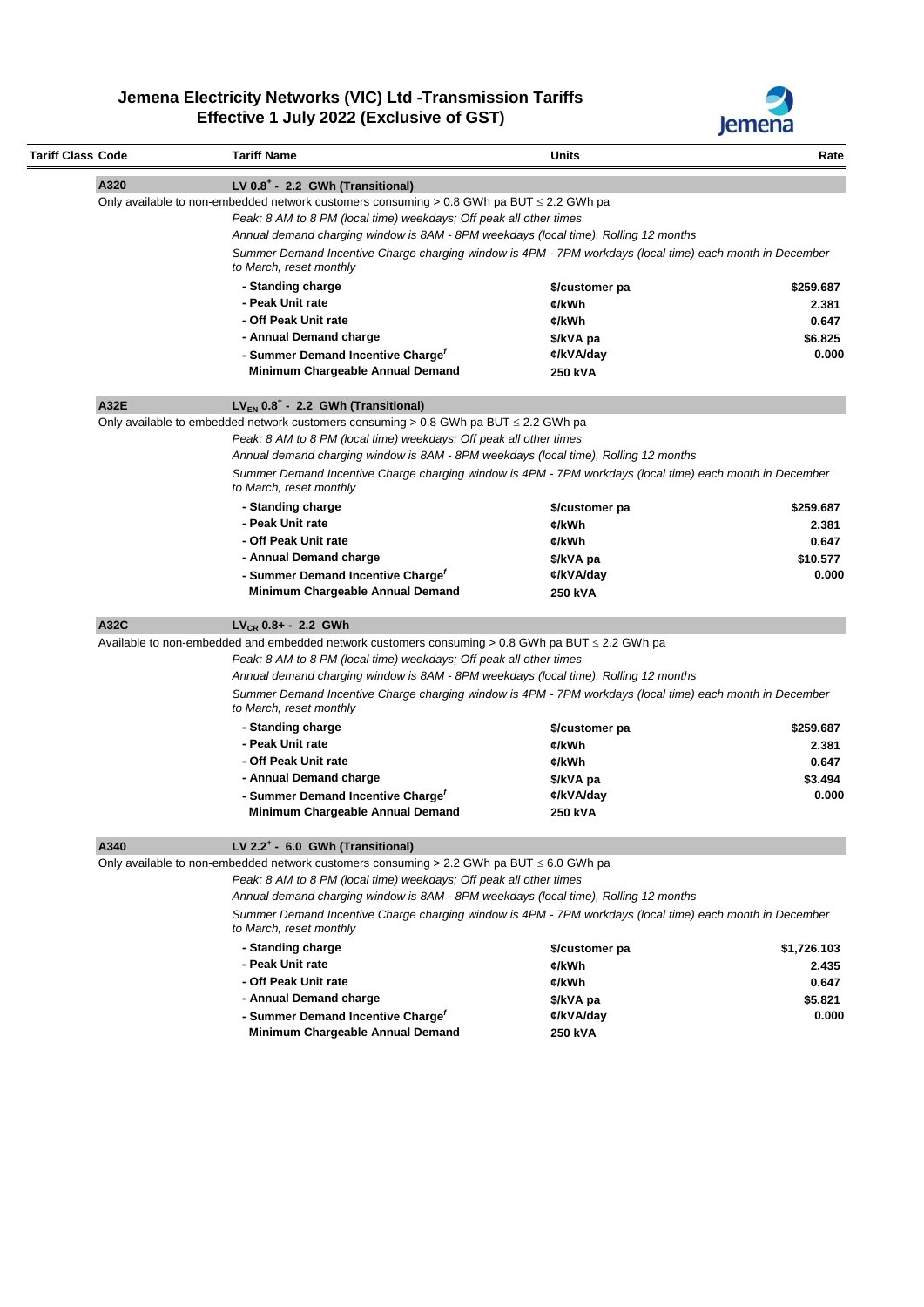

| Tariff Class Code | <b>Tariff Name</b>                                                                                                                                        | Units          | Rate        |
|-------------------|-----------------------------------------------------------------------------------------------------------------------------------------------------------|----------------|-------------|
| A34E              | $LV_{EN}$ 2.2 <sup>+</sup> GWh (Transitional)                                                                                                             |                |             |
|                   | Only available to embedded network customers consuming > 2.2 GWh pa                                                                                       |                |             |
|                   | Peak: 8 AM to 8 PM (local time) weekdays; Off peak all other times                                                                                        |                |             |
|                   | Annual demand charging window is 8AM - 8PM weekdays (local time), Rolling 12 months                                                                       |                |             |
|                   | Summer Demand Incentive Charge charging window is 4PM - 7PM workdays (local time) each month in December                                                  |                |             |
|                   | to March, reset monthly                                                                                                                                   |                |             |
|                   | - Standing charge                                                                                                                                         | \$/customer pa | \$1,726.103 |
|                   | - Peak Unit rate                                                                                                                                          | ¢/kWh          | 2.435       |
|                   | - Off Peak Unit rate                                                                                                                                      | ¢/kWh          | 0.647       |
|                   | - Annual Demand charge                                                                                                                                    | \$/kVA pa      | \$6.525     |
|                   | - Summer Demand Incentive Charge'                                                                                                                         | ¢/kVA/day      | 0.000       |
|                   | Minimum Chargeable Annual Demand                                                                                                                          | 250 kVA        |             |
| A34C              | $LV_{CR}$ 2.2+ - 6.0 GWh                                                                                                                                  |                |             |
|                   | Only available to non-embedded network customers consuming > 2.2 GWh pa BUT $\leq$ 6.0 GWh pa and                                                         |                |             |
|                   | embedded network customers consuming > 2.2 GWh pa                                                                                                         |                |             |
|                   | Peak: 8 AM to 8 PM (local time) weekdays; Off peak all other times                                                                                        |                |             |
|                   | Annual demand charging window is 8AM - 8PM weekdays (local time), Rolling 12 months                                                                       |                |             |
|                   | Summer Demand Incentive Charge charging window is 4PM - 7PM workdays (local time) each month in December<br>to March, reset monthly                       |                |             |
|                   | - Standing charge                                                                                                                                         | \$/customer pa | \$1,726.103 |
|                   | - Peak Unit rate                                                                                                                                          | ¢/kWh          | 2.435       |
|                   | - Off Peak Unit rate                                                                                                                                      | ¢/kWh          | 0.647       |
|                   | - Annual Demand charge                                                                                                                                    | \$/kVA pa      | \$2.359     |
|                   | - Summer Demand Incentive Charge'                                                                                                                         | ¢/kVA/day      | 0.000       |
|                   | Minimum Chargeable Annual Demand                                                                                                                          | 250 kVA        |             |
| A34M              | $LV_{MS}$ 2.2 <sup>+</sup> - 6.0 GWh (closed to new entrants) <sup>d</sup> (Transitional)                                                                 |                |             |
|                   | Only available to non-embedded network customer taking supply from multiple NMIs on a single                                                              |                |             |
|                   | site AND the aggregated annual consumption from those NMIs is $> 2.2$ GWh pa BUT $\leq 6.0$ GWh pa                                                        |                |             |
|                   |                                                                                                                                                           |                |             |
|                   | Peak: 8 AM to 8 PM (local time) weekdays; Off peak all other times<br>Annual demand charging window is 8AM - 8PM weekdays (local time), Rolling 12 months |                |             |
|                   |                                                                                                                                                           |                |             |
|                   | Summer Demand Incentive Charge charging window is 4PM - 7PM workdays (local time) each month in December<br>to March, reset monthly                       |                |             |
|                   |                                                                                                                                                           |                |             |
|                   | - Standing charge                                                                                                                                         | \$/customer pa | \$2,306.089 |
|                   | - Peak Unit rate                                                                                                                                          | ¢/kWh          | 2.615       |
|                   | - Off Peak Unit rate                                                                                                                                      | ¢/kWh          | 0.642       |
|                   | - Annual Demand charge                                                                                                                                    | \$/kVA pa      | \$8.051     |
|                   | - Summer Demand Incentive Charge'                                                                                                                         | ¢/kVA/day      | 0.000       |
|                   | Minimum Chargeable Annual Demand                                                                                                                          | 250 kVA        |             |
| A34T              | LV <sub>MS CR</sub> 2.2 <sup>+</sup> - 6.0 GWh (only available to customers currently on the A34M tariff) <sup><math>\sigma</math></sup>                  |                |             |
|                   | Only available to non-embedded network customer taking supply from multiple NMIs on a single                                                              |                |             |
|                   | site AND the aggregated annual consumption from those NMIs is $> 2.2$ GWh pa BUT $\leq 6.0$ GWh pa                                                        |                |             |
|                   | Peak: 8 AM to 8 PM (local time) weekdays; Off peak all other times                                                                                        |                |             |
|                   | Annual demand charging window is 8AM - 8PM weekdays (local time), Rolling 12 months                                                                       |                |             |
|                   | Summer Demand Incentive Charge charging window is 4PM - 7PM workdays (local time) each month in December<br>to March, reset monthly                       |                |             |
|                   | - Standing charge                                                                                                                                         | \$/customer pa | \$2,306.089 |
|                   | - Peak Unit rate                                                                                                                                          | ¢/kWh          | 2.615       |
|                   | - Off Peak Unit rate                                                                                                                                      | ¢/kWh          | 0.642       |
|                   | - Annual Demand charge                                                                                                                                    | \$/kVA pa      | \$4.665     |
|                   | - Summer Demand Incentive Charge'                                                                                                                         | ¢/kVA/day      | 0.000       |
|                   | Minimum Chargeable Annual Demand                                                                                                                          | 250 kVA        |             |
|                   |                                                                                                                                                           |                |             |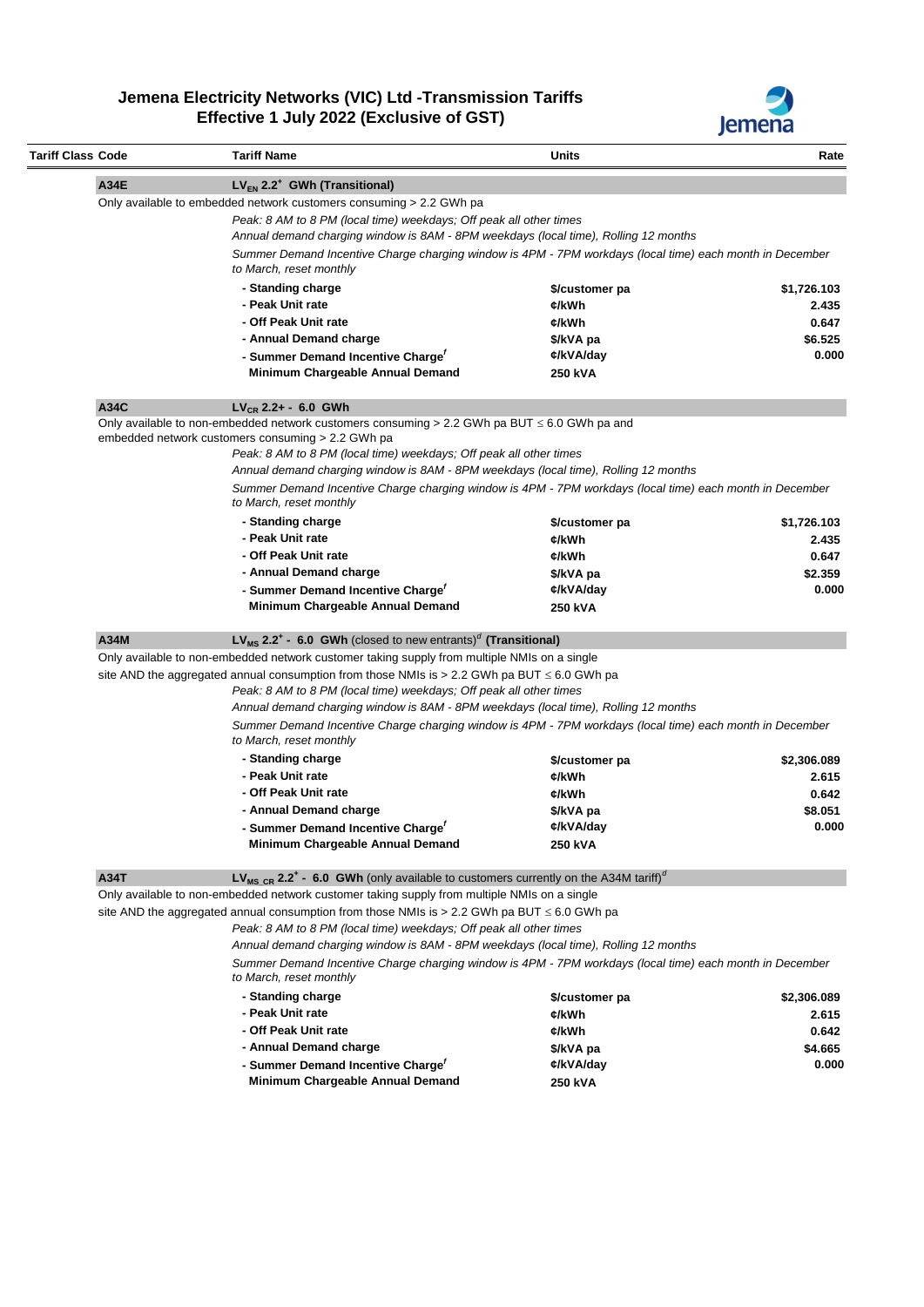

| Tariff Class Code |                                                                         | <b>Tariff Name</b>                                                                                                                         | Units                  | Rate        |  |
|-------------------|-------------------------------------------------------------------------|--------------------------------------------------------------------------------------------------------------------------------------------|------------------------|-------------|--|
|                   | A370                                                                    | LV 6.0 <sup>+</sup> GWh (Transitional)                                                                                                     |                        |             |  |
|                   | Only available to non-embedded network customers consuming > 6.0 GWh pa |                                                                                                                                            |                        |             |  |
|                   |                                                                         | Peak: 8 AM to 8 PM (local time) weekdays; Off peak all other times                                                                         |                        |             |  |
|                   |                                                                         | Annual demand charging window is 8AM - 8PM weekdays (local time), Rolling 12 months                                                        |                        |             |  |
|                   |                                                                         | Summer Demand Incentive Charge charging window is 4PM - 7PM workdays (local time) each month in December<br>to March, reset monthly        |                        |             |  |
|                   |                                                                         | - Standing charge                                                                                                                          | \$/customer pa         | \$4,447.858 |  |
|                   |                                                                         | - Peak Unit rate                                                                                                                           | ¢/kWh                  | 2.126       |  |
|                   |                                                                         | - Off Peak Unit rate                                                                                                                       | ¢/kWh                  | 0.642       |  |
|                   |                                                                         | - Annual Demand charge                                                                                                                     | \$/kVA pa              | \$9.752     |  |
|                   |                                                                         | - Summer Demand Incentive Charge'                                                                                                          | ¢/kVA/day              | 0.000       |  |
|                   |                                                                         | Minimum Chargeable Annual Demand                                                                                                           | 450 kVA                |             |  |
|                   | <b>A37C</b>                                                             | $LV_{CR}$ 6.0 <sup>+</sup> GWh                                                                                                             |                        |             |  |
|                   |                                                                         | Only available to non-embedded network customers consuming > 6.0 GWh pa                                                                    |                        |             |  |
|                   |                                                                         | Peak: 8 AM to 8 PM (local time) weekdays; Off peak all other times                                                                         |                        |             |  |
|                   |                                                                         | Annual demand charging window is 8AM - 8PM weekdays (local time), Rolling 12 months                                                        |                        |             |  |
|                   |                                                                         | Summer Demand Incentive Charge charging window is 4PM - 7PM work days (local time) each month in December<br>to March, reset monthly       |                        |             |  |
|                   |                                                                         | - Standing charge                                                                                                                          | \$/customer pa         | \$4,447.858 |  |
|                   |                                                                         | - Peak Unit rate                                                                                                                           | ¢/kWh                  | 2.126       |  |
|                   |                                                                         | - Off Peak Unit rate                                                                                                                       | ¢/kWh                  | 0.642       |  |
|                   |                                                                         | - Annual Demand charge                                                                                                                     | \$/kVA pa              | \$5.383     |  |
|                   |                                                                         | - Summer Demand Incentive Charge'                                                                                                          | ¢/kVA/day              | 0.000       |  |
|                   |                                                                         | Minimum Chargeable Annual Demand                                                                                                           | 450 kVA                |             |  |
|                   | A37M                                                                    | $LV_{MS}$ 6.0 <sup>+</sup> GWh (closed to new entrants) <sup><math>d</math></sup> (Transitional)                                           |                        |             |  |
|                   |                                                                         | Only available to non-embedded network customer taking supply from multiple NMIs on a single                                               |                        |             |  |
|                   |                                                                         | site AND the aggregated annual consumption from those NMIs is > 6.0 Gwh                                                                    |                        |             |  |
|                   |                                                                         | Peak: 8 AM to 8 PM (local time) weekdays; Off peak all other times                                                                         |                        |             |  |
|                   |                                                                         | Annual demand charging window is 8AM - 8PM weekdays (local time), Rolling 12 months                                                        |                        |             |  |
|                   |                                                                         | Summer Demand Incentive Charge charging window is 4PM - 7PM workdays (local time) each month in December<br>to March, reset monthly        |                        |             |  |
|                   |                                                                         | - Standing charge                                                                                                                          | \$/customer pa         | \$5,527.756 |  |
|                   |                                                                         | - Peak Unit rate                                                                                                                           | ¢/kWh                  | 2.233       |  |
|                   |                                                                         | - Off Peak Unit rate                                                                                                                       | ¢/kWh                  | 0.642       |  |
|                   |                                                                         | - Annual Demand charge                                                                                                                     |                        | \$8.190     |  |
|                   |                                                                         | - Summer Demand Incentive Charge'                                                                                                          | \$/kVA pa<br>¢/kVA/day | 0.000       |  |
|                   |                                                                         | Minimum Chargeable Annual Demand                                                                                                           | 450 kVA                |             |  |
|                   | A37T                                                                    | $LV_{MS\_CR}$ 6.0 <sup>+</sup> GWh (only available to customers currently on the A37M tariff) <sup>d</sup>                                 |                        |             |  |
|                   |                                                                         | Only available to non-embedded network customer taking supply from multiple NMIs on a single site                                          |                        |             |  |
|                   |                                                                         | AND the aggregated annual consumption from those NMIs is $> 6.0$ Gwh<br>Peak: 8 AM to 8 PM (local time) weekdays; Off peak all other times |                        |             |  |
|                   |                                                                         | Annual demand charging window is 8AM - 8PM weekdays (local time), Rolling 12 months                                                        |                        |             |  |
|                   |                                                                         | Summer Demand Incentive Charge charging window is 4PM - 7PM workdays (local time) each month in December<br>to March, reset monthly        |                        |             |  |
|                   |                                                                         | - Standing charge                                                                                                                          | \$/customer pa         | \$5,527.756 |  |
|                   |                                                                         | - Peak Unit rate                                                                                                                           | ¢/kWh                  | 2.233       |  |
|                   |                                                                         | - Off Peak Unit rate                                                                                                                       | ¢/kWh                  | 0.642       |  |
|                   |                                                                         | - Annual Demand charge                                                                                                                     | \$/kVA pa              | \$4.734     |  |
|                   |                                                                         | - Summer Demand Incentive Charge'                                                                                                          | ¢/kVA/day              | 0.000       |  |
|                   |                                                                         | Minimum Chargeable Annual Demand                                                                                                           | 450 kVA                |             |  |
|                   |                                                                         |                                                                                                                                            |                        |             |  |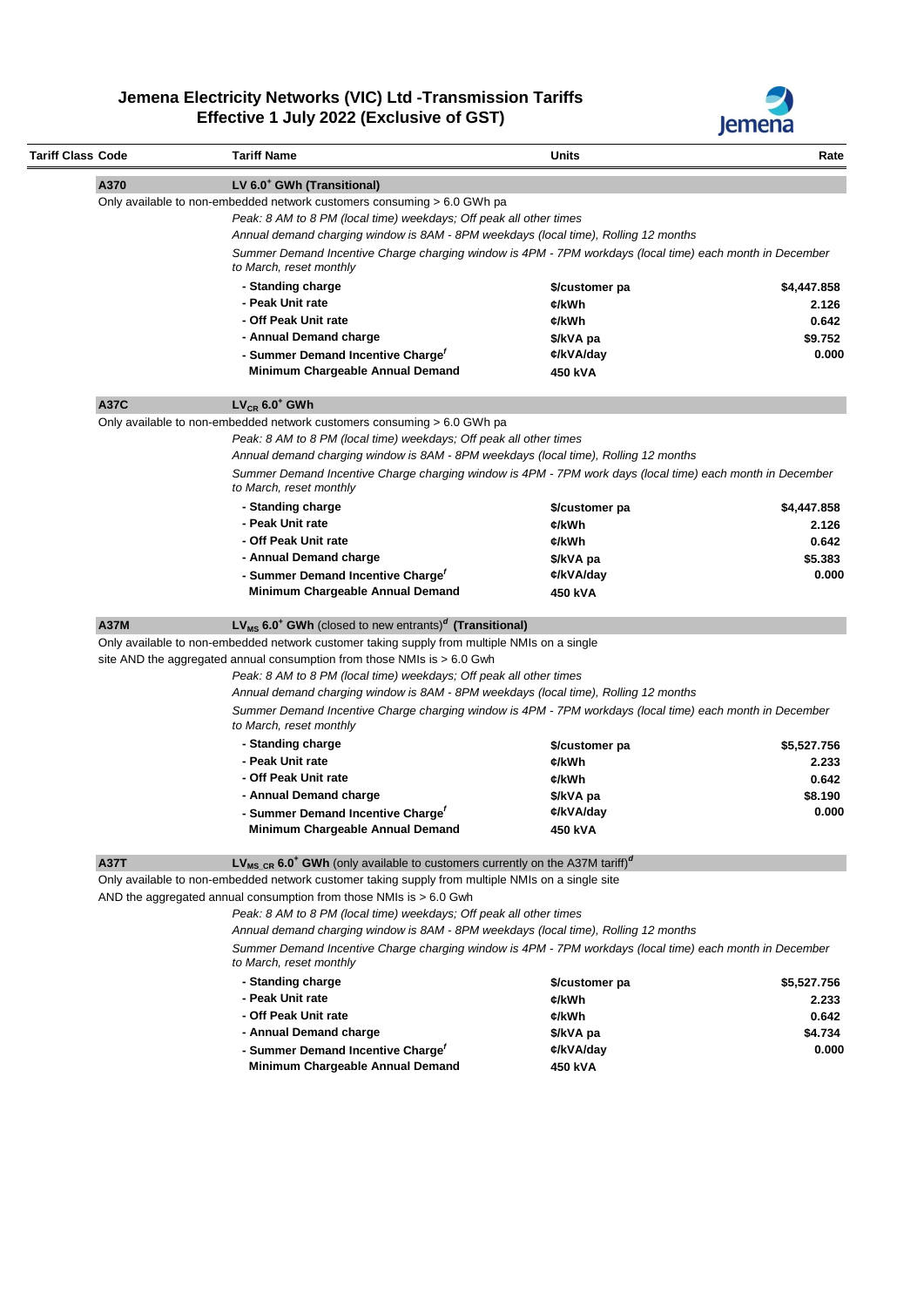

|                            |                    |                                                                                                                                     |                | Jemena       |  |
|----------------------------|--------------------|-------------------------------------------------------------------------------------------------------------------------------------|----------------|--------------|--|
| <b>Tariff Class Code</b>   | <b>Tariff Name</b> |                                                                                                                                     | <b>Units</b>   | Rate         |  |
| <b>Large Business - HV</b> |                    |                                                                                                                                     |                |              |  |
|                            |                    | High Voltage Tariffs (nominal voltage $\geq$ 1000 Volts AND $\leq$ 22,000 Volts)                                                    |                |              |  |
| A400                       |                    | <b>HV (Transitional)</b>                                                                                                            |                |              |  |
|                            |                    | Only available to non-embedded network customers consuming < 55 GWh pa                                                              |                |              |  |
|                            |                    | Peak: 8 AM to 8 PM (local time) weekdays; Off peak all other times                                                                  |                |              |  |
|                            |                    | Annual demand charging window is 8AM - 8PM weekdays (local time), Rolling 12 months                                                 |                |              |  |
|                            |                    | Summer Demand Incentive Charge charging window is 4PM - 7PM workdays (local time) each month in December<br>to March, reset monthly |                |              |  |
|                            |                    | - Standing charge                                                                                                                   | \$/customer pa | \$11,821.642 |  |
|                            |                    | - Peak Unit rate                                                                                                                    | ¢/kWh          | 2.290        |  |
|                            |                    | - Off Peak Unit rate                                                                                                                | ¢/kWh          | 0.477        |  |
|                            |                    | - Annual Demand charge                                                                                                              | \$/kVA pa      | \$7.629      |  |
|                            |                    | - Summer Demand Incentive Charge'                                                                                                   | ¢/kVA/day      | 0.000        |  |
|                            |                    | Minimum Chargeable Annual Demand                                                                                                    | 1,000 kVA      |              |  |
| <b>A40E</b>                |                    | $HV_{EN}$ (Transitional)                                                                                                            |                |              |  |
|                            |                    | Only available to embedded network customers consuming < 55 GWh pa                                                                  |                |              |  |
|                            |                    | Peak: 8 AM to 8 PM (local time) weekdays; Off peak all other times                                                                  |                |              |  |
|                            |                    | Annual demand charging window is 8AM - 8PM weekdays (local time), Rolling 12 months                                                 |                |              |  |
|                            |                    | Summer Demand Incentive Charge charging window is 4PM - 7PM workdays (local time) each month in December<br>to March, reset monthly |                |              |  |
|                            |                    | - Standing charge                                                                                                                   | \$/customer pa | \$11,821.642 |  |
|                            |                    | - Peak Unit rate                                                                                                                    | ¢/kWh          | 2.290        |  |
|                            |                    | - Off Peak Unit rate                                                                                                                | ¢/kWh          | 0.477        |  |
|                            |                    | - Annual Demand charge                                                                                                              | \$/kVA pa      | \$7.629      |  |
|                            |                    | - Summer Demand Incentive Charge <sup>f</sup>                                                                                       | ¢/kVA/day      | 0.000        |  |
|                            |                    | Minimum Chargeable Annual Demand                                                                                                    | 1,000 kVA      |              |  |
| <b>A40C</b>                | $HV_{CR}$          |                                                                                                                                     |                |              |  |
|                            |                    | Available to non-embedded or embedded network customers consuming < 55 GWh pa                                                       |                |              |  |
|                            |                    | Peak: 8 AM to 8 PM (local time) weekdays; Off peak all other times                                                                  |                |              |  |
|                            |                    | Annual demand charging window is 8AM - 8PM weekdays (local time), Rolling 12 months                                                 |                |              |  |
|                            |                    | Summer Demand Incentive Charge charging window is 4PM - 7PM workdays (local time) each month in December<br>to March, reset monthly |                |              |  |

| - Standing charge                 | \$/customer pa | \$11,821.642 |
|-----------------------------------|----------------|--------------|
| - Peak Unit rate                  | ¢/kWh          | 2.290        |
| - Off Peak Unit rate              | ¢/kWh          | 0.477        |
| - Annual Demand charge            | \$/kVA pa      | \$6.609      |
| - Summer Demand Incentive Charge' | ¢/kVA/day      | 0.000        |
| Minimum Chargeable Annual Demand  | 1.000 kVA      |              |
|                                   |                |              |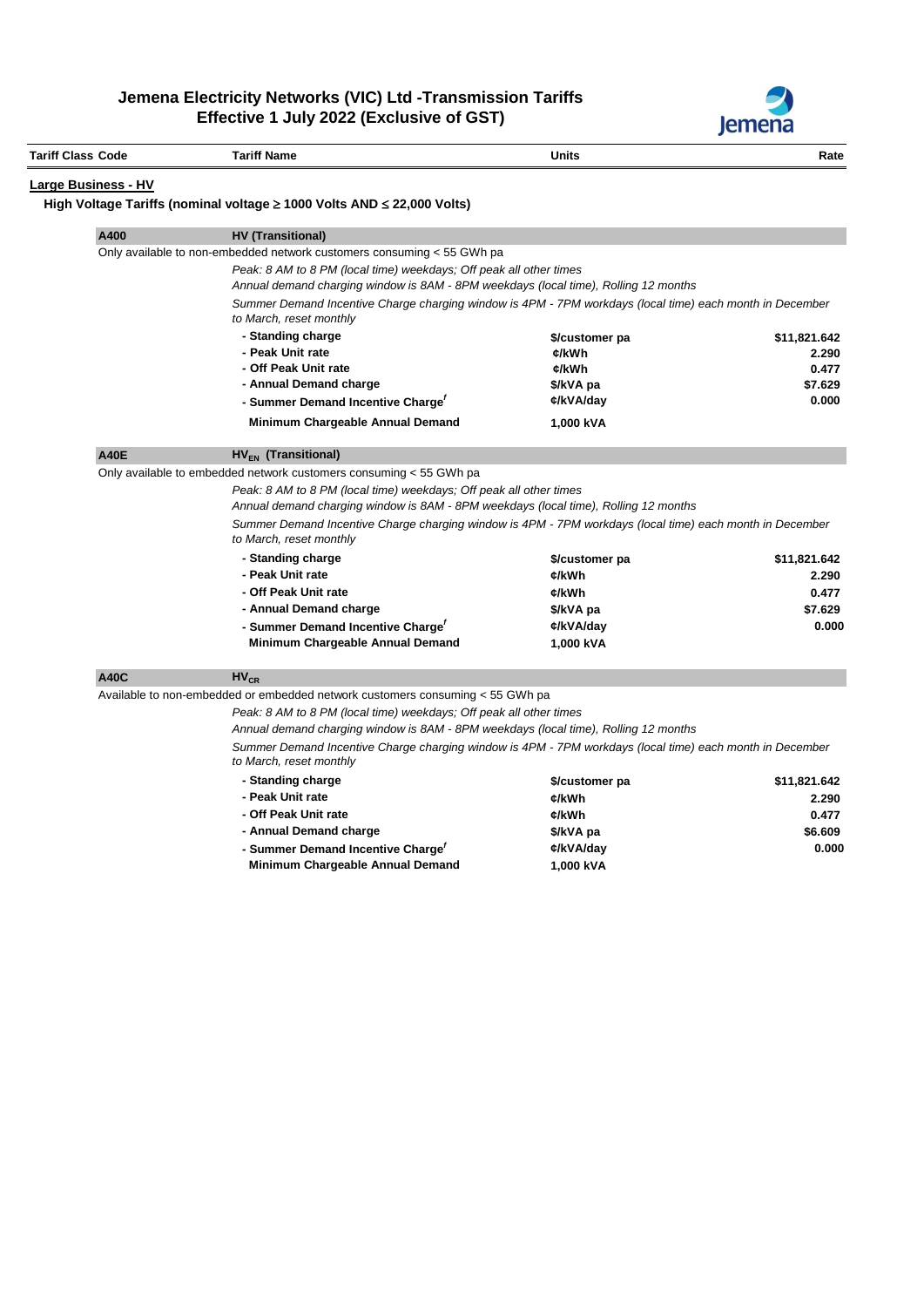

| Tariff Class Code                                              | <b>Tariff Name</b>                                                                         | Units                                                                                                    | Rate                                               |  |  |  |
|----------------------------------------------------------------|--------------------------------------------------------------------------------------------|----------------------------------------------------------------------------------------------------------|----------------------------------------------------|--|--|--|
| <b>A40R</b>                                                    | $H V_{RF}$ (closed to new entrants) <sup>d</sup> (Transitional)                            |                                                                                                          |                                                    |  |  |  |
|                                                                |                                                                                            | Peak: 8 AM to 8 PM (local time) weekdays; Off peak all other times                                       |                                                    |  |  |  |
|                                                                |                                                                                            | Annual demand charging window is 8AM - 8PM weekdays (local time), Rolling 12 months                      |                                                    |  |  |  |
|                                                                | to March, reset monthly                                                                    | Summer Demand Incentive Charge charging window is 4PM - 7PM workdays (local time) each month in December |                                                    |  |  |  |
|                                                                | - Standing charge                                                                          | \$/customer pa                                                                                           | \$11,821.642                                       |  |  |  |
|                                                                | - Peak Unit rate                                                                           | ¢/kWh                                                                                                    | 2.350                                              |  |  |  |
|                                                                | - Off Peak Unit rate                                                                       | ¢/kWh                                                                                                    | 0.477                                              |  |  |  |
|                                                                | - Annual Demand charge                                                                     | \$/kVA pa                                                                                                | \$6.688                                            |  |  |  |
|                                                                | - Summer Demand Incentive Charge'                                                          | ¢/kVA/day                                                                                                | 0.000                                              |  |  |  |
|                                                                | Minimum Chargeable Annual Demand                                                           | 1,000 kVA                                                                                                |                                                    |  |  |  |
| <b>A40T</b>                                                    | $H\dot{V}_{RF}$ cr (only available to customers currently on the A40R tariff) <sup>d</sup> |                                                                                                          |                                                    |  |  |  |
|                                                                | Peak: 8 AM to 8 PM (local time) weekdays; Off peak all other times                         |                                                                                                          |                                                    |  |  |  |
|                                                                |                                                                                            | Annual demand charging window is 8AM - 8PM weekdays (local time), Rolling 12 months                      |                                                    |  |  |  |
|                                                                | to March, reset monthly                                                                    | Summer Demand Incentive Charge charging window is 4PM - 7PM workdays (local time) each month in December |                                                    |  |  |  |
|                                                                | - Standing charge                                                                          | \$/customer pa                                                                                           | \$11,821.642                                       |  |  |  |
|                                                                | - Peak Unit rate                                                                           | ¢/kWh                                                                                                    | 2.350                                              |  |  |  |
|                                                                | - Off Peak Unit rate                                                                       | ¢/kWh                                                                                                    | 0.477                                              |  |  |  |
|                                                                | - Annual Demand charge                                                                     | \$/kVA pa                                                                                                | \$6.341                                            |  |  |  |
|                                                                | - Summer Demand Incentive Charge'                                                          | ¢/kVA/day                                                                                                | 0.000                                              |  |  |  |
|                                                                | Minimum Chargeable Annual Demand                                                           | 1,000 kVA                                                                                                |                                                    |  |  |  |
| A480                                                           |                                                                                            | HV - Annual Consumption ≥ 55 GWh (Transitional)                                                          |                                                    |  |  |  |
|                                                                |                                                                                            |                                                                                                          |                                                    |  |  |  |
| Only available to non-embedded customers consuming ≥ 55 GWh pa |                                                                                            |                                                                                                          |                                                    |  |  |  |
|                                                                | Peak: 8 AM to 8 PM (local time) weekdays; Off peak all other times                         |                                                                                                          |                                                    |  |  |  |
|                                                                |                                                                                            | Annual demand charging window is 8AM - 8PM weekdays (local time), Rolling 12 months                      |                                                    |  |  |  |
|                                                                | to March, reset monthly                                                                    | Summer Demand Incentive Charge charging window is 4PM - 7PM workdays (local time) each month in December |                                                    |  |  |  |
|                                                                | - Standing charge                                                                          |                                                                                                          |                                                    |  |  |  |
|                                                                | - Peak Unit rate                                                                           | \$/customer pa                                                                                           |                                                    |  |  |  |
|                                                                | - Off Peak Unit rate                                                                       | ¢/kWh<br>¢/kWh                                                                                           |                                                    |  |  |  |
|                                                                | - Annual Demand charge                                                                     |                                                                                                          |                                                    |  |  |  |
|                                                                |                                                                                            | \$/kVA pa<br>¢/kVA/day                                                                                   |                                                    |  |  |  |
|                                                                | - Summer Demand Incentive Charge'<br>Minimum Chargeable Annual Demand                      | 10,000 kVA                                                                                               |                                                    |  |  |  |
| A48C                                                           | $HV_{CR}$ - Annual Consumption $\geq$ 55 GWh (Transitional)                                |                                                                                                          | \$13,094.827<br>2.169<br>0.458<br>\$6.554<br>0.000 |  |  |  |
|                                                                | Only available to non-embedded customers consuming $\geq$ 55 GWh pa                        |                                                                                                          |                                                    |  |  |  |
|                                                                | Peak: 8 AM to 8 PM (local time) weekdays; Off peak all other times                         | Annual demand charging window is 8AM - 8PM weekdays (local time), Rolling 12 months                      |                                                    |  |  |  |
|                                                                | to March, reset monthly                                                                    | Summer Demand Incentive Charge charging window is 4PM - 7PM workdays (local time) each month in December |                                                    |  |  |  |
|                                                                | - Standing charge                                                                          | \$/customer pa                                                                                           |                                                    |  |  |  |
|                                                                | - Peak Unit rate                                                                           | ¢/kWh                                                                                                    |                                                    |  |  |  |
|                                                                | - Off Peak Unit rate                                                                       | ¢/kWh                                                                                                    |                                                    |  |  |  |
|                                                                | - Annual Demand charge                                                                     | \$/kVA pa                                                                                                |                                                    |  |  |  |
|                                                                | - Summer Demand Incentive Charge <sup>f</sup><br>Minimum Chargeable Annual Demand          | ¢/kVA/day<br>10,000 kVA                                                                                  | \$13,094.827<br>2.169<br>0.458<br>\$6.273<br>0.000 |  |  |  |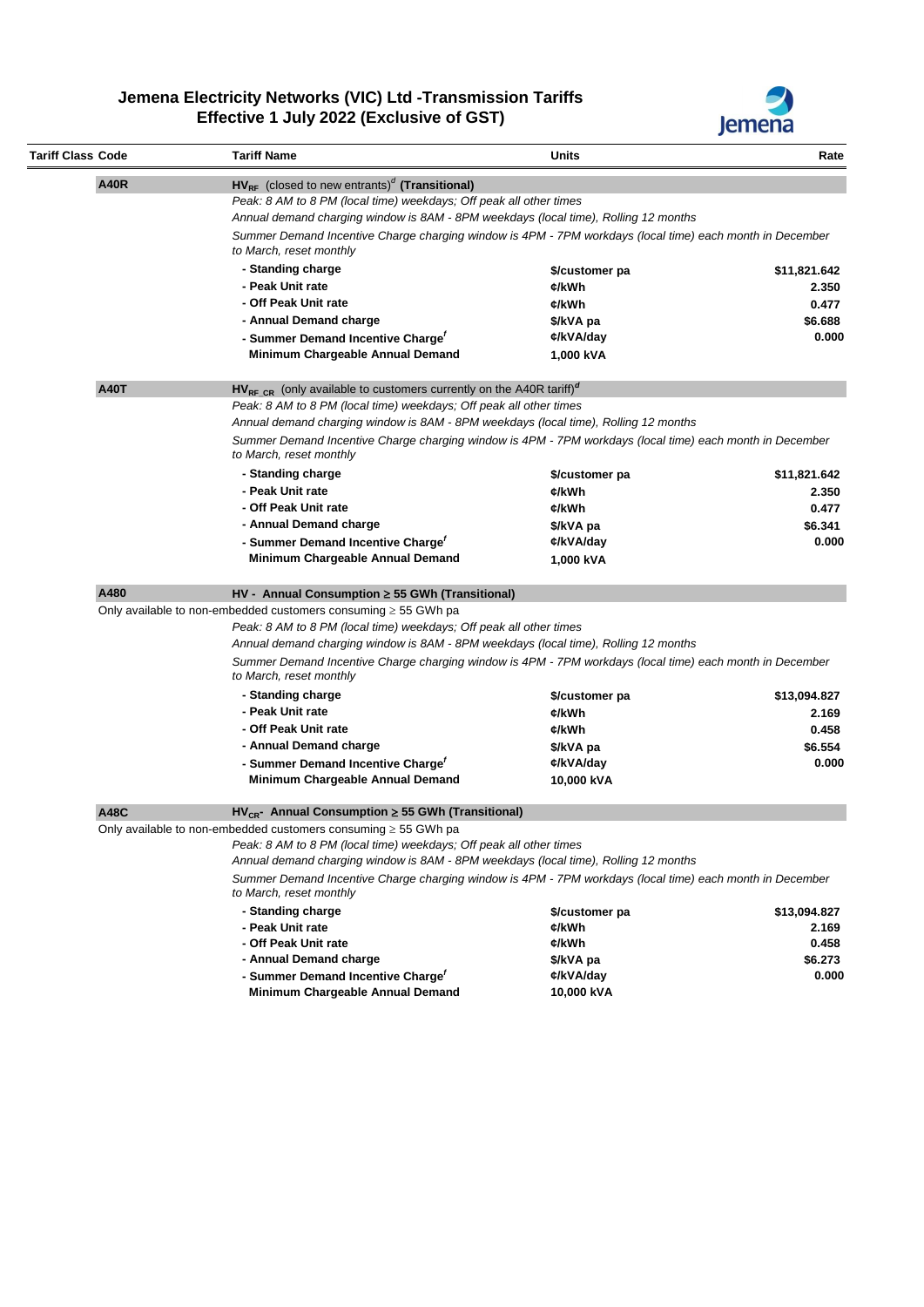

| <b>Tariff Class Code</b> |                                         | <b>Tariff Name</b>                                                                                                                                        | <b>Units</b>              | Rate                  |
|--------------------------|-----------------------------------------|-----------------------------------------------------------------------------------------------------------------------------------------------------------|---------------------------|-----------------------|
|                          | <b>Large Business - Subtransmission</b> |                                                                                                                                                           |                           |                       |
|                          |                                         | Subtransmission Tariffs (nominal voltage > 22,000 Volts)                                                                                                  |                           |                       |
|                          | A500                                    | <b>Subtransmission (Transitional)</b>                                                                                                                     |                           |                       |
|                          |                                         | Peak: 8 AM to 8 PM (local time) weekdays; Off peak all other times<br>Annual demand charging window is 8AM - 8PM weekdays (local time), Rolling 12 months |                           |                       |
|                          |                                         | Summer Demand Incentive Charge charging window is 4PM - 7PM workdays (local time) each month in December                                                  |                           |                       |
|                          |                                         | to March, reset monthly                                                                                                                                   |                           |                       |
|                          |                                         | - Standing charge                                                                                                                                         | \$/pa/connection          | \$20,447.926          |
|                          |                                         | - Peak Unit rate                                                                                                                                          | ¢/kWh                     | 1.792                 |
|                          |                                         | - Off Peak Unit rate                                                                                                                                      | ¢/kWh                     | 0.315                 |
|                          |                                         | - Annual Demand charge                                                                                                                                    | \$/kVA pa                 | \$4.429               |
|                          |                                         | - Summer Demand Incentive Charge'<br>Minimum Chargeable Annual Demand                                                                                     | ¢/kVA/day                 | 0.000                 |
|                          |                                         |                                                                                                                                                           | 15,000 kVA                |                       |
|                          | <b>A50C</b>                             | Subtransmission $_{CR}$                                                                                                                                   |                           |                       |
|                          |                                         | Peak: 8 AM to 8 PM (local time) weekdays; Off peak all other times                                                                                        |                           |                       |
|                          |                                         | Annual demand charging window is 8AM - 8PM weekdays (local time), Rolling 12 months                                                                       |                           |                       |
|                          |                                         | Summer Demand Incentive Charge charging window is 4PM - 7PM workdays (local time) each month in December<br>to March, reset monthly                       |                           |                       |
|                          |                                         | - Standing charge                                                                                                                                         | \$/pa/connection          | \$20,447.926          |
|                          |                                         | - Peak Unit rate                                                                                                                                          | ¢/kWh                     | 1.792                 |
|                          |                                         | - Off Peak Unit rate                                                                                                                                      | ¢/kWh                     | 0.315                 |
|                          |                                         | - Annual Demand charge                                                                                                                                    | \$/kVA pa                 | \$3.959               |
|                          |                                         | - Summer Demand Incentive Charge'<br>Minimum Chargeable Annual Demand                                                                                     | ¢/kVA/day<br>15,000 kVA   | 0.000                 |
|                          |                                         |                                                                                                                                                           |                           |                       |
|                          | <b>A50M</b>                             | Subtransmission - Multiple Connection <sub>CR</sub>                                                                                                       |                           |                       |
|                          |                                         | Peak: 8 AM to 8 PM (local time) weekdays; Off peak all other times<br>Annual demand charging window is 8AM - 8PM weekdays (local time), Rolling 12 months |                           |                       |
|                          |                                         | Summer Demand Incentive Charge charging window is 4PM - 7PM workdays (local time) each month in December                                                  |                           |                       |
|                          |                                         | to March, reset monthly                                                                                                                                   |                           |                       |
|                          |                                         | - Standing charge<br>- Peak Unit rate                                                                                                                     | \$/pa/connection<br>¢/kWh | \$20,447.926<br>1.792 |
|                          |                                         | - Off Peak Unit rate                                                                                                                                      | ¢/kWh                     | 0.315                 |
|                          |                                         | - Annual Demand charge                                                                                                                                    | \$/kVA pa                 | \$3.959               |
|                          |                                         | - Summer Demand Incentive Charge'                                                                                                                         | ¢/kVA/day                 | 0.000                 |
|                          |                                         | Minimum Chargeable Annual Demand                                                                                                                          | 15,000 kVA                |                       |
|                          | <b>A50A</b>                             | <b>Subtransmission MA (Transitional)</b>                                                                                                                  |                           |                       |
|                          |                                         | Available to Subtransmission customers connected to KTS-TMA-MAT-AW-PV Loop.                                                                               |                           |                       |
|                          |                                         | Peak: 8 AM to 8 PM (local time) weekdays; Off peak all other times                                                                                        |                           |                       |
|                          |                                         | Annual demand charging window is 8AM - 8PM weekdays (local time), Rolling 12 months                                                                       |                           |                       |
|                          |                                         | Summer Demand Incentive Charge charging window is 4PM - 7PM workdays (local time) each month in December<br>to March, reset monthly                       |                           |                       |
|                          |                                         | - Standing charge                                                                                                                                         | \$/pa/connection          | \$20,447.926          |
|                          |                                         | - Peak Unit rate                                                                                                                                          | ¢/kWh                     | 1.792                 |
|                          |                                         | - Off Peak Unit rate                                                                                                                                      | ¢/kWh                     | 0.315                 |
|                          |                                         | - Annual Demand charge                                                                                                                                    | \$/kVA pa                 | \$4.156               |
|                          |                                         | - Summer Demand Incentive Charge'<br>Minimum Chargeable Annual Demand                                                                                     | ¢/kVA/day<br>15,000 kVA   | 0.000                 |
|                          |                                         |                                                                                                                                                           |                           |                       |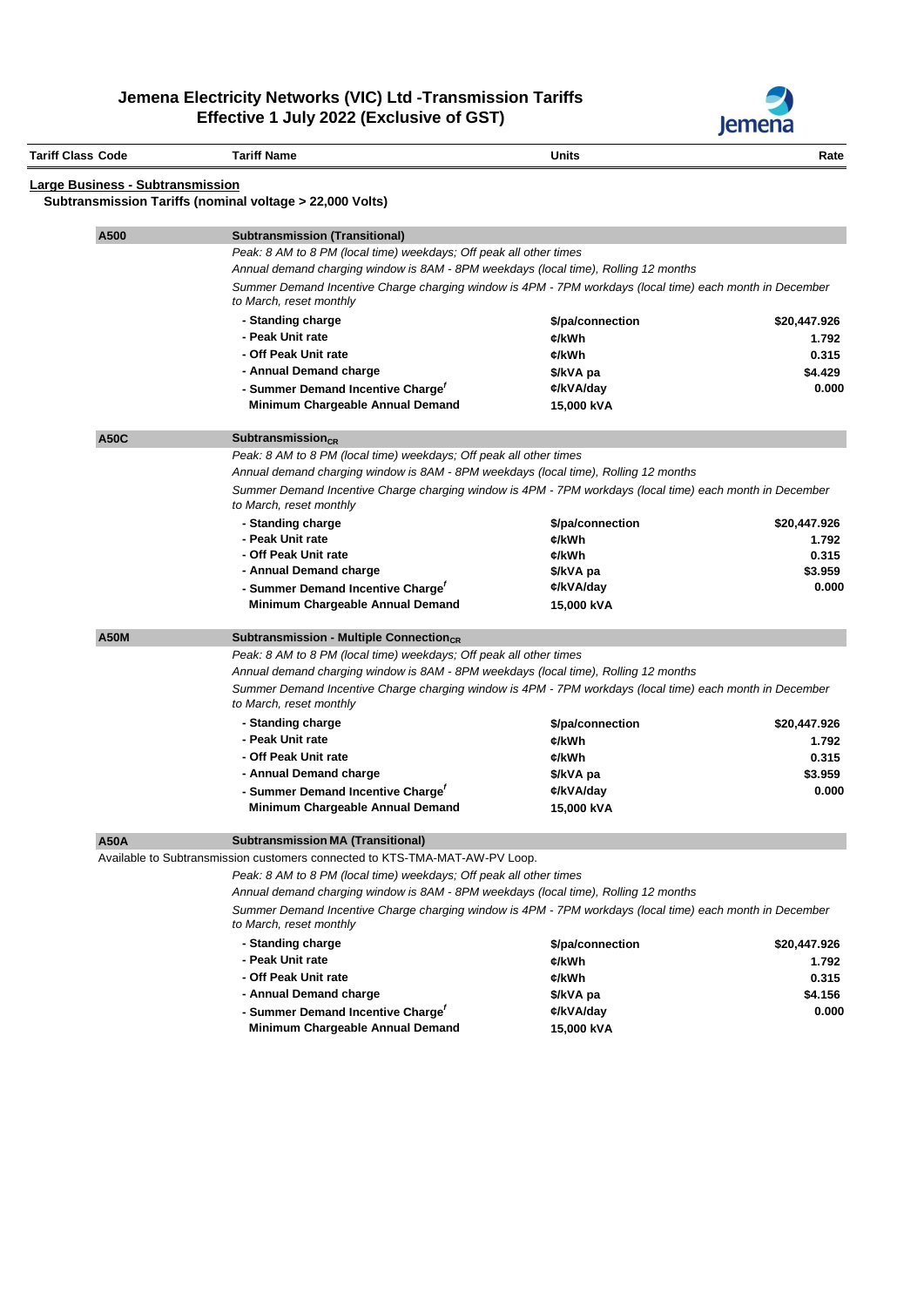

| <b>Tariff Class Code</b>              | <b>Tariff Name</b>                                                                                                                  | <b>Units</b>     | Rate        |  |  |
|---------------------------------------|-------------------------------------------------------------------------------------------------------------------------------------|------------------|-------------|--|--|
| <b>A50T</b>                           | Subtransmission $MA_{CR}$                                                                                                           |                  |             |  |  |
|                                       | Available to Subtransmission customers connected to KTS-TMA-MAT-AW-PV Loop.                                                         |                  |             |  |  |
|                                       | Peak: 8 AM to 8 PM (local time) weekdays; Off peak all other times                                                                  |                  |             |  |  |
|                                       | Annual demand charging window is 8AM - 8PM weekdays (local time), Rolling 12 months                                                 |                  |             |  |  |
|                                       | Summer Demand Incentive Charge charging window is 4PM - 7PM workdays (local time) each month in December<br>to March, reset monthly |                  |             |  |  |
| - Standing charge<br>\$/pa/connection |                                                                                                                                     |                  |             |  |  |
|                                       | - Peak Unit rate                                                                                                                    | ¢/kWh            | 1.792       |  |  |
|                                       | - Off Peak Unit rate                                                                                                                | ¢/kWh            | 0.315       |  |  |
|                                       | - Annual Demand charge                                                                                                              | \$/kVA pa        | \$3.978     |  |  |
|                                       | - Summer Demand Incentive Charge'                                                                                                   | ¢/kVA/day        | 0.000       |  |  |
|                                       | Minimum Chargeable Annual Demand                                                                                                    | 15,000 kVA       |             |  |  |
| <b>A50E</b>                           | <b>Subtransmission EG (Transitional)</b>                                                                                            |                  |             |  |  |
|                                       | Available to Embedded Generators connected to SMTS-SPS-ST Loop.                                                                     |                  |             |  |  |
|                                       | Peak: 8 AM to 8 PM (local time) weekdays; Off peak all other times                                                                  |                  |             |  |  |
|                                       | Annual demand charging window is 8AM - 8PM weekdays (local time), Rolling 12 months                                                 |                  |             |  |  |
|                                       | Summer Demand Incentive Charge charging window is 4PM - 7PM workdays (local time) each month in December<br>to March, reset monthly |                  |             |  |  |
|                                       | - Standing charge                                                                                                                   | \$/pa/connection | \$6,527.210 |  |  |
|                                       | - Peak Unit rate                                                                                                                    | ¢/kWh            | 1.820       |  |  |
|                                       | - Off Peak Unit rate                                                                                                                | ¢/kWh            | 0.320       |  |  |
|                                       | - Annual Demand charge                                                                                                              | \$/kVA pa        | \$4.838     |  |  |
|                                       | - Summer Demand Incentive Charge'                                                                                                   | ¢/kVA/day        | 0.000       |  |  |
|                                       | Minimum Chargeable Annual Demand                                                                                                    | 15,000 kVA       |             |  |  |
| <b>A50X</b>                           | Subtransmission $EG_{CR}$                                                                                                           |                  |             |  |  |
|                                       | Available to Embedded Generators connected to SMTS-SPS-ST Loop.                                                                     |                  |             |  |  |
|                                       | Peak: 8 AM to 8 PM (local time) weekdays; Off peak all other times                                                                  |                  |             |  |  |
|                                       | Annual demand charging window is 8AM - 8PM weekdays (local time), Rolling 12 months                                                 |                  |             |  |  |
|                                       | Summer Demand Incentive Charge charging window is 4PM - 7PM workdays (local time) each month in December<br>to March, reset monthly |                  |             |  |  |
|                                       |                                                                                                                                     |                  |             |  |  |
|                                       | - Standing charge                                                                                                                   | \$/pa/connection | \$6,527.210 |  |  |
|                                       | - Peak Unit rate                                                                                                                    | ¢/kWh            | 1.820       |  |  |
|                                       | - Off Peak Unit rate                                                                                                                | ¢/kWh            | 0.320       |  |  |
|                                       | - Annual Demand charge                                                                                                              | \$/kVA pa        | \$4.570     |  |  |
|                                       | - Summer Demand Incentive Charge'                                                                                                   | ¢/kVA/day        | 0.000       |  |  |

on of an embedded generation by an existing customer is considered a change in load characteristic and as such the A180 t The metering and data recording for a co-generation site has additional regulated requirements to that of a standard site. It is not technically feasible to meet these requirements and at the same time be able to separately measure, control and bill a load controlled heating.

*<sup>d</sup>* Other terms and conditions apply

*<sup>e</sup>*The A23N tariff is available to customers with maximum demand >120kVA

 *f* There is no minimum demand for the summer demand incentive charge

CR Indicates tariffs with the fully cost reflective summer demand incentive charge tariff component

 The *Deemed Distribution Contract* and Jemena Electricity Networks' *Policy for Resetting Contract Demand* form part of the terms and conditions related to these prices. These documents can be viewed or downloaded from the following website:  *[Contract Demand Policy](https://jemena.com.au/about/document-centre/electricity/contract-demand-reset-policy)*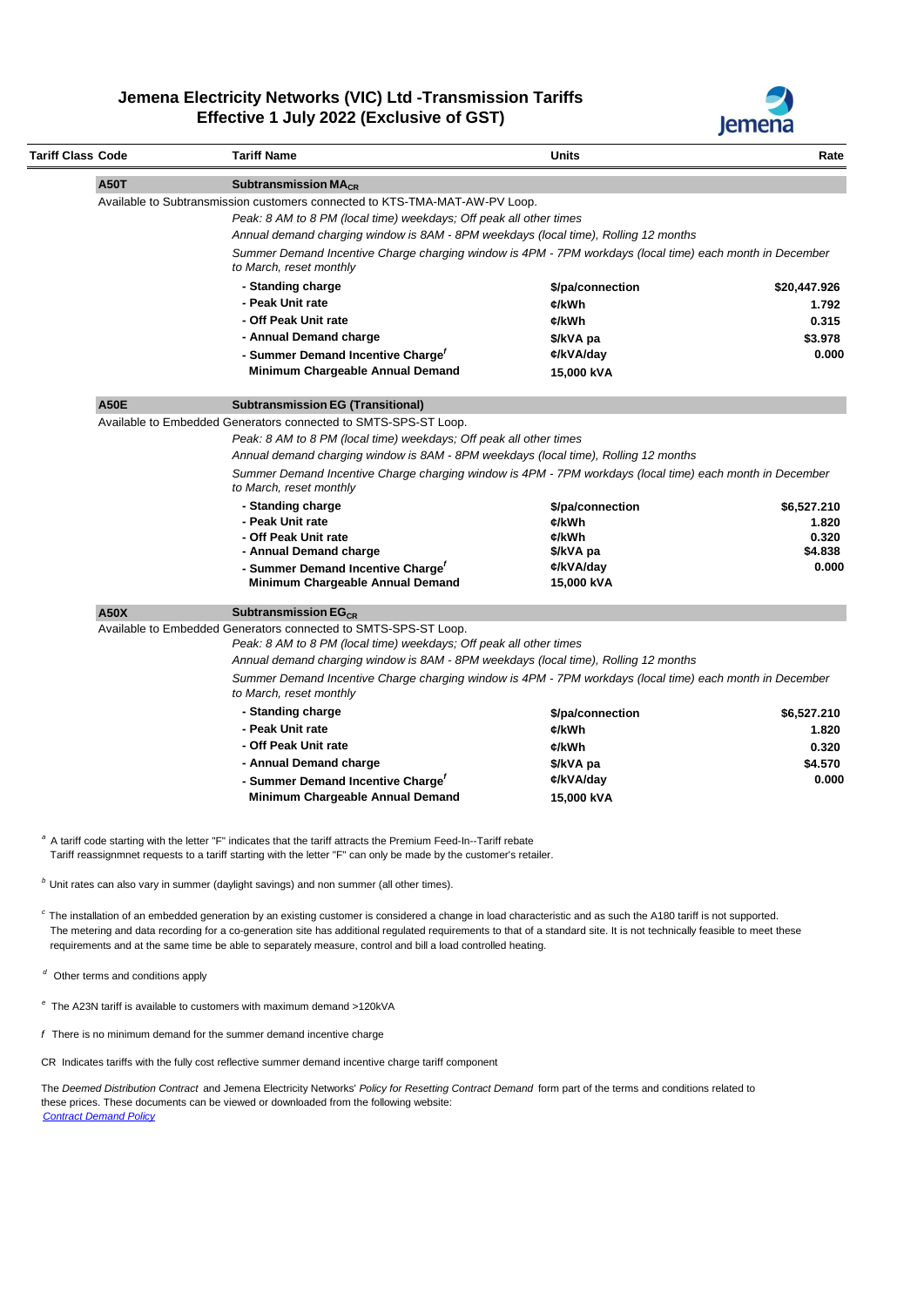

|                       | <b>Tariff Class Code</b>                    | <b>Tariff Name</b>                                                                                                                     | <b>Units</b>   | Rate             |
|-----------------------|---------------------------------------------|----------------------------------------------------------------------------------------------------------------------------------------|----------------|------------------|
| Residential           |                                             |                                                                                                                                        |                |                  |
|                       | Only available to residential customers     |                                                                                                                                        |                |                  |
|                       | A100 / F100 <sup>ª</sup>                    | <b>Residential Single Rate</b>                                                                                                         |                |                  |
|                       |                                             | Single rate all times                                                                                                                  |                |                  |
|                       |                                             | - Standing charge                                                                                                                      | \$/customer pa | \$0.000          |
|                       |                                             | - Unit rate                                                                                                                            | ¢/kWh          | 0.152            |
|                       | A120 / F120                                 | <b>Residential Time of Use</b>                                                                                                         |                |                  |
|                       |                                             | Available to customers with a remotely read AMI meter                                                                                  |                |                  |
|                       |                                             | Peak: 3 PM to 9 PM everyday (local time); Off peak all other times                                                                     |                |                  |
|                       |                                             | - Standing charge                                                                                                                      | \$/customer pa | \$0.000          |
|                       |                                             | - Peak Unit rate                                                                                                                       | ¢/kWh          | 0.152            |
|                       |                                             | - Off Peak Unit rate                                                                                                                   | ¢/kWh          | 0.145            |
|                       | A10D / F10D <sup>a</sup>                    | <b>Residential Demand</b>                                                                                                              |                |                  |
|                       |                                             | Available to customers with a remotely read AMI meter                                                                                  |                |                  |
|                       |                                             | Energy consumption - single rate all times                                                                                             |                |                  |
|                       |                                             | Demand charging window 3PM - 9PM workdays (local time); reset monthly. Prices may vary for                                             |                |                  |
|                       |                                             | summer and non-summer months <sup>b</sup>                                                                                              |                |                  |
|                       |                                             | - Standing charge                                                                                                                      | \$/customer pa | \$0.000          |
|                       |                                             | - Unit rate                                                                                                                            | ¢/kWh          | 0.152            |
|                       |                                             | - Demand rate                                                                                                                          | \$/kW pa       | \$0.000          |
|                       | A180                                        | Off Peak Heating Only (dedicated ciruit)                                                                                               |                |                  |
|                       |                                             | Available as a complementary tariff to the "Residential Single Rate" A100 tariff only                                                  |                |                  |
|                       |                                             | This tariff is not available to new or existing customers that install embedded generation <sup>c</sup><br>11 PM to 7 AM AEST all days |                |                  |
|                       |                                             | - Standing charge                                                                                                                      | \$/customer pa | \$0.000          |
|                       |                                             |                                                                                                                                        |                |                  |
|                       |                                             | - Off Peak Unit rate                                                                                                                   | ¢/kWh          | 0.114            |
| <b>Small Business</b> | AND maximum demand $<$ 120 kVA <sup>e</sup> | Available to customers (embedded or non-embedded) with annual consumption < 0.4 GWh                                                    |                |                  |
|                       | A200 / F200 <sup>a</sup>                    | <b>Small Business Single Rate</b>                                                                                                      |                |                  |
|                       |                                             | Only available to customers consuming < 40 MWh pa                                                                                      |                |                  |
|                       |                                             | Single rate all times                                                                                                                  |                |                  |
|                       |                                             | - Standing charge                                                                                                                      | \$/customer pa | \$0.000          |
|                       |                                             | - Unit rate                                                                                                                            | ¢/kWh          | 0.173            |
|                       | A20D / F20D <sup>a</sup>                    | <b>Small Business Demand</b>                                                                                                           |                |                  |
|                       |                                             | Only available to customers with meter capable of measuring demand                                                                     |                |                  |
|                       | AND consuming < 40 MWh pa                   |                                                                                                                                        |                |                  |
|                       |                                             | Single rate all times                                                                                                                  |                |                  |
|                       |                                             | Demand charging window 10am-8pm workdays (local time) using the maximum level of the last 12 months where<br>data is available.        |                |                  |
|                       |                                             | - Standing charge                                                                                                                      | \$/customer pa | \$0.000          |
|                       |                                             | - Unit rate                                                                                                                            | ¢/kWh          | 0.173<br>\$0.000 |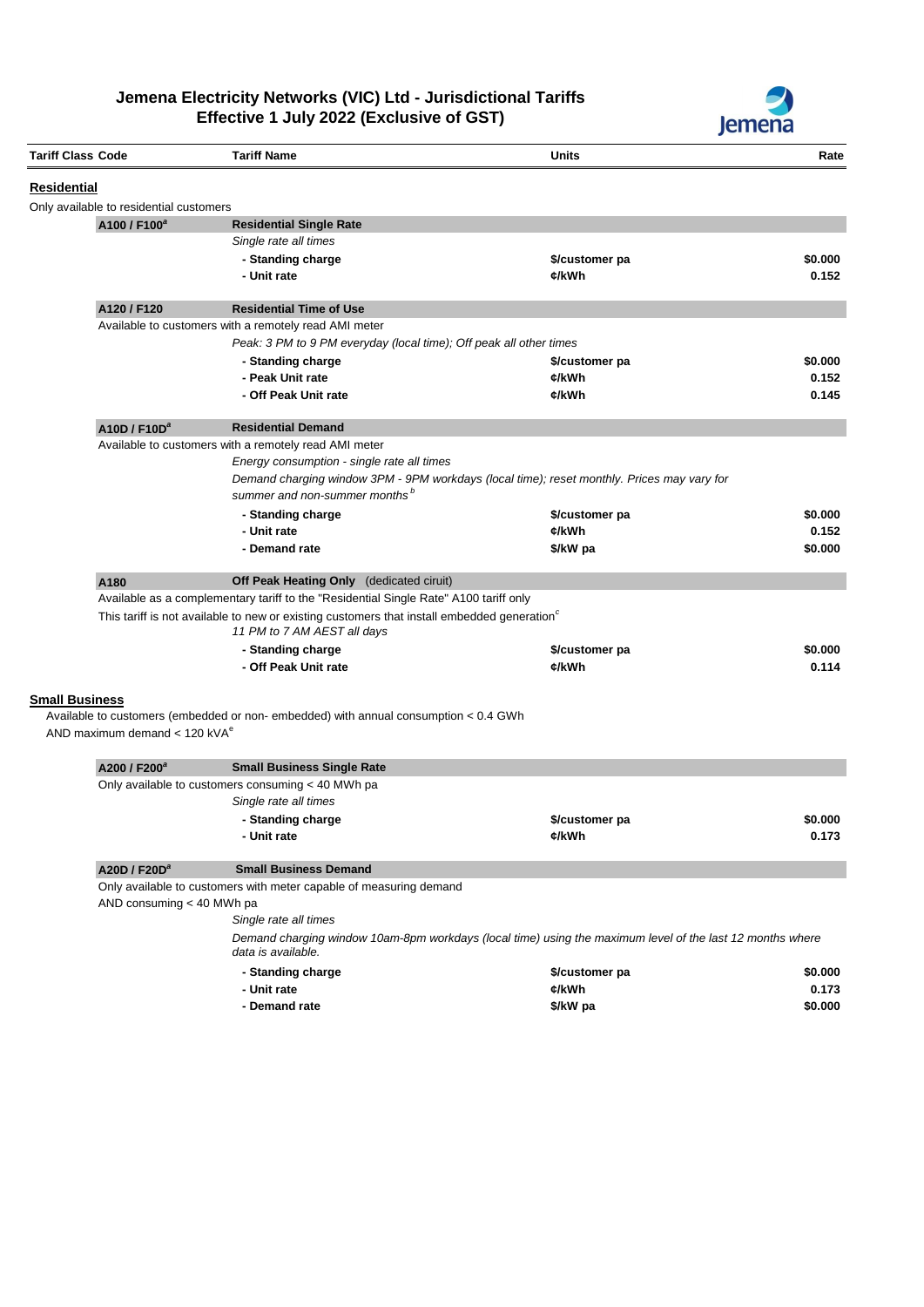

| Tariff Class Code        | <b>Tariff Name</b>                                                                                                                                                                                  | Units                                                                                                           | Rate    |  |  |  |
|--------------------------|-----------------------------------------------------------------------------------------------------------------------------------------------------------------------------------------------------|-----------------------------------------------------------------------------------------------------------------|---------|--|--|--|
| A210 / F210 <sup>a</sup> | <b>Time of Use Weekdays</b>                                                                                                                                                                         |                                                                                                                 |         |  |  |  |
|                          | Only available to customers with two rate accumulation meter (or Interval meter)                                                                                                                    |                                                                                                                 |         |  |  |  |
|                          | AND consuming < 40 MWh pa                                                                                                                                                                           |                                                                                                                 |         |  |  |  |
|                          | Peak: 9 AM to 9 PM weekdays (local time); Off peak all other times                                                                                                                                  |                                                                                                                 |         |  |  |  |
|                          | - Standing charge                                                                                                                                                                                   | \$/customer pa                                                                                                  | \$0.000 |  |  |  |
|                          | - Peak Unit rate                                                                                                                                                                                    | ¢/kWh                                                                                                           | 0.173   |  |  |  |
|                          | - Off Peak Unit rate                                                                                                                                                                                | ¢/kWh                                                                                                           | 0.116   |  |  |  |
| A230 / F230 <sup>ª</sup> | Time of Use Weekdays - Demand                                                                                                                                                                       |                                                                                                                 |         |  |  |  |
|                          | Only available to customers with a meter capable of measuring demand<br>AND consuming > 40 MWh pa                                                                                                   |                                                                                                                 |         |  |  |  |
|                          | Peak: 7 AM to 11 PM weekdays (local time); Off peak all other times                                                                                                                                 |                                                                                                                 |         |  |  |  |
|                          | available                                                                                                                                                                                           | Demand charging window set at any time (local time) using the maximum level of the last 12 months where data is |         |  |  |  |
|                          | - Standing charge                                                                                                                                                                                   | \$/customer pa                                                                                                  | \$0.000 |  |  |  |
|                          | - Peak Unit rate                                                                                                                                                                                    | ¢/kWh                                                                                                           | 0.173   |  |  |  |
|                          | - Off Peak Unit rate                                                                                                                                                                                | ¢/kWh                                                                                                           | 0.116   |  |  |  |
|                          | - Demand rate                                                                                                                                                                                       | \$/kW pa                                                                                                        | \$0.000 |  |  |  |
| A23N / F23N <sup>a</sup> | Time of Use - Opt-out                                                                                                                                                                               |                                                                                                                 |         |  |  |  |
|                          | Peak: 7 AM to 11 PM weekdays (local time); Off peak all other times<br>Demand charging window set at any time (local time) using the maximum level of the last 12 months where data is<br>available |                                                                                                                 |         |  |  |  |
|                          |                                                                                                                                                                                                     |                                                                                                                 |         |  |  |  |
|                          | - Standing charge                                                                                                                                                                                   | \$/customer pa                                                                                                  | \$0.000 |  |  |  |
|                          | - Peak Unit rate                                                                                                                                                                                    | ¢/kWh                                                                                                           | 0.173   |  |  |  |
|                          | - Off Peak Unit rate                                                                                                                                                                                | ¢/kWh                                                                                                           | 0.116   |  |  |  |
|                          | - Demand rate                                                                                                                                                                                       | \$/kW pa                                                                                                        | \$0.000 |  |  |  |
| A270 / F270 <sup>a</sup> | Time of Use Extended - Demand (closed to new entrants) $d$                                                                                                                                          |                                                                                                                 |         |  |  |  |
|                          | Only available to customers with a meter capable of measuring demand<br>AND consuming > 40 MWh pa & < 160 MWh pa                                                                                    |                                                                                                                 |         |  |  |  |
|                          | Peak: 7 AM to 11 PM "Mon-Sun" (local time); Off peak all other times                                                                                                                                |                                                                                                                 |         |  |  |  |
|                          | available                                                                                                                                                                                           | Demand charging window set at any time (local time) using the maximum level of the last 12 months where data is |         |  |  |  |
|                          | - Standing charge                                                                                                                                                                                   | \$/customer pa                                                                                                  | \$0.000 |  |  |  |
|                          | - Peak Unit rate                                                                                                                                                                                    | ¢/kWh                                                                                                           | 0.173   |  |  |  |
|                          | Off Peak Unit rate                                                                                                                                                                                  | ¢/kWh                                                                                                           | 0.116   |  |  |  |
|                          | - Demand rate                                                                                                                                                                                       | \$/kW pa                                                                                                        | \$0.000 |  |  |  |
|                          | Minimum Chargeable Demand                                                                                                                                                                           | 60 kW                                                                                                           |         |  |  |  |
| A290                     | <b>Unmetered Supply</b>                                                                                                                                                                             |                                                                                                                 |         |  |  |  |
|                          | Peak: 7 AM to 11 PM weekdays (local time); Off peak all other times                                                                                                                                 |                                                                                                                 |         |  |  |  |
|                          | - Peak Unit rate                                                                                                                                                                                    | ¢/kWh                                                                                                           | 0.171   |  |  |  |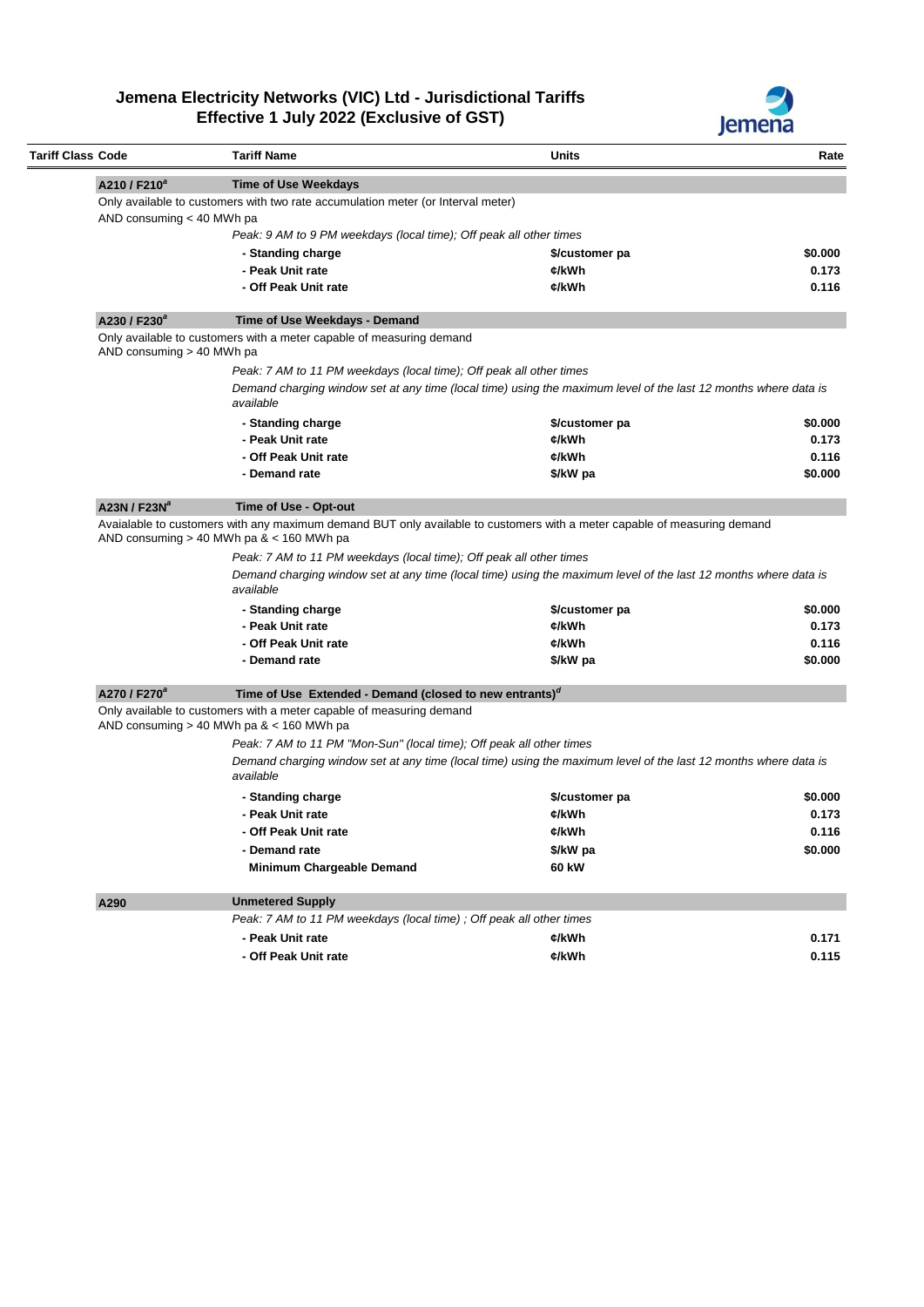

| <b>Tariff Class Code</b>   | <b>Tariff Name</b>                                                                                                                  | Units          | Rate    |  |  |
|----------------------------|-------------------------------------------------------------------------------------------------------------------------------------|----------------|---------|--|--|
| <b>Large Business - LV</b> |                                                                                                                                     |                |         |  |  |
|                            | Low Voltage Tariffs (nominal voltage < 1000 Volts)                                                                                  |                |         |  |  |
|                            | Only available to embedded network customers OR non-embedded network customers                                                      |                |         |  |  |
|                            | with annual consumption $\geq 0.4$ GWh OR maximum demand $\geq 120$ kVA                                                             |                |         |  |  |
|                            |                                                                                                                                     |                |         |  |  |
| A300 / F300 <sup>ª</sup>   | LV 0.4 - 0.8 GWh (Transitional)                                                                                                     |                |         |  |  |
|                            | Only available to non-embedded network customers consuming $\leq 0.8$ GWh pa                                                        |                |         |  |  |
|                            | Peak: 8 AM to 8 PM (local time) weekdays; Off peak all other times                                                                  |                |         |  |  |
|                            | Annual demand charging window is 8AM - 8PM weekdays (local time), Rolling 12 months                                                 |                |         |  |  |
|                            | Summer Demand Incentive Charge charging window is 4PM - 7PM workdays (local time) each month in December<br>to March, reset monthly |                |         |  |  |
|                            | - Standing charge                                                                                                                   | \$/customer pa | \$0.000 |  |  |
|                            | - Peak Unit rate                                                                                                                    | ¢/kWh          | 0.166   |  |  |
|                            | - Off Peak Unit rate                                                                                                                | ¢/kWh          | 0.109   |  |  |
|                            | - Annual Demand charge                                                                                                              | \$/kVA pa      | \$0.000 |  |  |
|                            | - Summer Demand Incentive Charge'                                                                                                   | ¢/kVA/day      | 0.000   |  |  |
|                            | Minimum Chargeable Annual Demand                                                                                                    | <b>120 kVA</b> |         |  |  |
| <b>A30E</b>                | $LV_{EN}$ Annual Consumption $\leq$ 0.8 GWh (Transitional)                                                                          |                |         |  |  |
|                            | Only available to embedded network customers consuming $\leq 0.8$ GWh pa                                                            |                |         |  |  |
|                            | Peak: 8 AM to 8 PM (local time) weekdays; Off peak all other times                                                                  |                |         |  |  |
|                            | Annual demand charging window is 8AM - 8PM weekdays (local time), Rolling 12 months                                                 |                |         |  |  |
|                            | Summer Demand Incentive Charge charging window is 4PM - 7PM workdays (local time) each month in December<br>to March, reset monthly |                |         |  |  |
|                            | - Standing charge                                                                                                                   | \$/customer pa | \$0.000 |  |  |
|                            | - Peak Unit rate                                                                                                                    | ¢/kWh          | 0.166   |  |  |
|                            | - Off Peak Unit rate                                                                                                                | ¢/kWh          | 0.109   |  |  |
|                            | - Annual Demand charge                                                                                                              | \$/kVA pa      | \$0.000 |  |  |
|                            | - Summer Demand Incentive Charge'                                                                                                   | ¢/kVA/day      | 0.000   |  |  |
|                            | Minimum Chargeable Annual Demand                                                                                                    | <b>120 kVA</b> |         |  |  |
| A30C                       | $LV_{CR}$ 0.4 - 0.8 GWh                                                                                                             |                |         |  |  |
|                            | Available to non-embedded network or embedded customers consuming $\leq 0.8$ GWh pa                                                 |                |         |  |  |
|                            | Peak: 8 AM to 8 PM (local time) weekdays; Off peak all other times                                                                  |                |         |  |  |
|                            | Annual demand charging window is 8AM - 8PM weekdays (local time), Rolling 12 months                                                 |                |         |  |  |
|                            | Summer Demand Incentive Charge charging window is 4PM - 7PM workdays (local time) each month in December<br>to March, reset monthly |                |         |  |  |
|                            | - Standing charge                                                                                                                   | \$/customer pa | \$0.000 |  |  |
|                            | - Peak Unit rate                                                                                                                    | ¢/kWh          | 0.166   |  |  |
|                            | - Off Peak Unit rate                                                                                                                | ¢/kWh          | 0.109   |  |  |
|                            | - Annual Demand charge                                                                                                              | \$/kVA pa      | \$0.000 |  |  |
|                            | - Summer Demand Incentive Charge'                                                                                                   | ¢/kVA/day      | 0.000   |  |  |
|                            | Minimum Chargeable Annual Demand                                                                                                    | <b>120 kVA</b> |         |  |  |
|                            |                                                                                                                                     |                |         |  |  |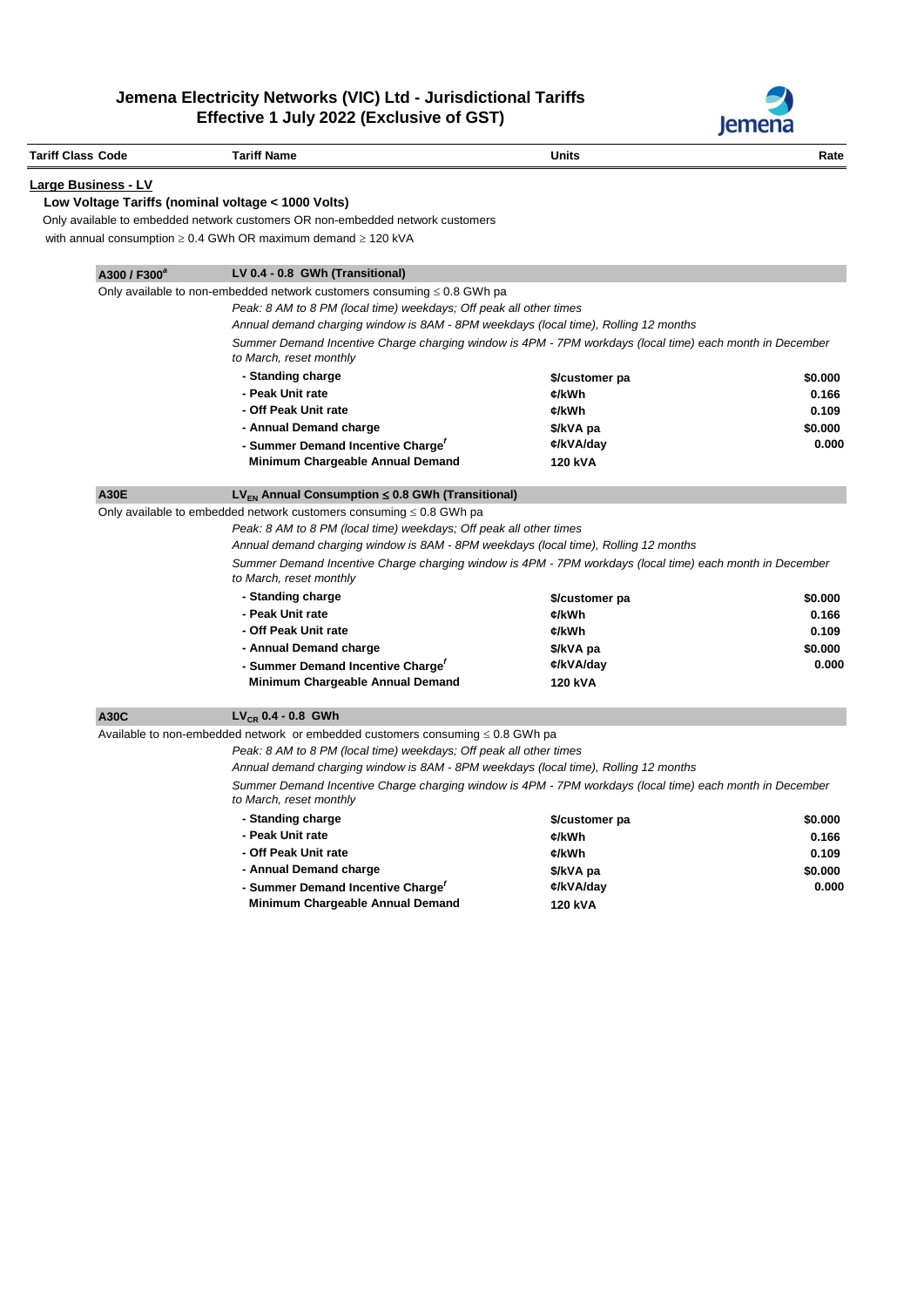

|                                                                                                         | Tariff Class Code                                                  | <b>Tariff Name</b>                                                                                                                              | Units                                                                                                                                                                                           | Rate                                          |  |  |
|---------------------------------------------------------------------------------------------------------|--------------------------------------------------------------------|-------------------------------------------------------------------------------------------------------------------------------------------------|-------------------------------------------------------------------------------------------------------------------------------------------------------------------------------------------------|-----------------------------------------------|--|--|
|                                                                                                         | A320                                                               | LV 0.8 <sup>+</sup> - 2.2 GWh (Transitional)                                                                                                    |                                                                                                                                                                                                 |                                               |  |  |
|                                                                                                         |                                                                    | Only available to non-embedded network customers consuming $> 0.8$ GWh pa BUT $\leq 2.2$ GWh pa                                                 |                                                                                                                                                                                                 |                                               |  |  |
|                                                                                                         |                                                                    | Peak: 8 AM to 8 PM (local time) weekdays; Off peak all other times                                                                              |                                                                                                                                                                                                 |                                               |  |  |
|                                                                                                         |                                                                    | Annual demand charging window is 8AM - 8PM weekdays (local time), Rolling 12 months                                                             |                                                                                                                                                                                                 |                                               |  |  |
|                                                                                                         |                                                                    | Summer Demand Incentive Charge charging window is 4PM - 7PM workdays (local time) each month in December<br>to March, reset monthly             |                                                                                                                                                                                                 |                                               |  |  |
|                                                                                                         |                                                                    | - Standing charge                                                                                                                               | \$/customer pa                                                                                                                                                                                  | \$0.000                                       |  |  |
|                                                                                                         |                                                                    | - Peak Unit rate                                                                                                                                | ¢/kWh                                                                                                                                                                                           | 0.166                                         |  |  |
|                                                                                                         |                                                                    | - Off Peak Unit rate                                                                                                                            | ¢/kWh                                                                                                                                                                                           | 0.109                                         |  |  |
|                                                                                                         |                                                                    | - Annual Demand charge                                                                                                                          | \$/kVA pa                                                                                                                                                                                       | \$0.000                                       |  |  |
|                                                                                                         |                                                                    | - Summer Demand Incentive Charge'                                                                                                               | ¢/kVA/day                                                                                                                                                                                       | 0.000                                         |  |  |
|                                                                                                         |                                                                    | Minimum Chargeable Annual Demand                                                                                                                | 250 kVA                                                                                                                                                                                         |                                               |  |  |
|                                                                                                         | A32E                                                               | $LV_{EN}$ 0.8 <sup>+</sup> - 2.2 GWh (Transitional)                                                                                             |                                                                                                                                                                                                 |                                               |  |  |
|                                                                                                         |                                                                    | Only available to embedded network customers consuming > 0.8 GWh pa BUT ≤ 2.2 GWh pa                                                            |                                                                                                                                                                                                 |                                               |  |  |
|                                                                                                         |                                                                    | Peak: 8 AM to 8 PM (local time) weekdays; Off peak all other times                                                                              |                                                                                                                                                                                                 |                                               |  |  |
|                                                                                                         |                                                                    | Annual demand charging window is 8AM - 8PM weekdays (local time), Rolling 12 months                                                             |                                                                                                                                                                                                 |                                               |  |  |
|                                                                                                         |                                                                    | Summer Demand Incentive Charge charging window is 4PM - 7PM workdays (local time) each month in December<br>to March, reset monthly             |                                                                                                                                                                                                 |                                               |  |  |
|                                                                                                         |                                                                    | - Standing charge                                                                                                                               |                                                                                                                                                                                                 | \$0.000                                       |  |  |
|                                                                                                         |                                                                    | - Peak Unit rate                                                                                                                                | \$/customer pa<br>¢/kWh                                                                                                                                                                         | 0.166                                         |  |  |
|                                                                                                         |                                                                    | - Off Peak Unit rate                                                                                                                            | ¢/kWh                                                                                                                                                                                           | 0.109                                         |  |  |
|                                                                                                         |                                                                    | - Annual Demand charge                                                                                                                          | \$/kVA pa                                                                                                                                                                                       | \$0.000                                       |  |  |
|                                                                                                         |                                                                    | - Summer Demand Incentive Charge'                                                                                                               | ¢/kVA/day                                                                                                                                                                                       | 0.000                                         |  |  |
|                                                                                                         |                                                                    | Minimum Chargeable Annual Demand                                                                                                                | 250 kVA                                                                                                                                                                                         |                                               |  |  |
|                                                                                                         |                                                                    |                                                                                                                                                 |                                                                                                                                                                                                 |                                               |  |  |
|                                                                                                         | A32C                                                               | $LV_{CR}$ 0.8+ - 2.2 GWh                                                                                                                        |                                                                                                                                                                                                 |                                               |  |  |
|                                                                                                         |                                                                    |                                                                                                                                                 |                                                                                                                                                                                                 |                                               |  |  |
| Available to non-embedded and embedded network customers consuming $> 0.8$ GWh pa BUT $\leq$ 2.2 GWh pa |                                                                    |                                                                                                                                                 |                                                                                                                                                                                                 |                                               |  |  |
|                                                                                                         | Peak: 8 AM to 8 PM (local time) weekdays; Off peak all other times |                                                                                                                                                 |                                                                                                                                                                                                 |                                               |  |  |
|                                                                                                         |                                                                    |                                                                                                                                                 | Annual demand charging window is 8AM - 8PM weekdays (local time), Rolling 12 months<br>Summer Demand Incentive Charge charging window is 4PM - 7PM workdays (local time) each month in December |                                               |  |  |
|                                                                                                         |                                                                    |                                                                                                                                                 |                                                                                                                                                                                                 |                                               |  |  |
|                                                                                                         |                                                                    | to March, reset monthly                                                                                                                         |                                                                                                                                                                                                 |                                               |  |  |
|                                                                                                         |                                                                    | - Standing charge                                                                                                                               | \$/customer pa                                                                                                                                                                                  |                                               |  |  |
|                                                                                                         |                                                                    | - Peak Unit rate                                                                                                                                | ¢/kWh                                                                                                                                                                                           |                                               |  |  |
|                                                                                                         |                                                                    | - Off Peak Unit rate                                                                                                                            | ¢/kWh                                                                                                                                                                                           |                                               |  |  |
|                                                                                                         |                                                                    | - Annual Demand charge                                                                                                                          | \$/kVA pa                                                                                                                                                                                       |                                               |  |  |
|                                                                                                         |                                                                    | - Summer Demand Incentive Charge'<br>Minimum Chargeable Annual Demand                                                                           | ¢/kVA/day<br>250 kVA                                                                                                                                                                            |                                               |  |  |
|                                                                                                         |                                                                    |                                                                                                                                                 |                                                                                                                                                                                                 | \$0.000<br>0.166<br>0.109<br>\$0.000<br>0.000 |  |  |
|                                                                                                         | A340                                                               | LV 2.2 <sup>+</sup> - 6.0 GWh (Transitional)<br>Only available to non-embedded network customers consuming $>$ 2.2 GWh pa BUT $\leq$ 6.0 GWh pa |                                                                                                                                                                                                 |                                               |  |  |
|                                                                                                         |                                                                    | Peak: 8 AM to 8 PM (local time) weekdays; Off peak all other times                                                                              |                                                                                                                                                                                                 |                                               |  |  |
|                                                                                                         |                                                                    | Annual demand charging window is 8AM - 8PM weekdays (local time), Rolling 12 months                                                             |                                                                                                                                                                                                 |                                               |  |  |
|                                                                                                         |                                                                    | Summer Demand Incentive Charge charging window is 4PM - 7PM workdays (local time) each month in December<br>to March, reset monthly             |                                                                                                                                                                                                 |                                               |  |  |
|                                                                                                         |                                                                    | - Standing charge                                                                                                                               | \$/customer pa                                                                                                                                                                                  |                                               |  |  |
|                                                                                                         |                                                                    | - Peak Unit rate                                                                                                                                | ¢/kWh                                                                                                                                                                                           | \$0.000<br>0.166                              |  |  |
|                                                                                                         |                                                                    | - Off Peak Unit rate                                                                                                                            | ¢/kWh                                                                                                                                                                                           |                                               |  |  |
|                                                                                                         |                                                                    | - Annual Demand charge                                                                                                                          | \$/kVA pa                                                                                                                                                                                       |                                               |  |  |
|                                                                                                         |                                                                    | - Summer Demand Incentive Charge'                                                                                                               | ¢/kVA/day                                                                                                                                                                                       | 0.109<br>\$0.000<br>0.000                     |  |  |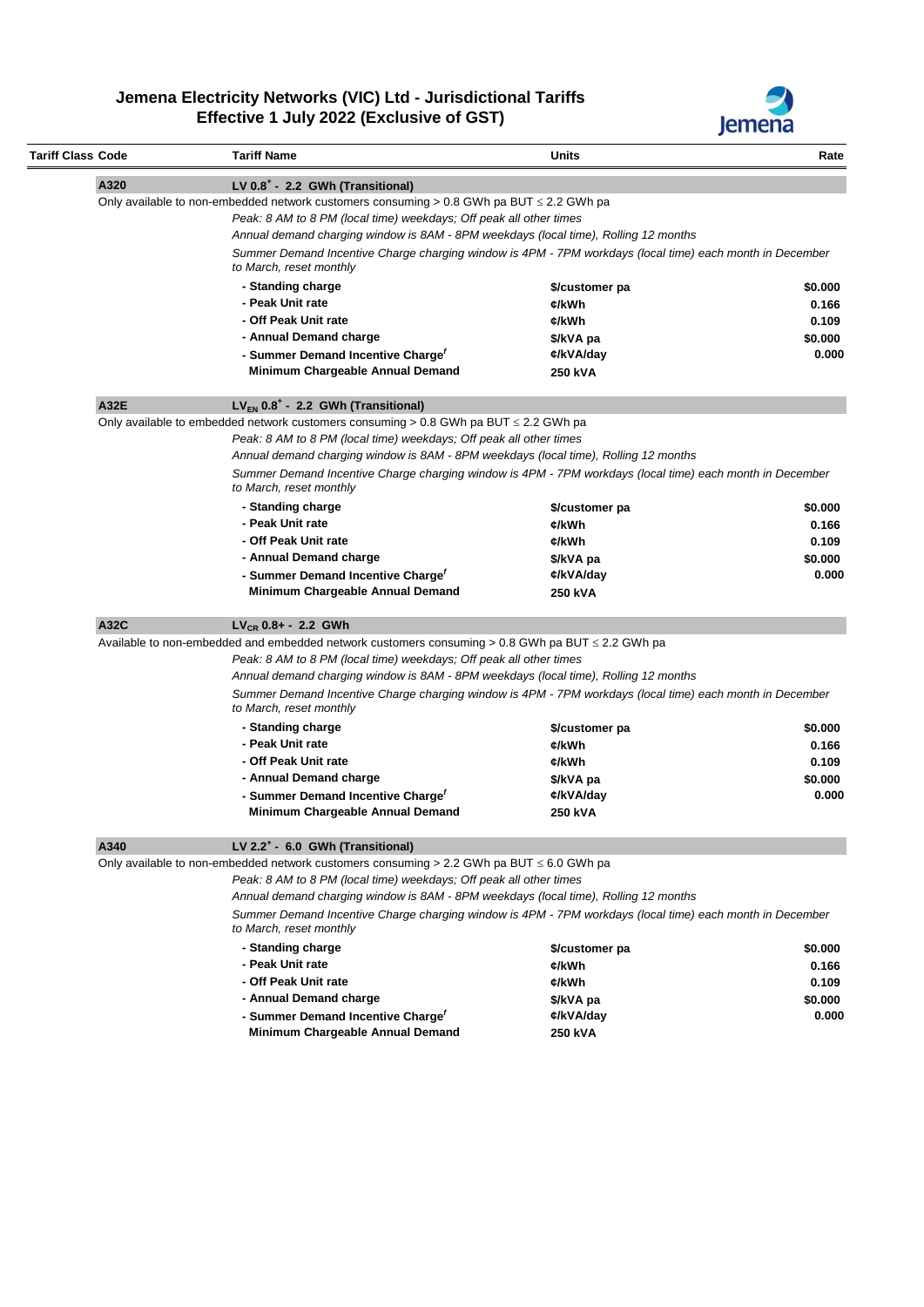

| Tariff Class Code |                                                                                              | <b>Tariff Name</b>                                                                                                                       | Units          | Rate             |  |
|-------------------|----------------------------------------------------------------------------------------------|------------------------------------------------------------------------------------------------------------------------------------------|----------------|------------------|--|
|                   | A34E                                                                                         | $LV_{EN}$ 2.2 <sup>+</sup> GWh (Transitional)                                                                                            |                |                  |  |
|                   | Only available to embedded network customers consuming > 2.2 GWh pa                          |                                                                                                                                          |                |                  |  |
|                   |                                                                                              | Peak: 8 AM to 8 PM (local time) weekdays; Off peak all other times                                                                       |                |                  |  |
|                   |                                                                                              | Annual demand charging window is 8AM - 8PM weekdays (local time), Rolling 12 months                                                      |                |                  |  |
|                   |                                                                                              | Summer Demand Incentive Charge charging window is 4PM - 7PM workdays (local time) each month in December                                 |                |                  |  |
|                   |                                                                                              | to March, reset monthly                                                                                                                  |                |                  |  |
|                   |                                                                                              | - Standing charge                                                                                                                        | \$/customer pa | \$0.000          |  |
|                   |                                                                                              | - Peak Unit rate                                                                                                                         | ¢/kWh          | 0.166            |  |
|                   |                                                                                              | - Off Peak Unit rate                                                                                                                     | ¢/kWh          | 0.109            |  |
|                   |                                                                                              | - Annual Demand charge                                                                                                                   | \$/kVA pa      | \$0.000          |  |
|                   |                                                                                              | - Summer Demand Incentive Charge'                                                                                                        | ¢/kVA/day      | 0.000            |  |
|                   |                                                                                              | Minimum Chargeable Annual Demand                                                                                                         | 250 kVA        |                  |  |
|                   | A34C                                                                                         | $LV_{CR}$ 2.2+ - 6.0 GWh                                                                                                                 |                |                  |  |
|                   |                                                                                              | Only available to non-embedded network customers consuming > 2.2 GWh pa BUT $\leq$ 6.0 GWh pa and                                        |                |                  |  |
|                   |                                                                                              | embedded network customers consuming > 2.2 GWh pa                                                                                        |                |                  |  |
|                   |                                                                                              | Peak: 8 AM to 8 PM (local time) weekdays; Off peak all other times                                                                       |                |                  |  |
|                   |                                                                                              | Annual demand charging window is 8AM - 8PM weekdays (local time), Rolling 12 months                                                      |                |                  |  |
|                   |                                                                                              | Summer Demand Incentive Charge charging window is 4PM - 7PM workdays (local time) each month in December<br>to March, reset monthly      |                |                  |  |
|                   |                                                                                              | - Standing charge                                                                                                                        | \$/customer pa | \$0.000          |  |
|                   |                                                                                              | - Peak Unit rate                                                                                                                         | ¢/kWh          | 0.166            |  |
|                   |                                                                                              | - Off Peak Unit rate                                                                                                                     | ¢/kWh          | 0.109            |  |
|                   |                                                                                              | - Annual Demand charge                                                                                                                   | \$/kVA pa      | \$0.000          |  |
|                   |                                                                                              | - Summer Demand Incentive Charge'                                                                                                        | ¢/kVA/day      | 0.000            |  |
|                   |                                                                                              | Minimum Chargeable Annual Demand                                                                                                         | 250 kVA        |                  |  |
|                   | A34M                                                                                         | $LV_{MS}$ 2.2 <sup>+</sup> - 6.0 GWh (closed to new entrants) <sup>d</sup> (Transitional)                                                |                |                  |  |
|                   |                                                                                              | Only available to non-embedded network customer taking supply from multiple NMIs on a single                                             |                |                  |  |
|                   |                                                                                              | site AND the aggregated annual consumption from those NMIs is $> 2.2$ GWh pa BUT $\leq 6.0$ GWh pa                                       |                |                  |  |
|                   |                                                                                              | Peak: 8 AM to 8 PM (local time) weekdays; Off peak all other times                                                                       |                |                  |  |
|                   |                                                                                              | Annual demand charging window is 8AM - 8PM weekdays (local time), Rolling 12 months                                                      |                |                  |  |
|                   |                                                                                              | Summer Demand Incentive Charge charging window is 4PM - 7PM workdays (local time) each month in December                                 |                |                  |  |
|                   |                                                                                              | to March, reset monthly                                                                                                                  |                |                  |  |
|                   |                                                                                              | - Standing charge                                                                                                                        |                |                  |  |
|                   |                                                                                              | - Peak Unit rate                                                                                                                         | \$/customer pa | \$0.000<br>0.166 |  |
|                   |                                                                                              | - Off Peak Unit rate                                                                                                                     | ¢/kWh          |                  |  |
|                   |                                                                                              |                                                                                                                                          | ¢/kWh          | 0.109            |  |
|                   |                                                                                              | - Annual Demand charge                                                                                                                   | \$/kVA pa      | \$0.000          |  |
|                   |                                                                                              | - Summer Demand Incentive Charge'                                                                                                        | ¢/kVA/day      | 0.000            |  |
|                   |                                                                                              | Minimum Chargeable Annual Demand                                                                                                         | 250 kVA        |                  |  |
|                   | A34T                                                                                         | LV <sub>MS CR</sub> 2.2 <sup>+</sup> - 6.0 GWh (only available to customers currently on the A34M tariff) <sup><math>\sigma</math></sup> |                |                  |  |
|                   | Only available to non-embedded network customer taking supply from multiple NMIs on a single |                                                                                                                                          |                |                  |  |
|                   |                                                                                              | site AND the aggregated annual consumption from those NMIs is $> 2.2$ GWh pa BUT $\leq 6.0$ GWh pa                                       |                |                  |  |
|                   |                                                                                              | Peak: 8 AM to 8 PM (local time) weekdays; Off peak all other times                                                                       |                |                  |  |
|                   |                                                                                              | Annual demand charging window is 8AM - 8PM weekdays (local time), Rolling 12 months                                                      |                |                  |  |
|                   |                                                                                              | Summer Demand Incentive Charge charging window is 4PM - 7PM workdays (local time) each month in December<br>to March, reset monthly      |                |                  |  |
|                   |                                                                                              | - Standing charge                                                                                                                        | \$/customer pa | \$0.000          |  |
|                   |                                                                                              | - Peak Unit rate                                                                                                                         | ¢/kWh          | 0.166            |  |
|                   |                                                                                              | - Off Peak Unit rate                                                                                                                     | ¢/kWh          | 0.109            |  |
|                   |                                                                                              | - Annual Demand charge                                                                                                                   | \$/kVA pa      | \$0.000          |  |
|                   |                                                                                              | - Summer Demand Incentive Charge <sup>f</sup>                                                                                            | ¢/kVA/day      | 0.000            |  |
|                   |                                                                                              | Minimum Chargeable Annual Demand                                                                                                         | 250 kVA        |                  |  |
|                   |                                                                                              |                                                                                                                                          |                |                  |  |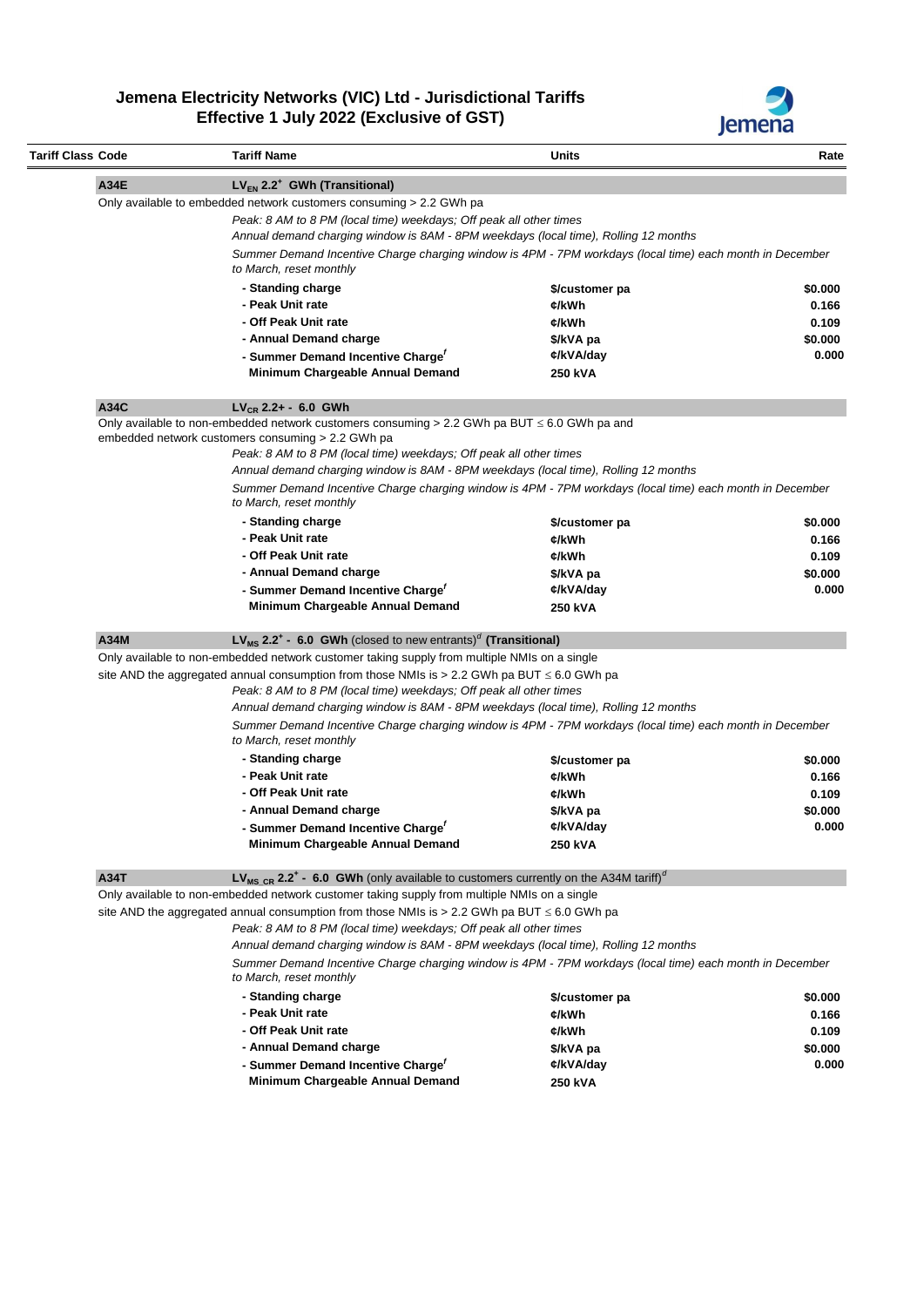

| Tariff Class Code | <b>Tariff Name</b>                                                                                                                                                                                                         | Units                  | Rate             |  |
|-------------------|----------------------------------------------------------------------------------------------------------------------------------------------------------------------------------------------------------------------------|------------------------|------------------|--|
| A370              | LV 6.0 <sup>+</sup> GWh (Transitional)                                                                                                                                                                                     |                        |                  |  |
|                   | Only available to non-embedded network customers consuming > 6.0 GWh pa                                                                                                                                                    |                        |                  |  |
|                   | Peak: 8 AM to 8 PM (local time) weekdays; Off peak all other times<br>Annual demand charging window is 8AM - 8PM weekdays (local time), Rolling 12 months                                                                  |                        |                  |  |
|                   | Summer Demand Incentive Charge charging window is 4PM - 7PM workdays (local time) each month in December<br>to March, reset monthly                                                                                        |                        |                  |  |
|                   | - Standing charge                                                                                                                                                                                                          | \$/customer pa         | \$0.000          |  |
|                   | - Peak Unit rate                                                                                                                                                                                                           | ¢/kWh                  | 0.166            |  |
|                   | - Off Peak Unit rate                                                                                                                                                                                                       | ¢/kWh                  | 0.109            |  |
|                   | - Annual Demand charge                                                                                                                                                                                                     | \$/kVA pa              | \$0.000          |  |
|                   | - Summer Demand Incentive Charge'                                                                                                                                                                                          | ¢/kVA/day              | 0.000            |  |
|                   | Minimum Chargeable Annual Demand                                                                                                                                                                                           | 450 kVA                |                  |  |
| <b>A37C</b>       | $LV_{CR}$ 6.0 <sup>+</sup> GWh                                                                                                                                                                                             |                        |                  |  |
|                   | Only available to non-embedded network customers consuming > 6.0 GWh pa                                                                                                                                                    |                        |                  |  |
|                   | Peak: 8 AM to 8 PM (local time) weekdays; Off peak all other times                                                                                                                                                         |                        |                  |  |
|                   | Annual demand charging window is 8AM - 8PM weekdays (local time), Rolling 12 months                                                                                                                                        |                        |                  |  |
|                   | Summer Demand Incentive Charge charging window is 4PM - 7PM work days (local time) each month in December<br>to March, reset monthly                                                                                       |                        |                  |  |
|                   | - Standing charge                                                                                                                                                                                                          | \$/customer pa         | \$0.000          |  |
|                   | - Peak Unit rate                                                                                                                                                                                                           | ¢/kWh                  | 0.166            |  |
|                   | - Off Peak Unit rate                                                                                                                                                                                                       | ¢/kWh                  | 0.109            |  |
|                   | - Annual Demand charge                                                                                                                                                                                                     | \$/kVA pa              | \$0.000          |  |
|                   | - Summer Demand Incentive Charge'                                                                                                                                                                                          | ¢/kVA/day              | 0.000            |  |
|                   | Minimum Chargeable Annual Demand                                                                                                                                                                                           | 450 kVA                |                  |  |
| A37M              | $LV_{MS}$ 6.0 <sup>+</sup> GWh (closed to new entrants) <sup><math>d</math></sup> (Transitional)                                                                                                                           |                        |                  |  |
|                   | Only available to non-embedded network customer taking supply from multiple NMIs on a single                                                                                                                               |                        |                  |  |
|                   | site AND the aggregated annual consumption from those NMIs is > 6.0 Gwh                                                                                                                                                    |                        |                  |  |
|                   | Peak: 8 AM to 8 PM (local time) weekdays; Off peak all other times                                                                                                                                                         |                        |                  |  |
|                   |                                                                                                                                                                                                                            |                        |                  |  |
|                   | Annual demand charging window is 8AM - 8PM weekdays (local time), Rolling 12 months<br>Summer Demand Incentive Charge charging window is 4PM - 7PM workdays (local time) each month in December                            |                        |                  |  |
|                   | to March, reset monthly                                                                                                                                                                                                    |                        |                  |  |
|                   | - Standing charge                                                                                                                                                                                                          | \$/customer pa         | \$0.000          |  |
|                   | - Peak Unit rate                                                                                                                                                                                                           | ¢/kWh                  | 0.166            |  |
|                   | - Off Peak Unit rate                                                                                                                                                                                                       | ¢/kWh                  | 0.109            |  |
|                   | - Annual Demand charge                                                                                                                                                                                                     | \$/kVA pa              | \$0.000          |  |
|                   | - Summer Demand Incentive Charge'                                                                                                                                                                                          | ¢/kVA/day              |                  |  |
|                   | Minimum Chargeable Annual Demand                                                                                                                                                                                           | 450 kVA                |                  |  |
| <b>A37T</b>       | LV <sub>MS CR</sub> 6.0 <sup>+</sup> GWh (only available to customers currently on the A37M tariff) <sup>d</sup>                                                                                                           |                        | 0.000            |  |
|                   | Only available to non-embedded network customer taking supply from multiple NMIs on a single site                                                                                                                          |                        |                  |  |
|                   | AND the aggregated annual consumption from those NMIs is $> 6.0$ Gwh<br>Peak: 8 AM to 8 PM (local time) weekdays; Off peak all other times                                                                                 |                        |                  |  |
|                   |                                                                                                                                                                                                                            |                        |                  |  |
|                   | Annual demand charging window is 8AM - 8PM weekdays (local time), Rolling 12 months<br>Summer Demand Incentive Charge charging window is 4PM - 7PM workdays (local time) each month in December<br>to March, reset monthly |                        |                  |  |
|                   | - Standing charge                                                                                                                                                                                                          |                        | \$0.000          |  |
|                   | - Peak Unit rate                                                                                                                                                                                                           | \$/customer pa         | 0.166            |  |
|                   | - Off Peak Unit rate                                                                                                                                                                                                       | ¢/kWh<br>¢/kWh         | 0.109            |  |
|                   |                                                                                                                                                                                                                            |                        |                  |  |
|                   | - Annual Demand charge<br>- Summer Demand Incentive Charge'                                                                                                                                                                | \$/kVA pa<br>¢/kVA/day | \$0.000<br>0.000 |  |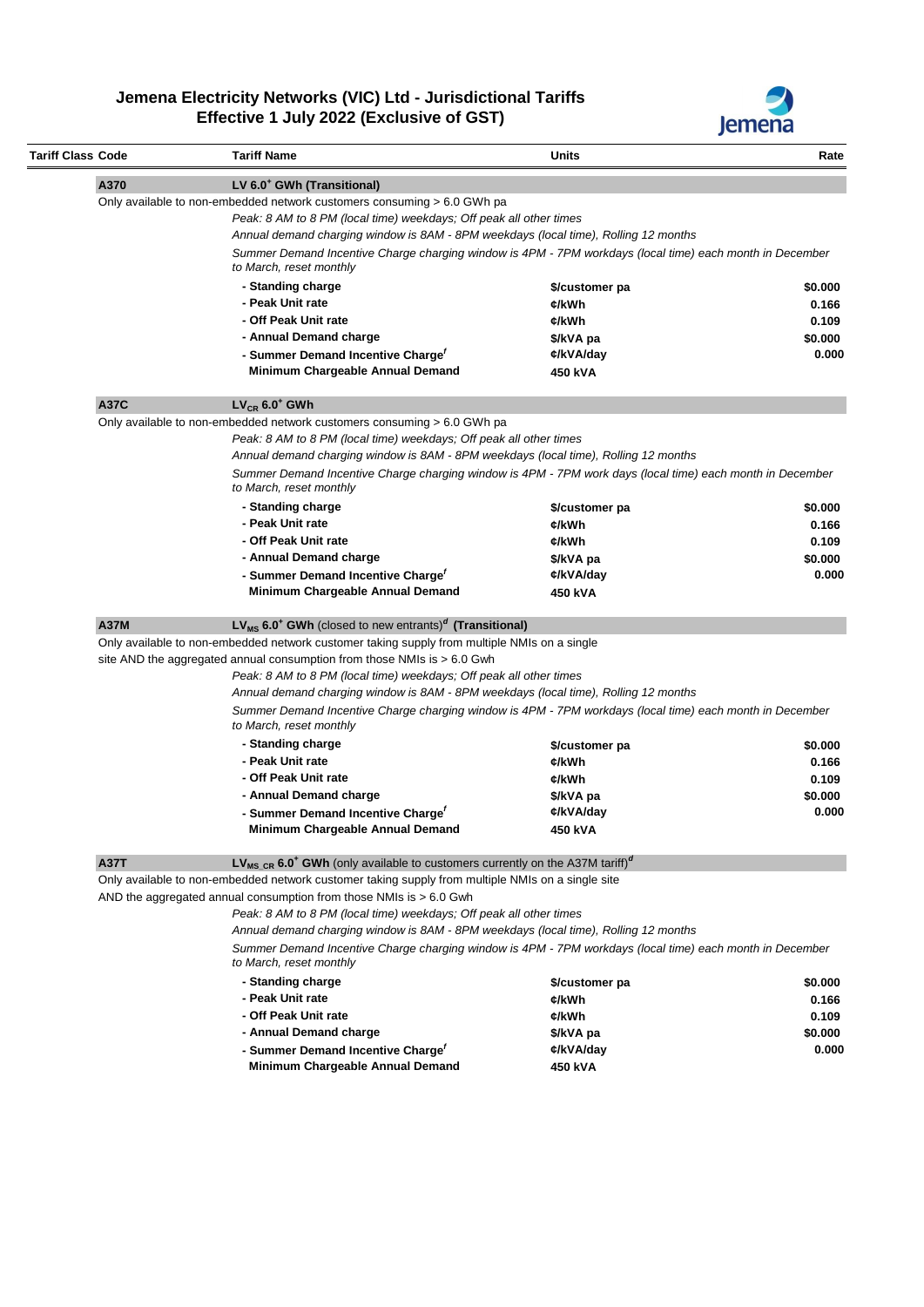

|                          |             |                                                                                                                                                           |                | <b>JEHIEH</b> |  |
|--------------------------|-------------|-----------------------------------------------------------------------------------------------------------------------------------------------------------|----------------|---------------|--|
| <b>Tariff Class Code</b> |             | <b>Tariff Name</b>                                                                                                                                        | <b>Units</b>   | Rate          |  |
| Large Business - HV      |             |                                                                                                                                                           |                |               |  |
|                          |             | High Voltage Tariffs (nominal voltage ≥ 1000 Volts AND ≤ 22,000 Volts)                                                                                    |                |               |  |
|                          | A400        | <b>HV (Transitional)</b>                                                                                                                                  |                |               |  |
|                          |             | Only available to non-embedded network customers consuming < 55 GWh pa                                                                                    |                |               |  |
|                          |             | Peak: 8 AM to 8 PM (local time) weekdays; Off peak all other times                                                                                        |                |               |  |
|                          |             | Annual demand charging window is 8AM - 8PM weekdays (local time), Rolling 12 months                                                                       |                |               |  |
|                          |             | Summer Demand Incentive Charge charging window is 4PM - 7PM workdays (local time) each month in December<br>to March, reset monthly                       |                |               |  |
|                          |             | - Standing charge                                                                                                                                         | \$/customer pa | \$0.000       |  |
|                          |             | - Peak Unit rate                                                                                                                                          | ¢/kWh          | 0.189         |  |
|                          |             | - Off Peak Unit rate                                                                                                                                      | ¢/kWh          | 0.119         |  |
|                          |             | - Annual Demand charge                                                                                                                                    | \$/kVA pa      | \$0.000       |  |
|                          |             | - Summer Demand Incentive Charge'                                                                                                                         | ¢/kVA/day      | 0.000         |  |
|                          |             | Minimum Chargeable Annual Demand                                                                                                                          | 1,000 kVA      |               |  |
|                          | <b>A40E</b> | $HV_{FN}$ (Transitional)                                                                                                                                  |                |               |  |
|                          |             | Only available to embedded network customers consuming < 55 GWh pa                                                                                        |                |               |  |
|                          |             | Peak: 8 AM to 8 PM (local time) weekdays; Off peak all other times                                                                                        |                |               |  |
|                          |             | Annual demand charging window is 8AM - 8PM weekdays (local time), Rolling 12 months                                                                       |                |               |  |
|                          |             | Summer Demand Incentive Charge charging window is 4PM - 7PM workdays (local time) each month in December<br>to March, reset monthly                       |                |               |  |
|                          |             | - Standing charge                                                                                                                                         | \$/customer pa | \$0.000       |  |
|                          |             | - Peak Unit rate                                                                                                                                          | ¢/kWh          | 0.189         |  |
|                          |             | - Off Peak Unit rate                                                                                                                                      | ¢/kWh          | 0.119         |  |
|                          |             | - Annual Demand charge                                                                                                                                    | \$/kVA pa      | \$0.000       |  |
|                          |             | - Summer Demand Incentive Charge <sup>f</sup>                                                                                                             | ¢/kVA/day      | 0.000         |  |
|                          |             | Minimum Chargeable Annual Demand                                                                                                                          | 1,000 kVA      |               |  |
|                          | <b>A40C</b> | $HV_{CR}$                                                                                                                                                 |                |               |  |
|                          |             | Available to non-embedded or embedded network customers consuming < 55 GWh pa                                                                             |                |               |  |
|                          |             | Peak: 8 AM to 8 PM (local time) weekdays; Off peak all other times<br>Annual demand charging window is 8AM - 8PM weekdays (local time), Rolling 12 months |                |               |  |
|                          |             | Summer Demand Incentive Charge charging window is 4PM - 7PM workdays (local time) each month in December<br>to March, reset monthly                       |                |               |  |

| - Standing charge                 | \$/customer pa | \$0,000 |
|-----------------------------------|----------------|---------|
| - Peak Unit rate                  | ¢/kWh          | 0.189   |
| - Off Peak Unit rate              | ¢/kWh          | 0.119   |
| - Annual Demand charge            | \$/kVA pa      | \$0,000 |
| - Summer Demand Incentive Charge' | ¢/kVA/day      | 0.000   |
| Minimum Chargeable Annual Demand  | 1,000 kVA      |         |
|                                   |                |         |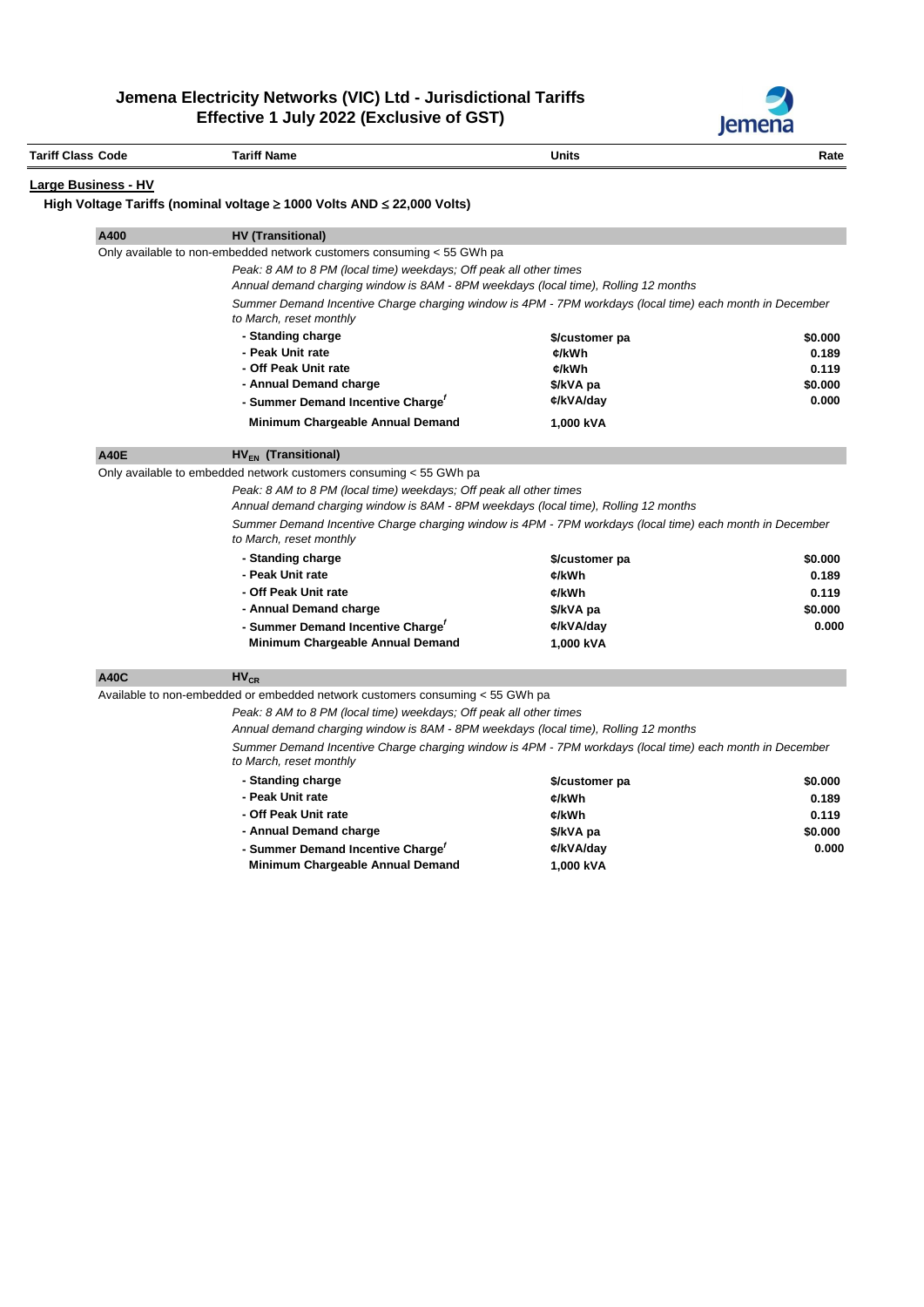

| Tariff Class Code | <b>Tariff Name</b>                                                                                                                  | Units                                                              | Rate                                          |  |  |  |
|-------------------|-------------------------------------------------------------------------------------------------------------------------------------|--------------------------------------------------------------------|-----------------------------------------------|--|--|--|
| <b>A40R</b>       | $H V_{RF}$ (closed to new entrants) <sup>d</sup> (Transitional)                                                                     |                                                                    |                                               |  |  |  |
|                   |                                                                                                                                     | Peak: 8 AM to 8 PM (local time) weekdays; Off peak all other times |                                               |  |  |  |
|                   | Annual demand charging window is 8AM - 8PM weekdays (local time), Rolling 12 months                                                 |                                                                    |                                               |  |  |  |
|                   | Summer Demand Incentive Charge charging window is 4PM - 7PM workdays (local time) each month in December                            |                                                                    |                                               |  |  |  |
|                   | to March, reset monthly                                                                                                             |                                                                    |                                               |  |  |  |
|                   | - Standing charge                                                                                                                   | \$/customer pa                                                     | \$0.000                                       |  |  |  |
|                   | - Peak Unit rate                                                                                                                    | ¢/kWh                                                              | 0.175                                         |  |  |  |
|                   | - Off Peak Unit rate                                                                                                                | ¢/kWh                                                              | 0.119                                         |  |  |  |
|                   | - Annual Demand charge                                                                                                              | \$/kVA pa                                                          | \$0.000                                       |  |  |  |
|                   | - Summer Demand Incentive Charge'                                                                                                   | ¢/kVA/day                                                          | 0.000                                         |  |  |  |
|                   | Minimum Chargeable Annual Demand                                                                                                    | 1,000 kVA                                                          |                                               |  |  |  |
| <b>A40T</b>       | $HV_{RF}$ cR (only available to customers currently on the A40R tariff) <sup>d</sup>                                                |                                                                    |                                               |  |  |  |
|                   | Peak: 8 AM to 8 PM (local time) weekdays; Off peak all other times                                                                  |                                                                    |                                               |  |  |  |
|                   | Annual demand charging window is 8AM - 8PM weekdays (local time), Rolling 12 months                                                 |                                                                    |                                               |  |  |  |
|                   | Summer Demand Incentive Charge charging window is 4PM - 7PM workdays (local time) each month in December<br>to March, reset monthly |                                                                    |                                               |  |  |  |
|                   | - Standing charge                                                                                                                   | \$/customer pa                                                     | \$0.000                                       |  |  |  |
|                   | - Peak Unit rate                                                                                                                    | ¢/kWh                                                              | 0.175                                         |  |  |  |
|                   | - Off Peak Unit rate                                                                                                                | ¢/kWh                                                              | 0.119                                         |  |  |  |
|                   | - Annual Demand charge                                                                                                              | \$/kVA pa                                                          | \$0.000                                       |  |  |  |
|                   | - Summer Demand Incentive Charge'                                                                                                   | ¢/kVA/day                                                          | 0.000                                         |  |  |  |
|                   | Minimum Chargeable Annual Demand                                                                                                    | 1,000 kVA                                                          |                                               |  |  |  |
| A480              | HV - Annual Consumption ≥ 55 GWh (Transitional)                                                                                     |                                                                    |                                               |  |  |  |
|                   | Only available to non-embedded customers consuming $\geq$ 55 GWh pa                                                                 |                                                                    |                                               |  |  |  |
|                   |                                                                                                                                     |                                                                    |                                               |  |  |  |
|                   |                                                                                                                                     |                                                                    |                                               |  |  |  |
|                   | Peak: 8 AM to 8 PM (local time) weekdays; Off peak all other times                                                                  |                                                                    |                                               |  |  |  |
|                   | Annual demand charging window is 8AM - 8PM weekdays (local time), Rolling 12 months                                                 |                                                                    |                                               |  |  |  |
|                   | Summer Demand Incentive Charge charging window is 4PM - 7PM workdays (local time) each month in December                            |                                                                    |                                               |  |  |  |
|                   | to March, reset monthly                                                                                                             |                                                                    |                                               |  |  |  |
|                   | - Standing charge                                                                                                                   | \$/customer pa                                                     |                                               |  |  |  |
|                   | - Peak Unit rate                                                                                                                    | ¢/kWh                                                              |                                               |  |  |  |
|                   | - Off Peak Unit rate                                                                                                                | ¢/kWh                                                              |                                               |  |  |  |
|                   | - Annual Demand charge                                                                                                              | \$/kVA pa                                                          | \$0.000<br>0.175<br>0.119<br>\$0.000          |  |  |  |
|                   | - Summer Demand Incentive Charge'                                                                                                   | ¢/kVA/day                                                          |                                               |  |  |  |
|                   | Minimum Chargeable Annual Demand                                                                                                    | 10,000 kVA                                                         |                                               |  |  |  |
| A48C              | $\mathsf{HV}_{\mathsf{CR}}$ - Annual Consumption $\geq 55$ GWh (Transitional)                                                       |                                                                    | 0.000                                         |  |  |  |
|                   | Only available to non-embedded customers consuming $\geq$ 55 GWh pa                                                                 |                                                                    |                                               |  |  |  |
|                   | Peak: 8 AM to 8 PM (local time) weekdays; Off peak all other times                                                                  |                                                                    |                                               |  |  |  |
|                   | Annual demand charging window is 8AM - 8PM weekdays (local time), Rolling 12 months                                                 |                                                                    |                                               |  |  |  |
|                   | Summer Demand Incentive Charge charging window is 4PM - 7PM workdays (local time) each month in December<br>to March, reset monthly |                                                                    |                                               |  |  |  |
|                   | - Standing charge                                                                                                                   | \$/customer pa                                                     |                                               |  |  |  |
|                   | - Peak Unit rate                                                                                                                    | ¢/kWh                                                              |                                               |  |  |  |
|                   | - Off Peak Unit rate                                                                                                                | ¢/kWh                                                              |                                               |  |  |  |
|                   | - Annual Demand charge                                                                                                              | \$/kVA pa                                                          |                                               |  |  |  |
|                   | - Summer Demand Incentive Charge <sup>f</sup><br>Minimum Chargeable Annual Demand                                                   | ¢/kVA/day<br>10,000 kVA                                            | \$0.000<br>0.175<br>0.119<br>\$0.000<br>0.000 |  |  |  |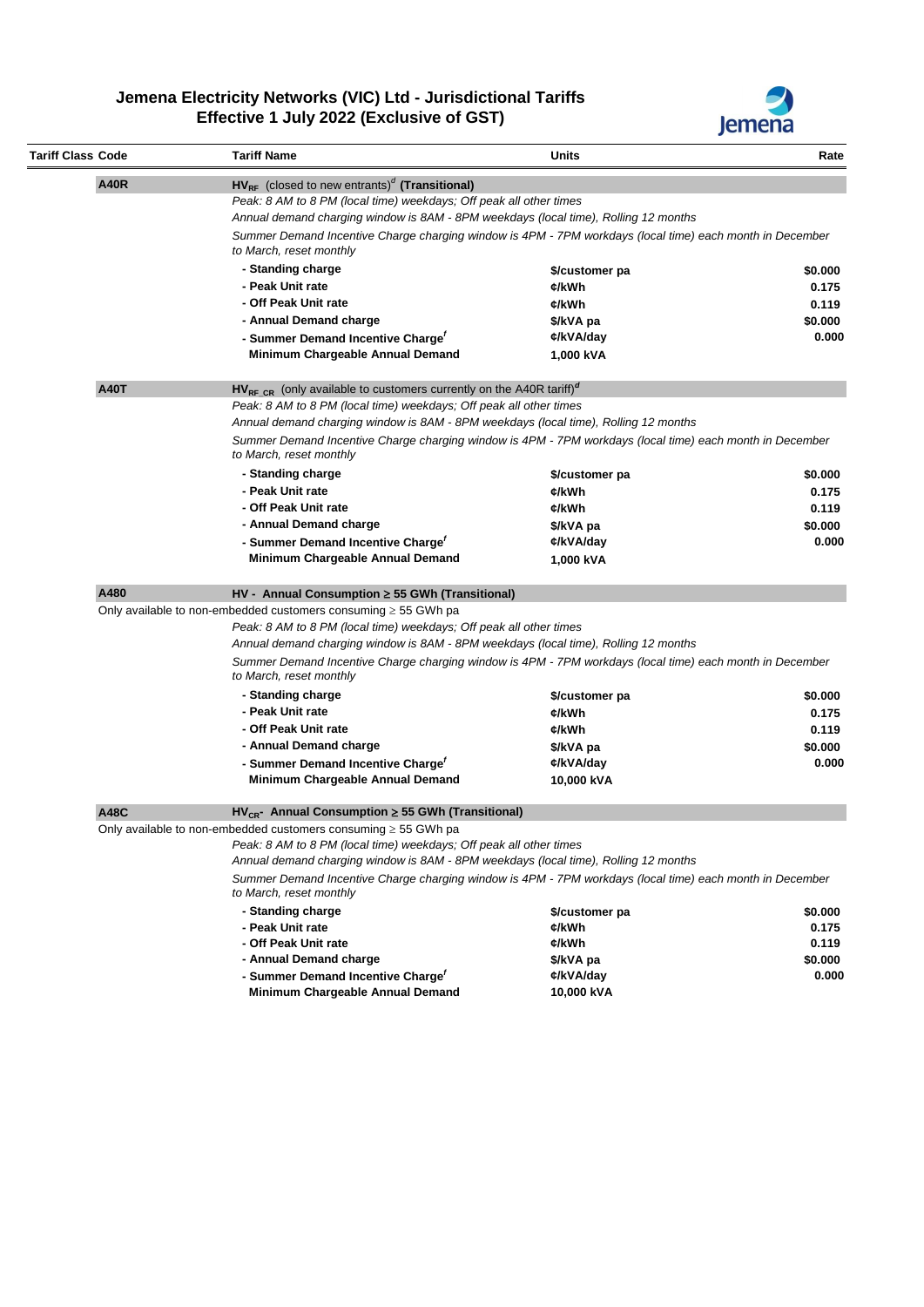

| Tariff Class Code                       | <b>Tariff Name</b>                                                                                                                                        | <b>Units</b>                                                       | Rate             |  |  |
|-----------------------------------------|-----------------------------------------------------------------------------------------------------------------------------------------------------------|--------------------------------------------------------------------|------------------|--|--|
| <b>Large Business - Subtransmission</b> | Subtransmission Tariffs (nominal voltage > 22,000 Volts)                                                                                                  |                                                                    |                  |  |  |
|                                         |                                                                                                                                                           |                                                                    |                  |  |  |
| A500                                    | <b>Subtransmission (Transitional)</b>                                                                                                                     |                                                                    |                  |  |  |
|                                         | Peak: 8 AM to 8 PM (local time) weekdays; Off peak all other times<br>Annual demand charging window is 8AM - 8PM weekdays (local time), Rolling 12 months |                                                                    |                  |  |  |
|                                         | Summer Demand Incentive Charge charging window is 4PM - 7PM workdays (local time) each month in December                                                  |                                                                    |                  |  |  |
|                                         | to March, reset monthly                                                                                                                                   |                                                                    |                  |  |  |
|                                         | - Standing charge                                                                                                                                         | \$/pa/connection                                                   | \$0.000          |  |  |
|                                         | - Peak Unit rate                                                                                                                                          | ¢/kWh                                                              | 0.151            |  |  |
|                                         | - Off Peak Unit rate                                                                                                                                      | ¢/kWh                                                              | 0.101            |  |  |
|                                         | - Annual Demand charge                                                                                                                                    | \$/kVA pa                                                          | \$0.000          |  |  |
|                                         | - Summer Demand Incentive Charge'                                                                                                                         | ¢/kVA/day                                                          | 0.000            |  |  |
|                                         | Minimum Chargeable Annual Demand                                                                                                                          | 15,000 kVA                                                         |                  |  |  |
| <b>A50C</b>                             | Subtransmission $_{CR}$                                                                                                                                   |                                                                    |                  |  |  |
|                                         | Peak: 8 AM to 8 PM (local time) weekdays; Off peak all other times                                                                                        |                                                                    |                  |  |  |
|                                         | Annual demand charging window is 8AM - 8PM weekdays (local time), Rolling 12 months                                                                       |                                                                    |                  |  |  |
|                                         | Summer Demand Incentive Charge charging window is 4PM - 7PM workdays (local time) each month in December<br>to March, reset monthly                       |                                                                    |                  |  |  |
|                                         | - Standing charge                                                                                                                                         | \$/pa/connection                                                   | \$0.000          |  |  |
|                                         | - Peak Unit rate                                                                                                                                          | ¢/kWh                                                              | 0.151            |  |  |
|                                         | - Off Peak Unit rate                                                                                                                                      | ¢/kWh                                                              | 0.101            |  |  |
|                                         | - Annual Demand charge<br>- Summer Demand Incentive Charge'                                                                                               | \$/kVA pa<br>¢/kVA/day                                             | \$0.000<br>0.000 |  |  |
|                                         | Minimum Chargeable Annual Demand                                                                                                                          | 15,000 kVA                                                         |                  |  |  |
| <b>A50M</b>                             | Subtransmission - Multiple Connection <sub>CR</sub>                                                                                                       |                                                                    |                  |  |  |
|                                         | Peak: 8 AM to 8 PM (local time) weekdays; Off peak all other times                                                                                        |                                                                    |                  |  |  |
|                                         | Annual demand charging window is 8AM - 8PM weekdays (local time), Rolling 12 months                                                                       |                                                                    |                  |  |  |
|                                         | Summer Demand Incentive Charge charging window is 4PM - 7PM workdays (local time) each month in December<br>to March, reset monthly                       |                                                                    |                  |  |  |
|                                         | - Standing charge                                                                                                                                         | \$/pa/connection                                                   | \$0.000          |  |  |
|                                         | - Peak Unit rate                                                                                                                                          | ¢/kWh                                                              | 0.151            |  |  |
|                                         | - Off Peak Unit rate                                                                                                                                      | ¢/kWh                                                              | 0.101            |  |  |
|                                         | - Annual Demand charge                                                                                                                                    | \$/kVA pa                                                          | \$0.000          |  |  |
|                                         | - Summer Demand Incentive Charge'                                                                                                                         | ¢/kVA/day                                                          | 0.000            |  |  |
|                                         | Minimum Chargeable Annual Demand                                                                                                                          | 15,000 kVA                                                         |                  |  |  |
| <b>A50A</b>                             | <b>Subtransmission MA (Transitional)</b>                                                                                                                  |                                                                    |                  |  |  |
|                                         | Available to Subtransmission customers connected to KTS-TMA-MAT-AW-PV Loop.                                                                               |                                                                    |                  |  |  |
|                                         |                                                                                                                                                           | Peak: 8 AM to 8 PM (local time) weekdays; Off peak all other times |                  |  |  |
|                                         | Annual demand charging window is 8AM - 8PM weekdays (local time), Rolling 12 months                                                                       |                                                                    |                  |  |  |
|                                         | Summer Demand Incentive Charge charging window is 4PM - 7PM workdays (local time) each month in December<br>to March, reset monthly                       |                                                                    |                  |  |  |
|                                         | - Standing charge                                                                                                                                         | \$/pa/connection                                                   | \$0.000          |  |  |
|                                         | - Peak Unit rate                                                                                                                                          | ¢/kWh                                                              | 0.151            |  |  |
|                                         | - Off Peak Unit rate                                                                                                                                      | ¢/kWh                                                              | 0.101            |  |  |
|                                         | - Annual Demand charge                                                                                                                                    | \$/kVA pa                                                          | \$0.000          |  |  |
|                                         | - Summer Demand Incentive Charge'                                                                                                                         | ¢/kVA/day                                                          | 0.000            |  |  |
|                                         | Minimum Chargeable Annual Demand                                                                                                                          | 15,000 kVA                                                         |                  |  |  |